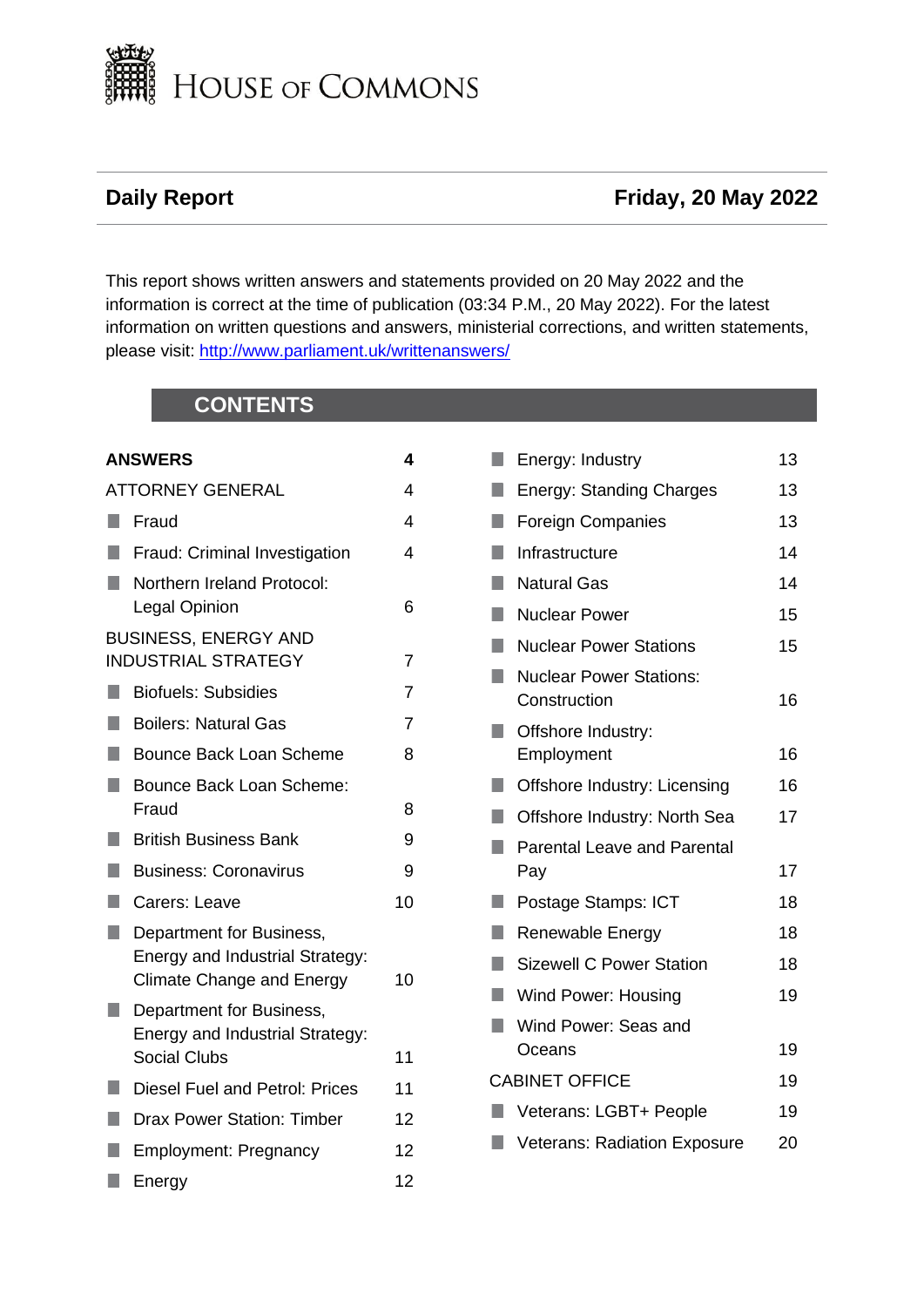| <b>DEFENCE</b>   |                                                  |    |  |
|------------------|--------------------------------------------------|----|--|
|                  | <b>Armed Forces: Housing</b>                     |    |  |
| ٠                | <b>Armed Forces: Uniforms</b>                    | 20 |  |
| ٩                | <b>Armoured Fighting Vehicles</b>                | 21 |  |
| ٠                | <b>Fleet Solid Support Ships:</b><br>Procurement | 21 |  |
|                  | LE TacCIS Programme                              | 21 |  |
| ٠                | LE TacCIS Programme: Costs                       | 22 |  |
| ٠                | Ministry of Defence: Finance                     | 23 |  |
| H.               | <b>National Cyber Force:</b><br>Samlesbury       | 23 |  |
|                  | DIGITAL, CULTURE, MEDIA AND<br><b>SPORT</b>      | 23 |  |
|                  | <b>Holiday Accommodation:</b>                    |    |  |
|                  | Registration                                     | 23 |  |
|                  | <b>Swimming Pools</b>                            | 24 |  |
| <b>EDUCATION</b> |                                                  | 24 |  |
|                  | Children: Day Care                               | 24 |  |
| ٠                | <b>National Curriculum Tests</b>                 | 25 |  |
| ٠                | <b>Schools: Biometrics</b>                       | 25 |  |
| Ū.               | Sex and Relationship<br>Education                | 26 |  |
|                  | Universities: Freedom of<br>Expression           | 27 |  |
|                  | ENVIRONMENT, FOOD AND                            |    |  |
|                  | <b>RURAL AFFAIRS</b>                             | 28 |  |
|                  | <b>Agriculture: Regulation</b>                   | 28 |  |
|                  | Apples                                           | 28 |  |
| ٠                | <b>Farmers: Recruitment</b>                      | 29 |  |
|                  | <b>Fisheries: Fuels</b>                          | 29 |  |
| H.               | <b>Food Supply</b>                               | 31 |  |
|                  | <b>Marine Protected Areas:</b>                   |    |  |
|                  | <b>Fishing Vessels</b>                           | 31 |  |
|                  | Peat                                             | 32 |  |

|    | FOREIGN, COMMONWEALTH<br>AND DEVELOPMENT OFFICE                       | 32 |
|----|-----------------------------------------------------------------------|----|
|    | <b>Eswatini: Politics and</b><br>Government                           | 32 |
|    | Ethiopia: Religious Freedom                                           | 32 |
|    | Foreign, Commonwealth and<br>Development Office: Private<br>Education | 33 |
|    | <b>Israel: Palestinians</b>                                           | 33 |
|    | Mali: Armed Conflict                                                  | 34 |
| ٠  | Middle East: Wheat                                                    | 34 |
| ×. | <b>Ukraine: Armed Conflict</b>                                        | 35 |
| ٠  | Ukraine: Humanitarian Aid                                             | 35 |
|    | <b>Ukraine: Peace Negotiations</b>                                    | 36 |
|    | <b>HEALTH AND SOCIAL CARE</b>                                         | 36 |
|    | <b>Abortions: Health Services</b>                                     | 36 |
| ×. | Care Homes: Insurance                                                 | 36 |
|    | Coronavirus: Screening                                                | 37 |
|    | <b>Dental Services: Greater</b>                                       |    |
|    | Manchester                                                            | 37 |
|    | Dialysis Machines: Children                                           | 37 |
|    | <b>Disease Control</b>                                                | 38 |
|    | Endometriosis                                                         | 38 |
|    | Foetuses: Pain                                                        | 39 |
|    | Immunosuppression:<br>Coronavirus                                     | 40 |
|    | Oral Tobacco: Health Hazards                                          | 40 |
|    | <b>Travel: Quarantine</b>                                             | 40 |
|    | Vaccine Damage Payment<br>Scheme                                      | 41 |
|    | <b>Wood-burning Stoves: Health</b><br>Hazards                         | 41 |
|    | <b>HOME OFFICE</b>                                                    | 41 |
|    | <b>Catalytic Converters: Theft</b>                                    | 41 |
|    | <b>Heathrow Airport: Immigration</b><br>Controls                      | 42 |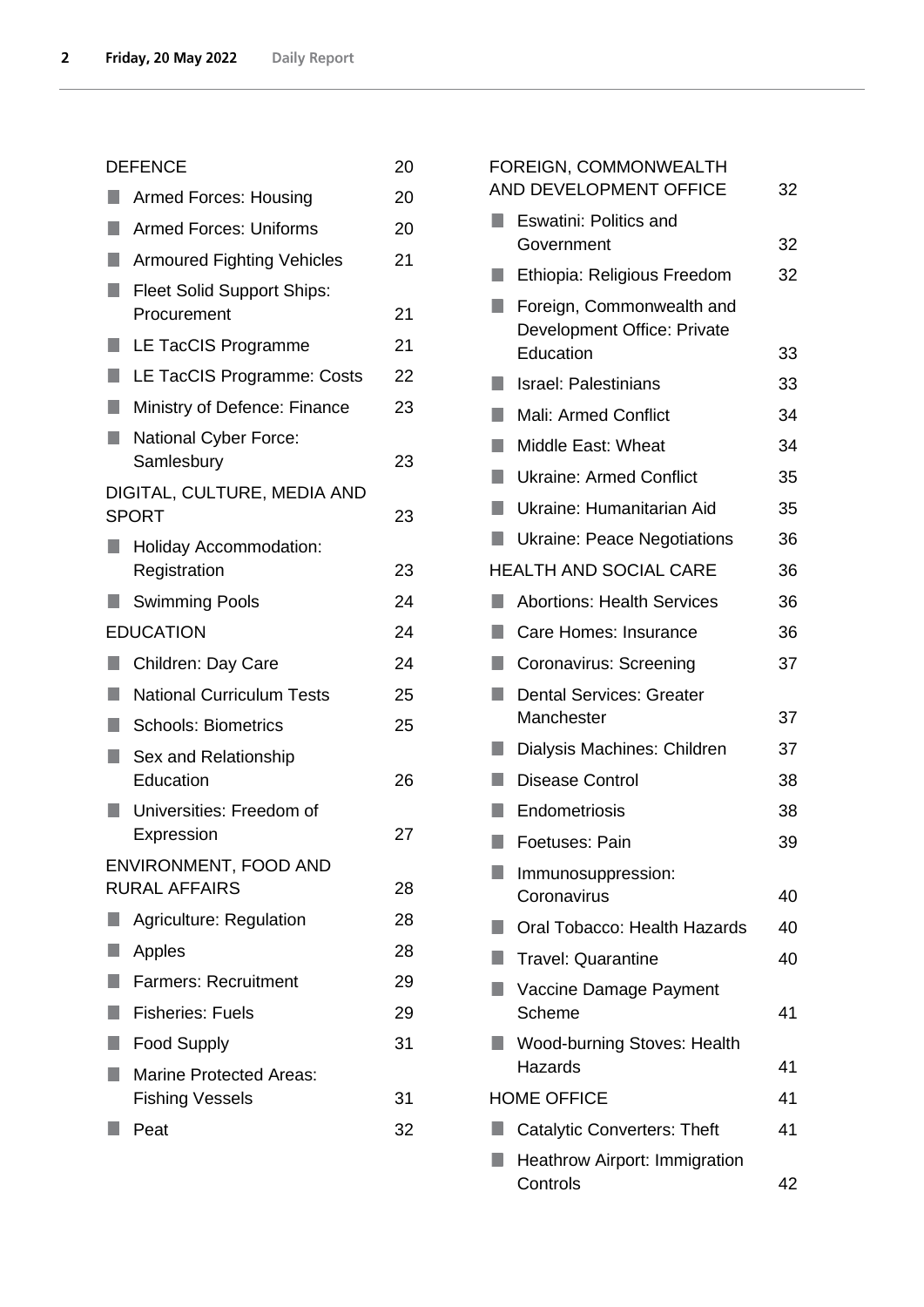| H.  | <b>HM Passport Office:</b>                       |    |
|-----|--------------------------------------------------|----|
|     | <b>Telephone Services</b>                        | 43 |
| a.  | Misuse of Drugs Act 1971                         | 44 |
| H.  | Police: Finance                                  | 45 |
|     | <b>HOUSE OF COMMONS</b><br><b>COMMISSION</b>     | 45 |
|     | ■ Opening of Parliament: Costs                   | 45 |
|     | <b>JUSTICE</b>                                   | 47 |
| H.  | <b>Criminal Proceedings:</b><br>Females          | 47 |
| l a | <b>Debt Collection</b>                           | 47 |
| u.  | Domestic Abuse: Victim<br><b>Support Schemes</b> | 48 |
| H.  | <b>Prison Officers: Cameras</b>                  | 48 |
| I.  | Prisoners' Release: Females                      | 49 |
| ٠   | Prisons: Food                                    | 49 |
| ۰   | Reoffenders                                      | 50 |
| H   | <b>Television Licences: Older</b><br>People      | 50 |
|     | <b>PRIME MINISTER</b>                            | 50 |
| H.  | <b>Cultural Heritage: West</b><br>Midlands       | 50 |
| ٠   | Prime Minister: World<br>Economic Forum          | 50 |
| L.  | Russia: Ukraine                                  | 51 |
|     | <b>TRANSPORT</b>                                 | 51 |
| H.  | Electric Vehicles:                               |    |
|     | Infrastructure                                   | 51 |

| H      | <b>Great British Railways</b>       | 52 |
|--------|-------------------------------------|----|
| ×.     | Motorcycles: Driving                |    |
|        | Instruction                         | 52 |
| L.     | <b>P&amp;O Ferries: Inspections</b> | 53 |
| ш      | Railways: Industrial Disputes       | 53 |
| $\Box$ | Spain: Driving Licences             | 54 |
|        | <b>TREASURY</b>                     | 54 |
| L.     | Energy: Housing                     | 54 |
| ٠      | Married People: Tax                 |    |
|        | Allowances                          | 55 |
| L.     | Productivity: Health                | 55 |
| П      | <b>Public Sector: Cost</b>          |    |
|        | <b>Effectiveness</b>                | 55 |
| L.     | Refugees: Ukraine                   | 55 |
| H      | <b>Social Security Benefits:</b>    |    |
|        | Children                            | 56 |
|        | <b>WORK AND PENSIONS</b>            | 57 |
| ш      | <b>Household Support Fund</b>       | 57 |
| ٠      | <b>Social Security Benefits:</b>    |    |
|        | <b>Deductions</b>                   | 57 |
| ш      | <b>Universal Credit: York</b>       | 58 |
| H.     | <b>Welfare Tax Credits: Cynon</b>   |    |
|        | Valley                              | 58 |
|        | <b>MINISTERIAL CORRECTIONS</b>      | 59 |
|        | ENVIRONMENT, FOOD AND               |    |
|        | <b>RURAL AFFAIRS</b>                | 59 |
|        | Food: UK Trade with EU              | 59 |
|        |                                     |    |

#### **Notes:**

Questions marked thus **[R]** indicate that a relevant interest has been declared. Questions with identification numbers of **900000 or greater** indicate that the question was originally tabled as an oral question and has since been unstarred.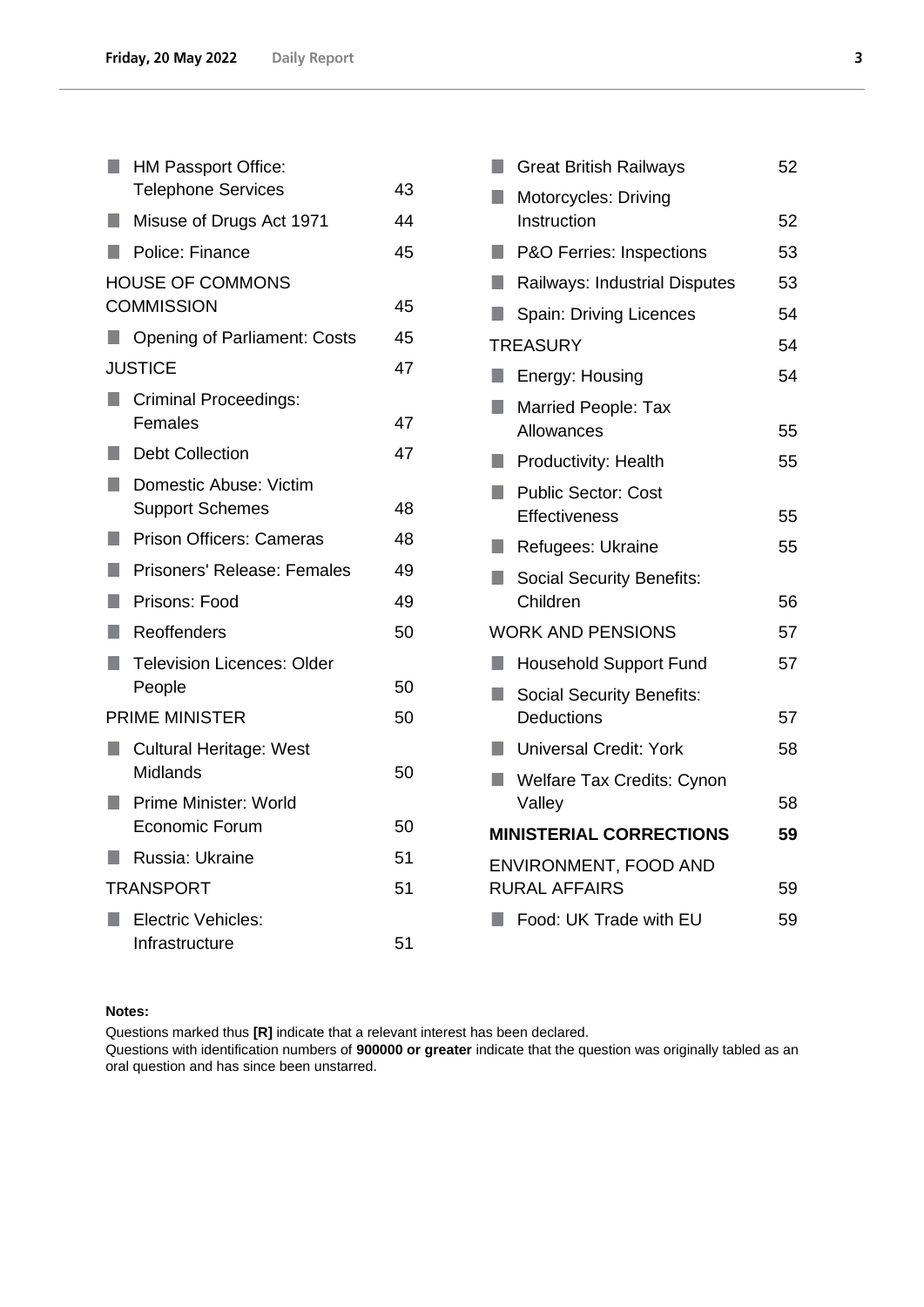## <span id="page-3-0"></span>**ANSWERS**

### <span id="page-3-1"></span>**ATTORNEY GENERAL**

#### <span id="page-3-2"></span>п **Fraud**

## **Emily Thornberry: [\[656\]](http://www.parliament.uk/business/publications/written-questions-answers-statements/written-question/Commons/2022-05-11/656)**

To ask the Attorney General, what the estimated value of the reports of serious or complex fraud, as defined within the remit of the Serious Fraud Office, has been in each of the last ten calendar years.

### **Emily Thornberry: [\[657\]](http://www.parliament.uk/business/publications/written-questions-answers-statements/written-question/Commons/2022-05-11/657)**

To ask the Attorney General, how many allegations of fraud have been reported to Serious Fraud Office in each of the last ten years.

### **Alex Chalk:**

The Serious Fraud Office (SFO) does not hold the data on the estimated value of fraud reported to the Office over the last 10 years.

Referrals received by the SFO, whilst alleging crime, often do not provide an estimate of loss or actual loss reported. Identifying the true value of reported fraud requires investigation.

The SFO receives approximately 1,200 referrals of alleged criminality every year. These range in seriousness and come from a variety of sources, including the public, whistle-blowers and corporate referrals.

Every referral the SFO receives is researched and/or assessed to help determine if it is a matter that the SFO should investigate.

The SFO only takes on only the most complex fraud and bribery cases. Should a referral not meet the reasonable suspicion threshold and the Director's Statement of Principle, it may be referred to another law enforcement agency or discontinued.

#### <span id="page-3-3"></span>**Fraud: Criminal Investigation**

## **Emily Thornberry:** *CGO*

To ask the Attorney General, how many investigations the Serious Fraud Office has opened in each calendar year between 1 January 2016 and 31 December 2021.

#### **Emily Thornberry: [\[661\]](http://www.parliament.uk/business/publications/written-questions-answers-statements/written-question/Commons/2022-05-11/661)**

To ask the Attorney General, what the individual value of each (a) fine and (b) Deferred Prosecution Agreement issued by the Serious Fraud Office was in the last ten years.

#### **Alex Chalk:**

The Serious Fraud Office (SFO) opened a total of 49 criminal cases from January 2016 until December 2021. Ten (10) cases were opened in 2016, eleven (11) cases were opened in 2017, ten (10) cases were opened in 2018, five (5) case were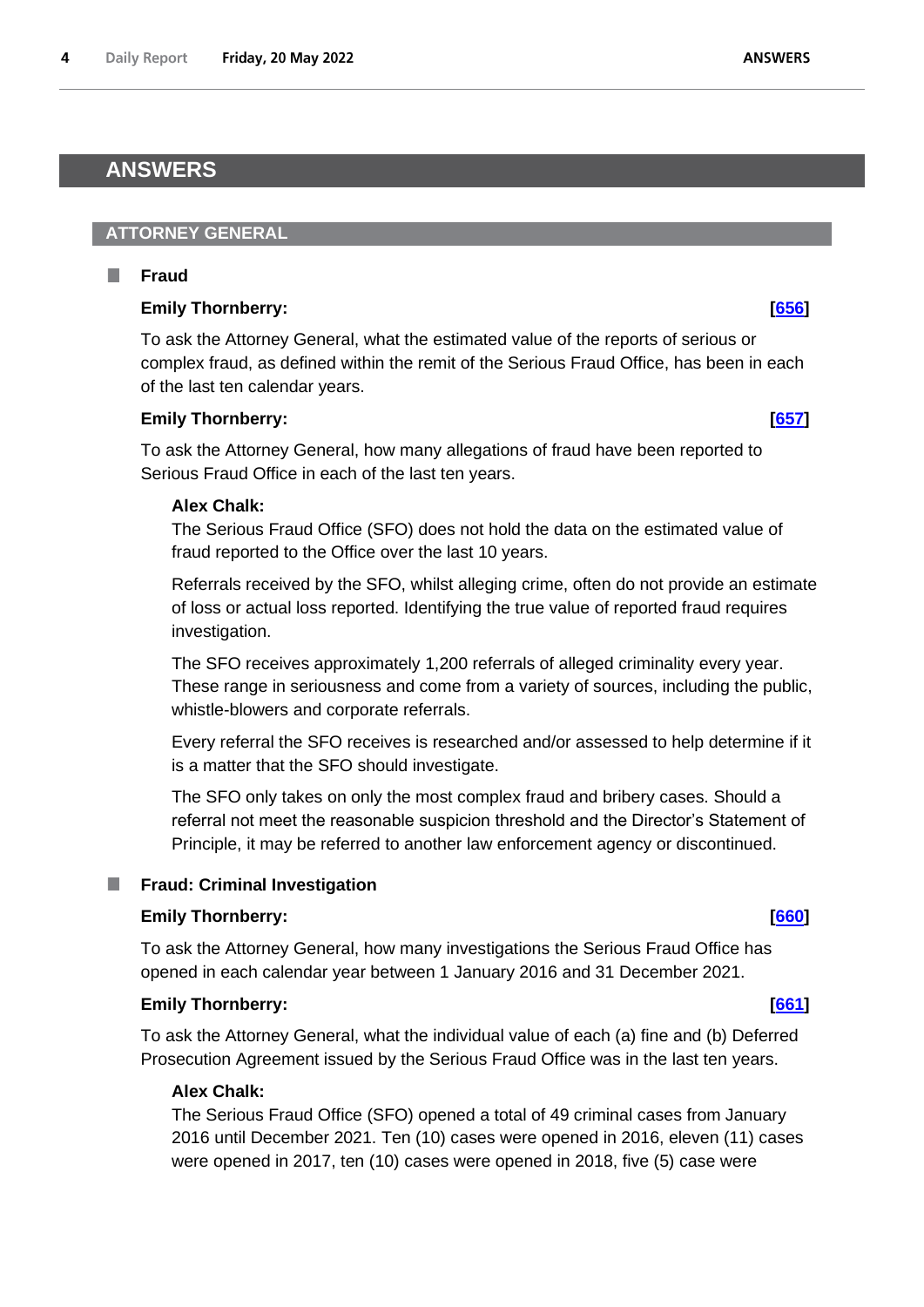opened in 2019, eight (8) cases were opened in 2020, and five (5) cases were opened in 2021.

These numbers do not include cases that are related to the SFO's Proceeds of Crime, International Assistance and/or Mutual Legal Assistance efforts.

The below table shows the fines issued by the SFO since 2016:

|                        | <b>MONETARY VALUE OF FINE OR FINANCIAL</b> |
|------------------------|--------------------------------------------|
| <b>DATE OF OUTCOME</b> | <b>PENALTY</b>                             |
| January 2016           | £1,136,799                                 |
| February 2016          | £1,400,000                                 |
| <b>June 2016</b>       | £6,375,000                                 |
| October 2017           | £20,000                                    |
| October 2017           | £20,000                                    |
| October 2017           | £20,000                                    |
| January 2019           | £5,000                                     |
| January 2019           | £20,000                                    |
| January 2019           | £15,000                                    |
| <b>June 2019</b>       | £850,000                                   |
| November 2019          | £15,000,000                                |
| January 2020           | £800                                       |
| April 2021             | £7,521,920                                 |
| October 2021           | £47,197,640                                |

The SFO does not hold data on fines issued prior to 2016. These results do not include costs awarded to the SFO nor any confiscation orders.

Deferred Prosecution Agreements (DPAs) were introduced on 24 February 2014, under the provisions of Schedule 17 of the Crime and Courts Act 2013. They are available to the Crown Prosecution Service and the Serious Fraud Office. Since 2014 the SFO has entered in to a total of 12 DPAs.

| DATE OF OUTCOME | <b>CURRENCY</b> | <b>TOTAL (PER DPA)</b> |
|-----------------|-----------------|------------------------|
| November 2015   | US\$            | 32,576,197             |
| July 2016       | GBP£            | 6,553,085              |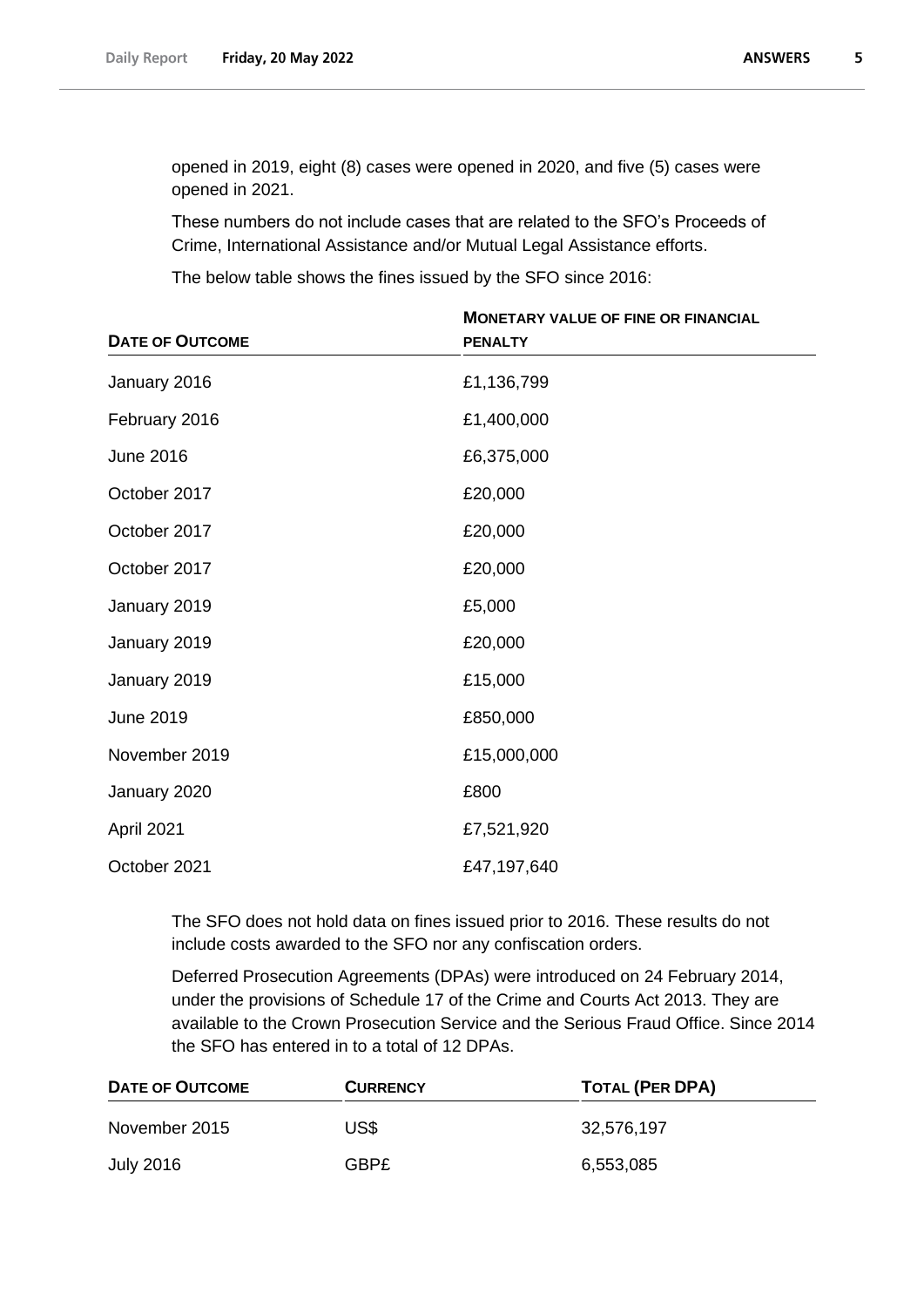| <b>DATE OF OUTCOME</b> | <b>CURRENCY</b> | <b>TOTAL (PER DPA)</b> |
|------------------------|-----------------|------------------------|
| January 2017           | <b>GBP£</b>     | 510,252,645            |
| April 2017             | <b>GBP£</b>     | 132,062,451            |
| <b>July 2019</b>       | <b>GBP£</b>     | 22,900,000             |
| October 2019           | <b>GBP£</b>     | 2,069,861              |
| January 2020           | EUR€            | 990,963,712            |
| <b>July 2020</b>       | <b>GBP£</b>     | 44,400,000             |
| October 2020           | <b>GBP£</b>     | 2,979,686              |
| <b>July 2021</b>       | GBP£            | 103,310,424            |
| <b>July 2021</b>       | <b>GBP£</b>     | 1,994,071              |
| <b>July 2021</b>       | <b>GBP£</b>     | 515,994                |

The above includes all financial amounts within each DPA, which could consist of:

- Financial Penalty
- Disgorgement of Profits
- Compensation
- Cost Awards to the SFO

## <span id="page-5-0"></span>**Northern Ireland Protocol: Legal Opinion**

#### **Emily Thornberry: [\[2413\]](http://www.parliament.uk/business/publications/written-questions-answers-statements/written-question/Commons/2022-05-16/2413)**

To ask the Attorney General, whether the cost of the most recent external legal advice procured by the Government on matters relating to the Northern Ireland Protocol was above or below the level that would normally require a competitive tender process under the provisions of the Public Contracts Regulations 2015, and associated guidance.

#### **Emily Thornberry: [\[2414\]](http://www.parliament.uk/business/publications/written-questions-answers-statements/written-question/Commons/2022-05-16/2414)**

To ask the Attorney General, whether details of the Government's most recent procurement of external legal advice on matters relating to the Northern Ireland Protocol have been published on the Contracts Finder website; and if she will publish (a) the award letter and (b) the statement of requirements arising from that procurement process.

#### **Emily Thornberry: [\[2415\]](http://www.parliament.uk/business/publications/written-questions-answers-statements/written-question/Commons/2022-05-16/2415)**

To ask the Attorney General, whether she was personally involved in the most recent process of deciding which individual or organisation should be paid out of public funds for the provision of external legal advice on matters relating to the Northern Ireland Protocol.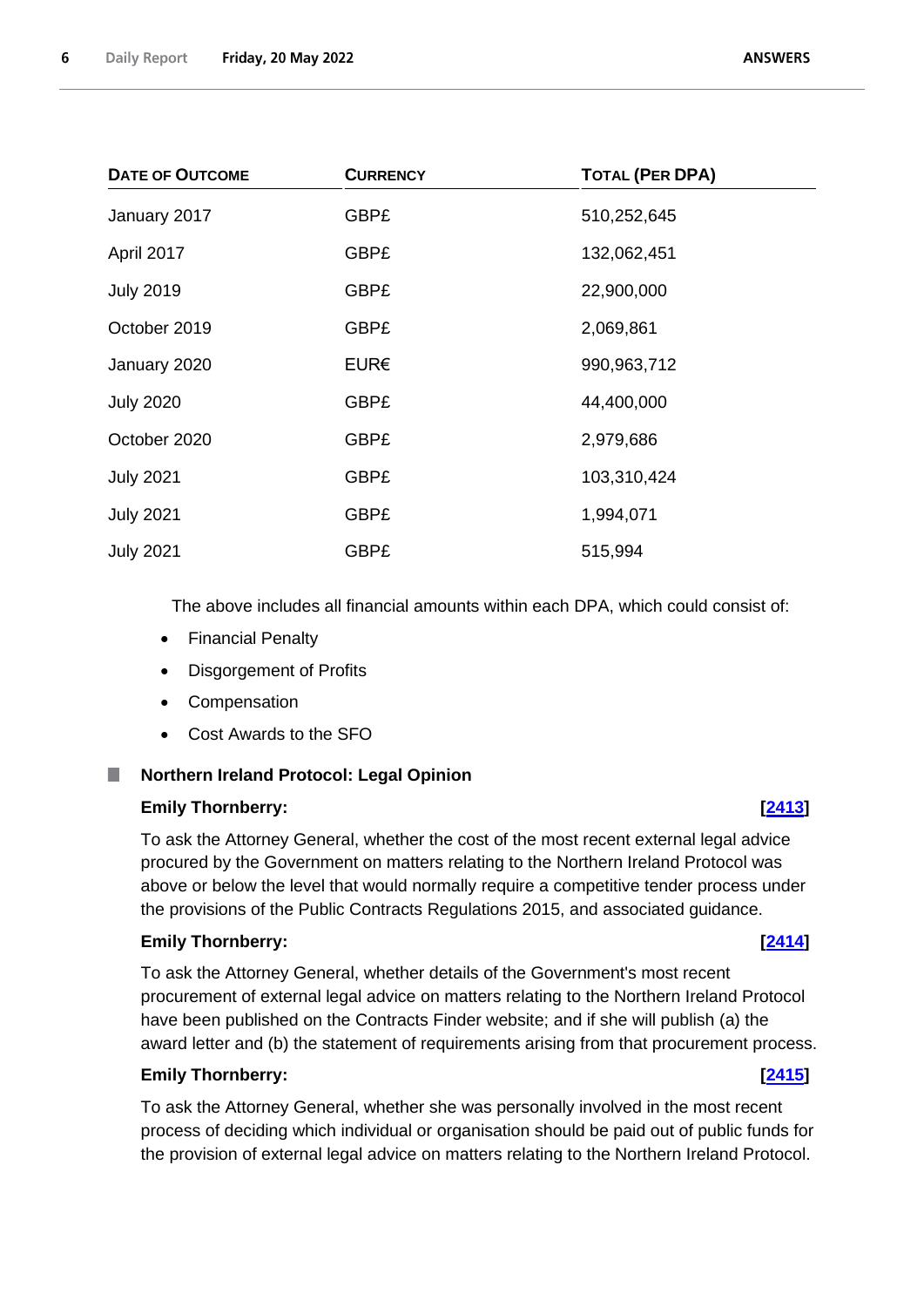#### **Alex Chalk:**

Whether or not the Attorney General sought advice from external counsel in this case, and associated information, relates to her function as a Law Officer and chief legal adviser to the Government. It is a longstanding convention, accepted by governments of all parties, not to disclose whether the Law Officers have given legal advice or the contents of any advice. This convention protects the Law Officers' ability to give full and frank legal advice on some of the most contentious and difficult issues the Government will be considering.

The Attorney General and the Attorney General's Office are subject to the same requirements and oversight in relation to the use of public funds as any other minister and Government department respectively, as set out in relevant guidance from HM Treasury.

#### <span id="page-6-0"></span>**BUSINESS, ENERGY AND INDUSTRIAL STRATEGY**

#### <span id="page-6-1"></span>**Biofuels: Subsidies**

#### **Wera Hobhouse: [\[914\]](http://www.parliament.uk/business/publications/written-questions-answers-statements/written-question/Commons/2022-05-11/914)**

To ask the Secretary of State for Business, Energy and Industrial Strategy, with reference to the Answer of 3 November 2021 to Question 64728; which meetings his Department has held over the last decade to discuss the burning of wood pellets with (a) Drax lobbyists and (b) scientists.

#### **Greg Hands:**

UK Government officials meet frequently with businesses and stakeholders involved in renewable electricity generation. As a major renewable electricity generator in the UK, officials meet regularly with Drax Group. A list of ministerial meetings is available online and can be found here, https://www.gov.uk/government/collections/beisministerial-gifts-hospitality-travel-and-meetings.

#### <span id="page-6-2"></span>**Boilers: Natural Gas**

#### **Thangam Debbonaire: [\[1203\]](http://www.parliament.uk/business/publications/written-questions-answers-statements/written-question/Commons/2022-05-12/1203)**

To ask the Secretary of State for Business, Energy and Industrial Strategy, whether he plans to take steps to ensure that residential users of communal gas boilers are protected by the energy price cap.

#### **Greg Hands:**

The Queen's Speech set out the Government's commitment to legislating to regulate the heat networks market in this parliamentary session as part of the Energy Security Bill:

[https://www.gov.uk/government/publications/queens-speech-2022-background](https://www.gov.uk/government/publications/queens-speech-2022-background-briefing-notes)[briefing-notes.](https://www.gov.uk/government/publications/queens-speech-2022-background-briefing-notes)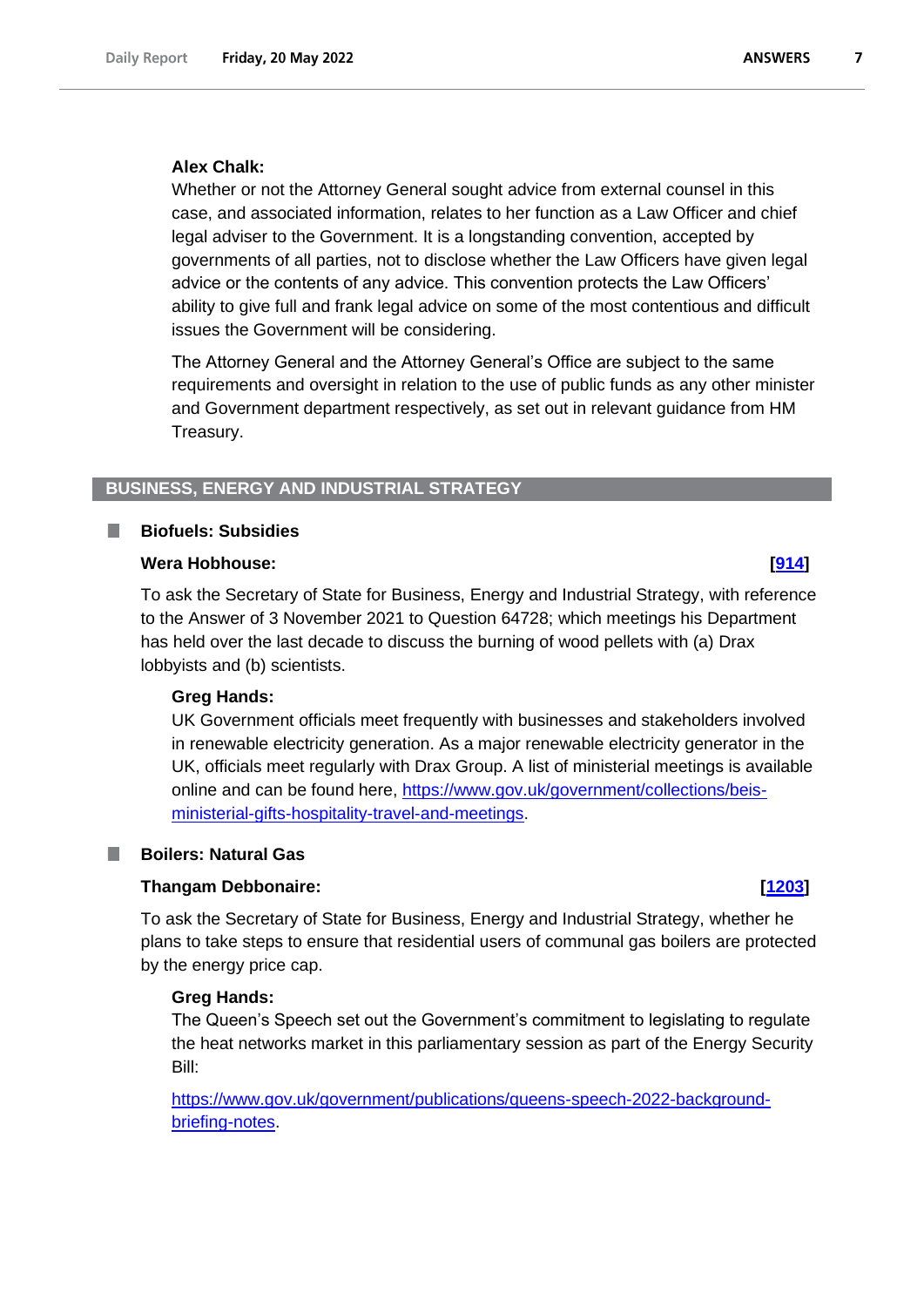## <span id="page-7-0"></span>**Bounce Back Loan Scheme**

#### **Abena Oppong-Asare: [\[1371\]](http://www.parliament.uk/business/publications/written-questions-answers-statements/written-question/Commons/2022-05-12/1371)**

To ask the Secretary of State for Business, Energy and Industrial Strategy, what estimate he has made of the number of loans made under the Bounce Back Loan Scheme to directors that have subsequently been disqualified or made subject to bankruptcy undertakings as a result of bounce-back loan misuse; and what the value of those loans is.

#### **Paul Scully:**

The Insolvency Service has secured 159 disqualifications of company directors as a result of COVID-19 financial support scheme abuse.

The Insolvency Service publishes official statistics [online](https://www.gov.uk/government/collections/insolvency-service-enforcement-outcomes?msclkid=ef7e0397d12e11ec9414c6c3c95bdbb7) of its enforcement outcomes.

Our official statistics do not currently include bankruptcy restriction undertakings with regards to the Bounce Back Loan scheme.

#### **Abena Oppong-Asare: [\[1372\]](http://www.parliament.uk/business/publications/written-questions-answers-statements/written-question/Commons/2022-05-12/1372)**

To ask the Secretary of State for Business, Energy and Industrial Strategy, how many companies that received Bounce Back loans were set up after March 2020.

#### **Paul Scully:**

As of 22 February 2022, Cabinet Office analysis has identified 3,761 loans as having been issued to companies incorporated after 1 March 2020. Businesses had to be established on or before 1 March 2020 to be eligible. However, some businesses may have been carrying out business before 1 March 2020 as sole traders and partnerships, and chose to incorporate subsequently. A legitimate business which changed its legal form in this way was still eligible for the scheme.

#### **Abena Oppong-Asare: [\[1373\]](http://www.parliament.uk/business/publications/written-questions-answers-statements/written-question/Commons/2022-05-12/1373)**

To ask the Secretary of State for Business, Energy and Industrial Strategy, how many and what proportion of companies that received Coronavirus Bounce Back Loans were issued to companies that had been created by company formation agents.

#### **Paul Scully:**

The Department do not hold this information.

## <span id="page-7-1"></span>**Bounce Back Loan Scheme: Fraud**

#### **Abena Oppong-Asare: [\[1374\]](http://www.parliament.uk/business/publications/written-questions-answers-statements/written-question/Commons/2022-05-12/1374)**

To ask the Secretary of State for Business, Energy and Industrial Strategy, how many and what proportion of coronavirus bounce back loans from each lender have been identified as fraudulent.

#### **Paul Scully:**

It is not possible to confirm the proportion of Bounce Back Loans from each lender that have been identified as fraudulent.

## **ANSWERS**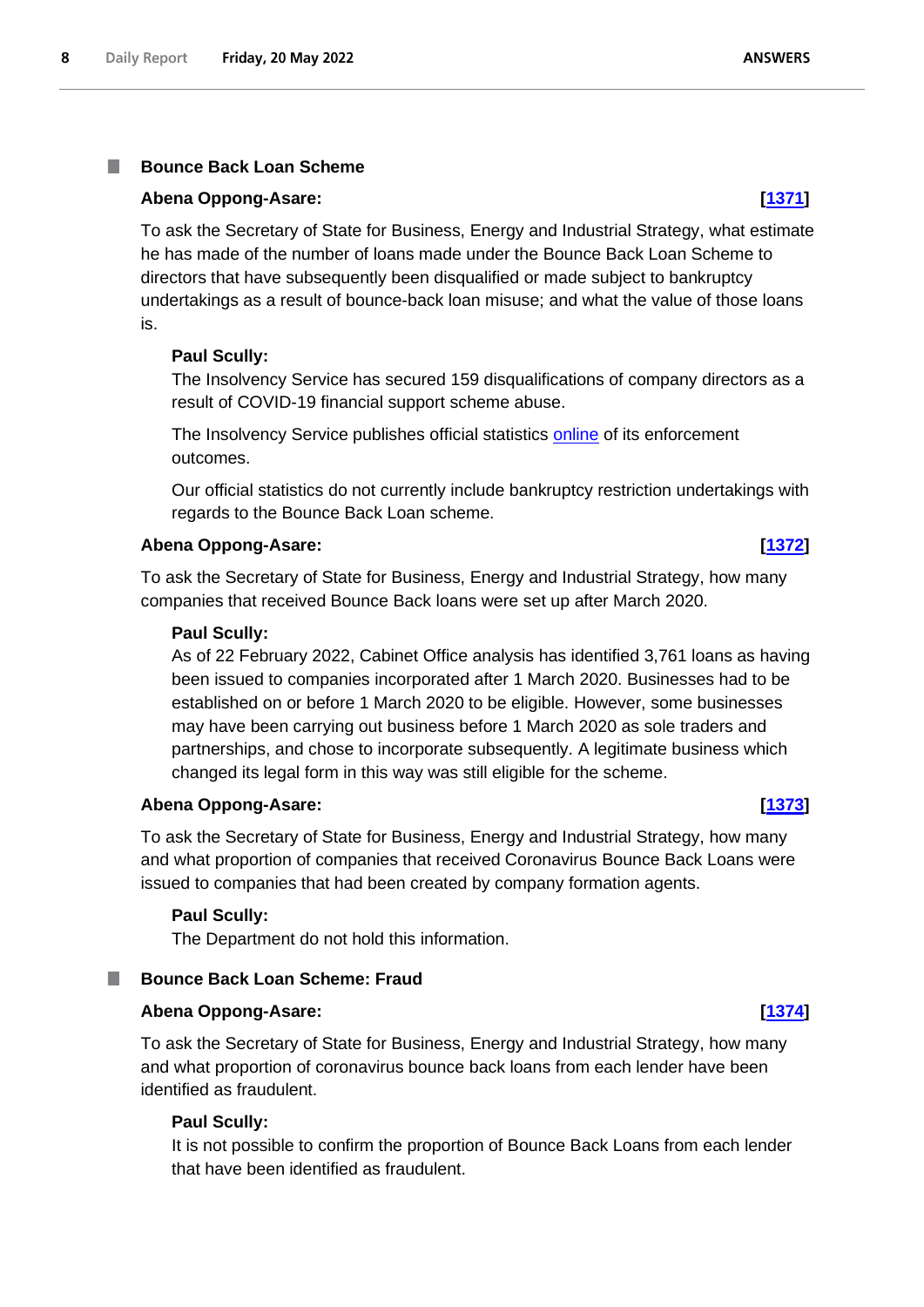Lenders are able to flag individual loans as suspected fraud, however this does not necessarily indicate that a fraud has taken place, as this is ultimately determined by the Courts.

### <span id="page-8-0"></span>**British Business Bank**

### **Abena Oppong-Asare: [\[1376\]](http://www.parliament.uk/business/publications/written-questions-answers-statements/written-question/Commons/2022-05-12/1376)**

To ask the Secretary of State for Business, Energy and Industrial Strategy, what recent assessment he has made of the adequacy of the regulation and supervision of the British Business Bank.

### **Paul Scully:**

The British Business Bank (BBB) is a company of which the Secretary of State is the sole shareholder. The directors of the company are responsible for supervising its activities as set out in the Companies Act. A Shareholder Framework Document governs the relationship between the shareholder and the BBB. This includes provision for a shareholder representative on the board.

The BBB is not (and has never been) a regulated bank, given its wholesale model, i.e. ordinarily delivering through delivery partners (c.130), with no direct relationship with SME borrowers. These delivery partners are typically regulated by the Financial Conduct Authority and, in the case of banks, the Prudential Regulation Authority. The BBB itself does not carry out regulated activities.

#### <span id="page-8-1"></span>**Business: Coronavirus**

## **Abena Oppong-Asare: [\[1378\]](http://www.parliament.uk/business/publications/written-questions-answers-statements/written-question/Commons/2022-05-12/1378)**

To ask the Secretary of State for Business, Energy and Industrial Strategy, on which dates the covid-19 loan scheme counter-fraud strategy board has met.

#### **Paul Scully:**

The Covid-19 Counter Fraud Strategy Board has met on the following dates:

19-10-2020 03-11-2020 16-11-2020 30-11-2020 14-12-2020 11-01-2021 25-01-2021 08-02-2021 22-02-2021 08-03-2021 22-03-2021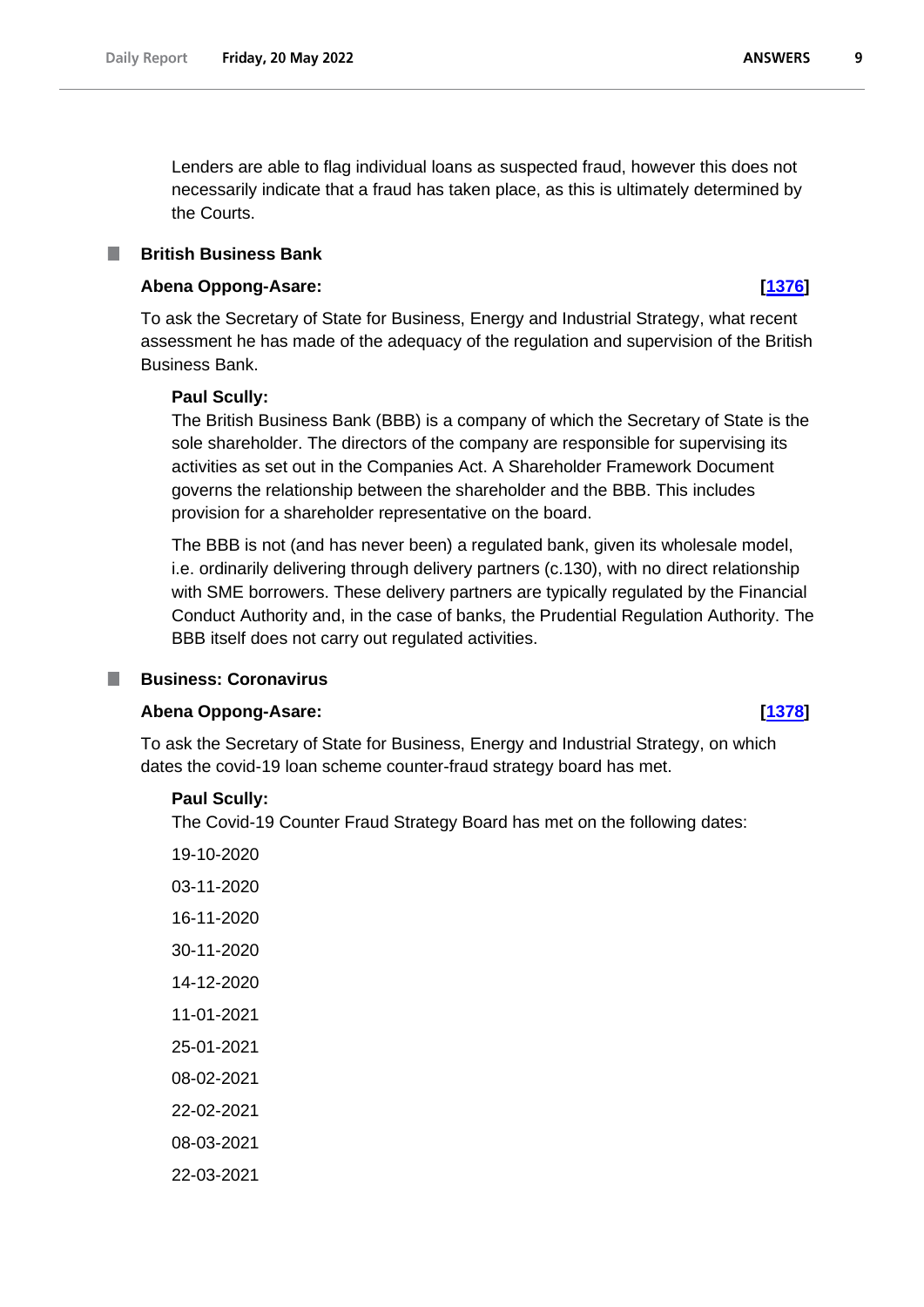**ANSWERS** 

| 08-04-2021  |
|-------------|
| 19-04-2021  |
| 04-05-2021  |
| 17-05-2021  |
| 14-06-2021  |
| 28-06-2021  |
| 26-07-2021  |
| 23-08-2021  |
| 04-10-2021  |
| 01-11-2021  |
| 06-12-2021  |
| 13-01-2022  |
| 07-02-2022  |
| 07-03-2022  |
| 04-04-2022  |
| 03-05-2022. |

#### <span id="page-9-0"></span>**Carers: Leave** n.

### **Catherine West: [\[1260\]](http://www.parliament.uk/business/publications/written-questions-answers-statements/written-question/Commons/2022-05-12/1260)**

To ask the Secretary of State for Business, Energy and Industrial Strategy, with reference to the Answer of 5 January 2022 to Question 93062, when he plans to bring forward legislative proposals to introduce carer's leave.

#### **Paul Scully:**

I refer the hon. Member to the answer I gave the hon. Member for North East Fife on 5<sup>th</sup> January 2022 to Question 93062: legislation to introduce carer's leave will be brought forward when Parliamentary time allows.

#### <span id="page-9-1"></span>П **Department for Business, Energy and Industrial Strategy: Climate Change and Energy**

#### **Caroline Lucas: [\[1158\]](http://www.parliament.uk/business/publications/written-questions-answers-statements/written-question/Commons/2022-05-12/1158)**

To ask the Secretary of State for Business, Energy and Industrial Strategy, how many times he has met in a (a) formal and (b) informal capacity to discuss climate and energy issues with (i) representatives and (ii) members of the (A) Global Warming Policy Foundation and (B) Net Zero Scrutiny Group in the last two years.

#### **Greg Hands:**

Ministers regularly meet with external stakeholders. Details of ministerial meetings with external organisations are published quarterly and can be found on GOV.UK at: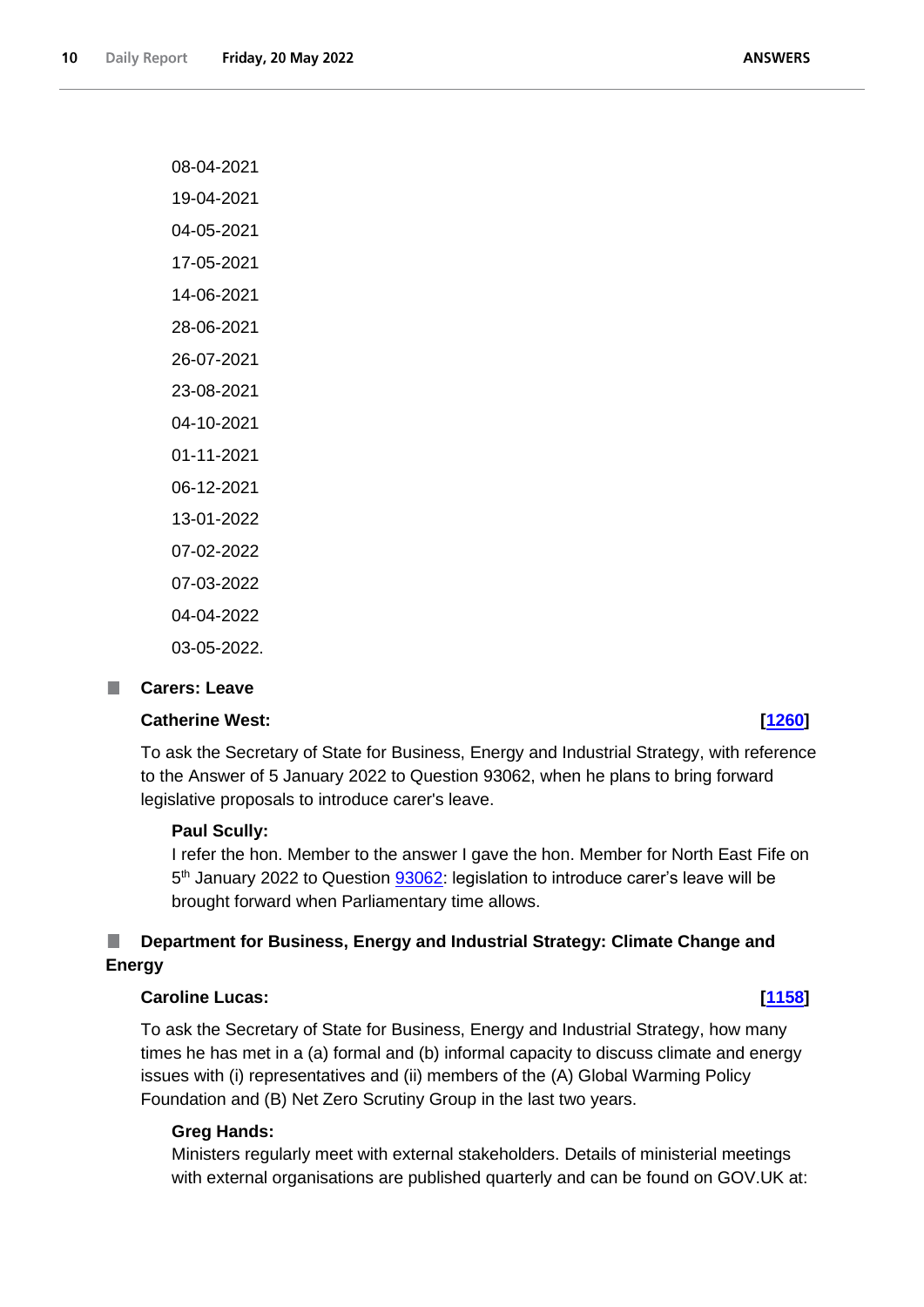https://www.gov.uk/government/collections/beis-ministerial-gifts-hospitality-traveland-meetings.

### <span id="page-10-0"></span>**Department for Business, Energy and Industrial Strategy: Social Clubs**

#### **Gareth Bacon: [\[2675\]](http://www.parliament.uk/business/publications/written-questions-answers-statements/written-question/Commons/2022-05-16/2675)**

To ask the Secretary of State for Business, Energy and Industrial Strategy, with reference to the Answer of 9 March 2022 to Question 132386 on civil service staff networks, what recognised staff groups have been running in his Department over the last three years.

#### **George Freeman:**

The Department does not hold a central list of all staff networks. However, the Department engages with and supports the activity of a group of networks which are recognised in an informal partnership agreement. These networks are: All Ages Network, Carers Network, Capability Action Network, EU Nationals Network, Faith and Minority Ethnic Network, LGBT+ Network, Parental Support Network, Part-Time Workers Network, Schools Outreach Network, Social Mobility Network, Volunteering Network, Wellbeing and Mental Health Network, and Women Empowered Network.

### **Gareth Bacon: [\[2676\]](http://www.parliament.uk/business/publications/written-questions-answers-statements/written-question/Commons/2022-05-16/2676)**

To ask the Secretary of State for Business, Energy and Industrial Strategy, with reference to the Answer of 9 March 2022 to Question 132386 on civil service staff networks, what information he holds on (a) FTE staff time and (b) budgets available to recognised staff groups within his Department in each of the last three years.

#### **George Freeman:**

Networks that are recognised in the Department's network partnership agreement are allocated 0.1FTE of their time to support these networks. All other staff support networks on a voluntary basis.

## <span id="page-10-1"></span>**Diesel Fuel and Petrol: Prices**

#### **John McNally: [\[823\]](http://www.parliament.uk/business/publications/written-questions-answers-statements/written-question/Commons/2022-05-11/823)**

To ask the Secretary of State for Business, Energy and Industrial Strategy, what steps his Department has taken to help ensure that petrol and diesel companies are not overcharging for fuel by charging in greater than normal excess compared to the wholesale cost of oil.

## **Greg Hands:**

The Department monitors the fuel supply market and publishes weekly national average pump prices.

BEIS analysis shows that both rises and falls in crude oil prices are passed through to consumers over the course of 6-7 weeks and found no evidence to suggest that, for given changes in crude oil prices, retail prices rise faster than they fall.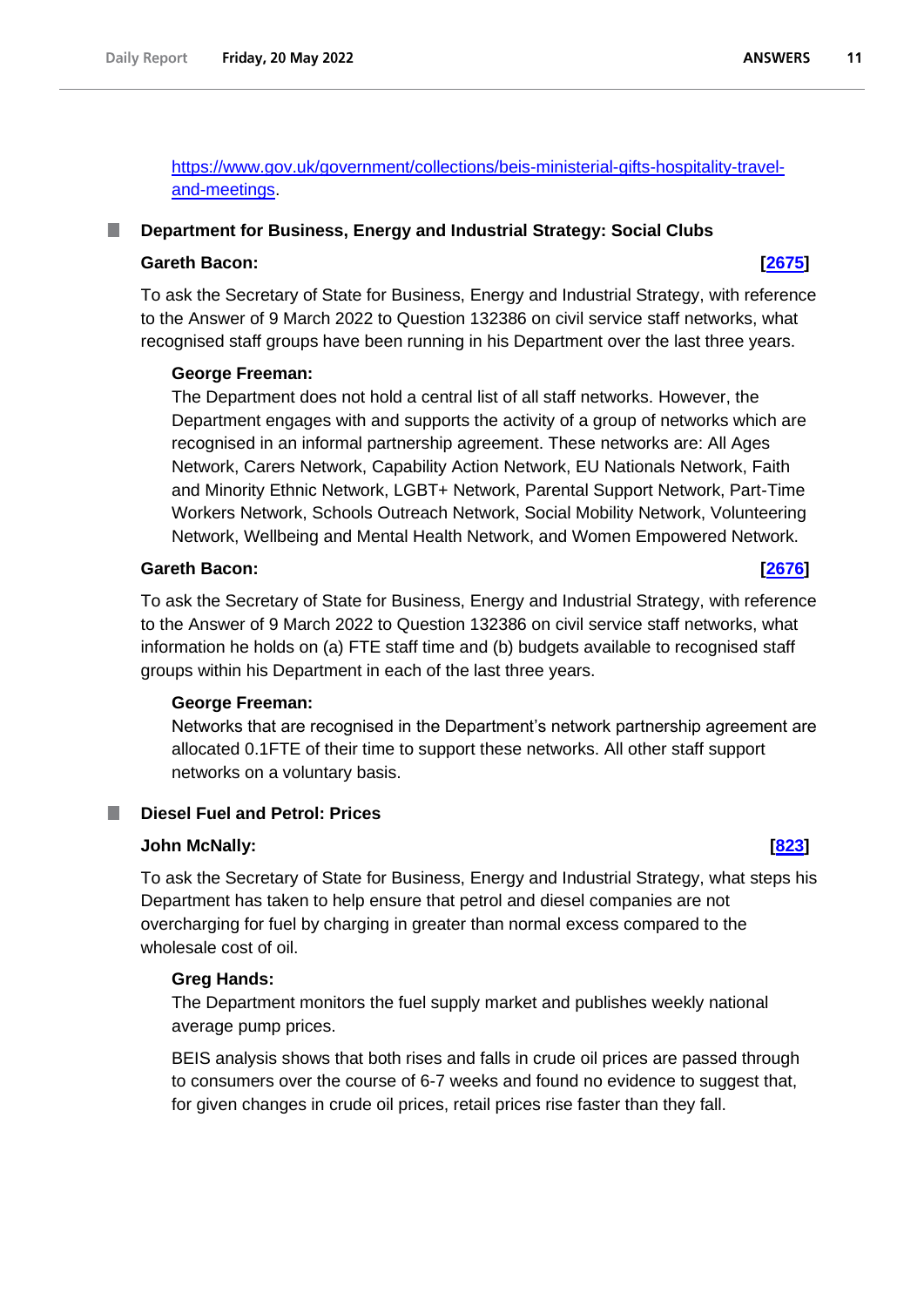#### <span id="page-11-0"></span>**Drax Power Station: Timber** T.

#### **Wera Hobhouse: [\[915\]](http://www.parliament.uk/business/publications/written-questions-answers-statements/written-question/Commons/2022-05-11/915)**

To ask the Secretary of State for Business, Energy and Industrial Strategy, with reference to the Answer of 21 December 2021 to Question 93001, what methodology his Department uses to assess the impact on climate change of burning trees at the Drax power station if it does not collect data on replantation of trees.

### **Greg Hands:**

Biomass operators are only subsidised for feedstocks from forests that are managed sustainably and whose carbon stock is constant or increasing. In order to mitigate the risk of underestimating carbon emissions, forest carbon stock changes are set to zero in the Government's assessment of the climate change impact of unabated biomass combustion, even though forest carbon stock can increase when sustainable forestry practices are utilised.

#### <span id="page-11-1"></span>**Employment: Pregnancy**

#### **Wera Hobhouse: [\[913\]](http://www.parliament.uk/business/publications/written-questions-answers-statements/written-question/Commons/2022-05-11/913)**

To ask the Secretary of State for Business, Energy and Industrial Strategy, with reference to the consultation response, Good Work Plan: Pregnancy and Maternity Discrimination, published in July 2019, what progress his Department has made on tackling pregnancy and maternity discrimination in the workplace.

#### **Paul Scully:**

Following the Government's response to the consultation on redundancy protection and pregnancy and maternity discrimination the country entered a period of unprecedented challenge as it tackled the pandemic. The Government took extensive measures to support and protect the people most affected, including pregnant women and new mothers.

As the country emerged from the pandemic, the Government established a Pregnancy and Maternity Discrimination Advisory Board. The Board has met three times, has reviewed Health and Safety Executive guidance on pregnant women and risk assessments and has considered the issues raised through Members' helplines which will be used to inform future work.

#### <span id="page-11-2"></span>П **Energy**

#### **Justin Madders: [\[805\]](http://www.parliament.uk/business/publications/written-questions-answers-statements/written-question/Commons/2022-05-11/805)**

To ask the Secretary of State for Business, Energy and Industrial Strategy, what discussions he has had with energy companies on the supplier of last resort scheme.

#### **Greg Hands:**

My rt. hon. Friend the Secretary of State has had discussions with energy companies on a range of issues in relation to high wholesale energy prices and supplier market exits.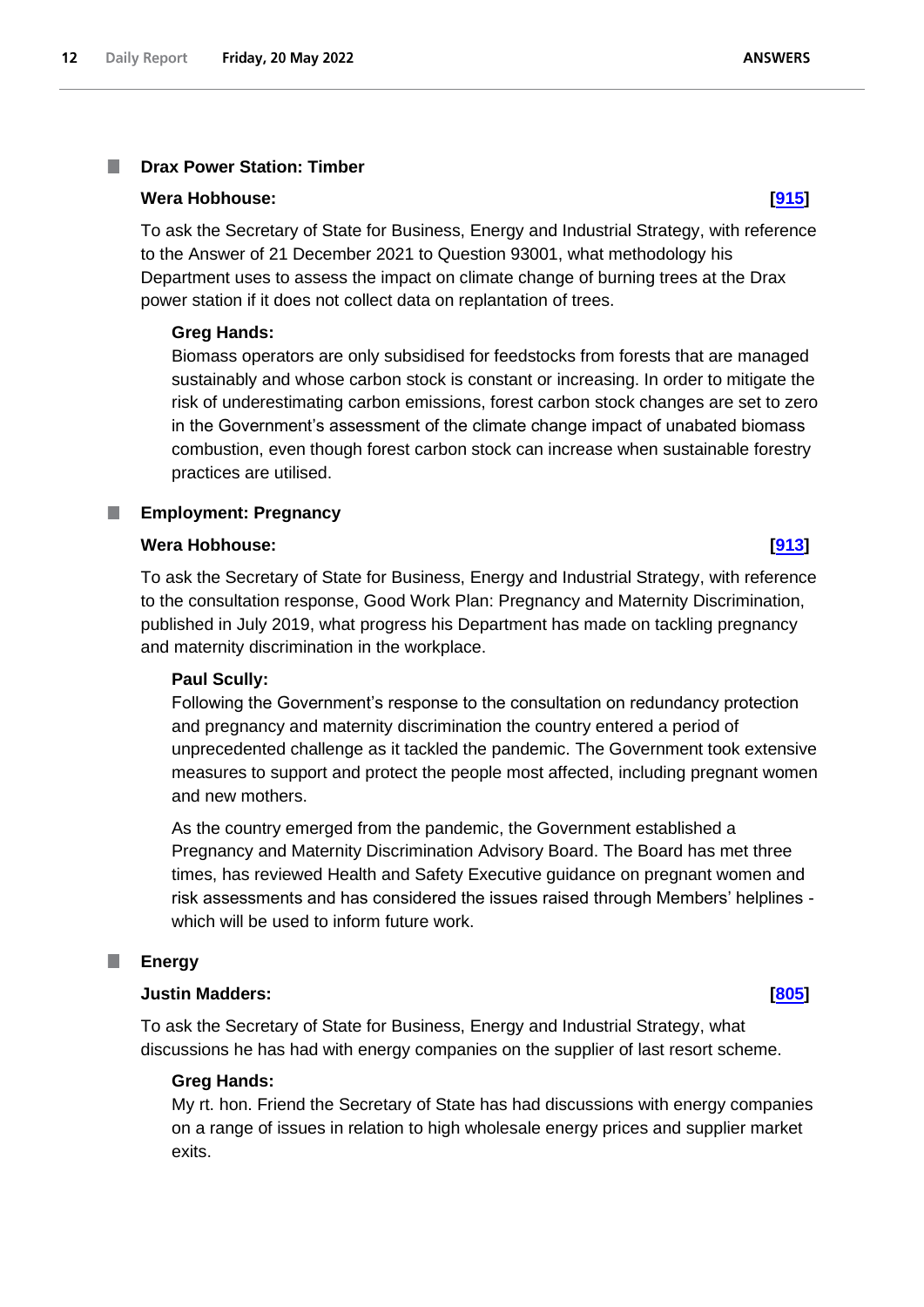The administration of the Supplier of Last Resort regime is a matter for Ofgem, who ensure that the customers of failed suppliers are transferred to a new supplier on the best available terms and without any interruption to their supply.

#### <span id="page-12-0"></span>**Energy: Industry** ш

#### **Justin Madders: [\[804\]](http://www.parliament.uk/business/publications/written-questions-answers-statements/written-question/Commons/2022-05-11/804)**

To ask the Secretary of State for Business, Energy and Industrial Strategy, what recent assessment his Department has made of the adequacy and effectiveness of the mandatory tests for new entrants to the energy sector.

#### **Greg Hands:**

Ofgem published an independent review 6 May 2022 which examined Ofgem's processes in relation to market entry. This report can be found online at: https://www.ofgem.gov.uk/publications/review-ofgems-regulation-energy-supplymarket.

In December 2021, Ofgem published additional details on how it proposes to strengthen suppliers' financial resilience so that they can cope with high and more volatile energy prices.

#### <span id="page-12-1"></span>**Energy: Standing Charges**

### **Justin Madders: [\[806\]](http://www.parliament.uk/business/publications/written-questions-answers-statements/written-question/Commons/2022-05-11/806)**

To ask the Secretary of State for Business, Energy and Industrial Strategy, what assessment his Department has made of the impact of the supplier of last resort scheme on the level of standing charges.

#### **Greg Hands:**

Standing charges are capped under the price cap and ensure millions of households pay a fair price for their energy. One component of the standing charge relates to network costs, which have recently increased in part due to the Supplier of Last Resort (SoLR) levy. The levy allows suppliers acting as a SoLR to reclaim reasonable additional otherwise unrecoverable costs. Ofgem have confirmed that network costs increased by £68 from April 2022, due to the Supplier of Last Resort (SoLR) levy costs.

#### <span id="page-12-2"></span>**Foreign Companies**

#### **Liam Byrne: [\[1488\]](http://www.parliament.uk/business/publications/written-questions-answers-statements/written-question/Commons/2022-05-13/1488)**

To ask the Secretary of State for Business, Energy and Industrial Strategy, what powers he has to (a) direct the delisting of firms from UK stock exchanges, (b) ban investment in firms, (c) prohibit trading in shares of a firm, (d) ban or restrict exports of a firm, (e) ban categories of imports, (f) revoke trading licences on national security grounds and (g) prohibit transport, processing or sale of categories of data outside the UK.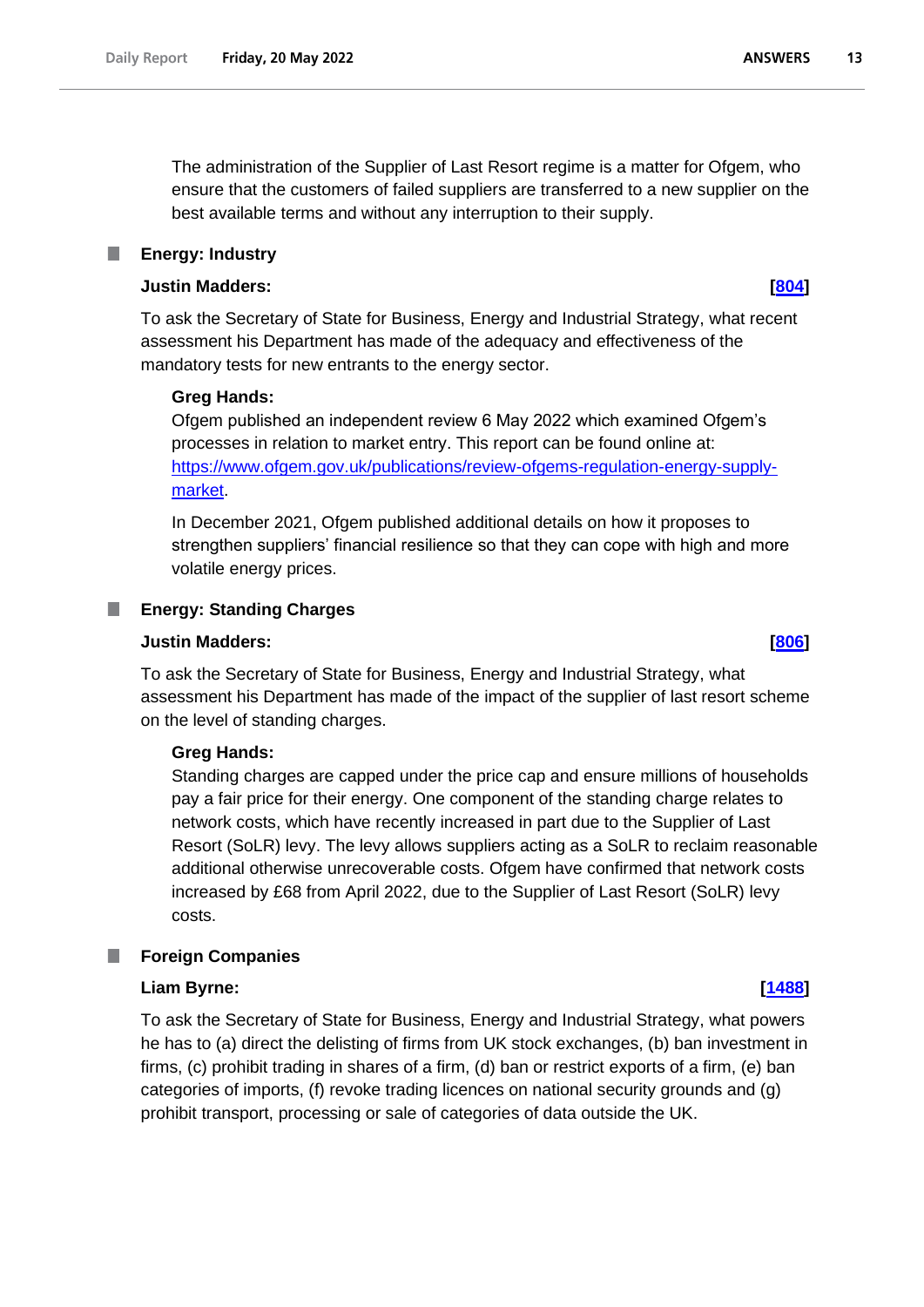#### **Paul Scully:**

Business activities including listing and trading in shares, investment and acquisitions, imports and exports, and data processing are subject to a range of legal and regulatory requirements. Some of these are the responsibility of the Secretary of State for Business, Energy and Industrial Strategy and others are the responsibility of other ministers. Where these requirements are not met, the Government stands ready to use appropriate compliance measures and enforcement powers.

#### <span id="page-13-0"></span>**Infrastructure**

### **Alicia Kearns: [\[986\]](http://www.parliament.uk/business/publications/written-questions-answers-statements/written-question/Commons/2022-05-11/986)**

To ask the Secretary of State for Business, Energy and Industrial Strategy, whether his Department plans to take steps to protect nationally significant infrastructure projects such as large scale solar plants in line with the decision to remove China Nuclear Power Group from its involvement in the construction of the Sizewell Nuclear Plant.

### **Greg Hands:**

The UK welcomes foreign investment in our infrastructure. As part of this, all investment involving critical infrastructure is subject to thorough scrutiny and needs to satisfy the government's robust legal, regulatory, and national security requirements. This includes the new National Security and Investment Act 2021, which gives the Government robust powers to investigate and, if necessary, intervene in investments and other acquisitions to protect national security.

CGN has a 20% shareholding in the Sizewell C project up to the point of Final Investment Decision. Negotiations on the project are ongoing and no decisions have been made.

## <span id="page-13-1"></span>**Natural Gas**

#### **Jim Shannon: [\[757\]](http://www.parliament.uk/business/publications/written-questions-answers-statements/written-question/Commons/2022-05-11/757)**

To ask the Secretary of State for Business, Energy and Industrial Strategy, what estimate his Department has made of the additional volume of natural gas which would be required to offset the electricity generated by nuclear power in 2022.

#### **Greg Hands:**

Nuclear power generation scenarios are published in the Energy and Emission Projections here:

[https://www.gov.uk/government/publications/energy-and-emissions-projections-net](https://www.gov.uk/government/publications/energy-and-emissions-projections-net-zero-strategy-baseline-partial-interim-update-december-2021)[zero-strategy-baseline-partial-interim-update-december-2021.](https://www.gov.uk/government/publications/energy-and-emissions-projections-net-zero-strategy-baseline-partial-interim-update-december-2021)

Fuel usage in the power sector is published in DUKES here: [https://www.gov.uk/government/statistics/electricity-chapter-5-digest-of-united](https://www.gov.uk/government/statistics/electricity-chapter-5-digest-of-united-kingdom-energy-statistics-dukes)[kingdom-energy-statistics-dukes.](https://www.gov.uk/government/statistics/electricity-chapter-5-digest-of-united-kingdom-energy-statistics-dukes)

Conversion factors between fuels are published by National Grid here: [https://www.nationalgrid.com/uk/gas-transmission/document/128886/download.](https://www.nationalgrid.com/uk/gas-transmission/document/128886/download)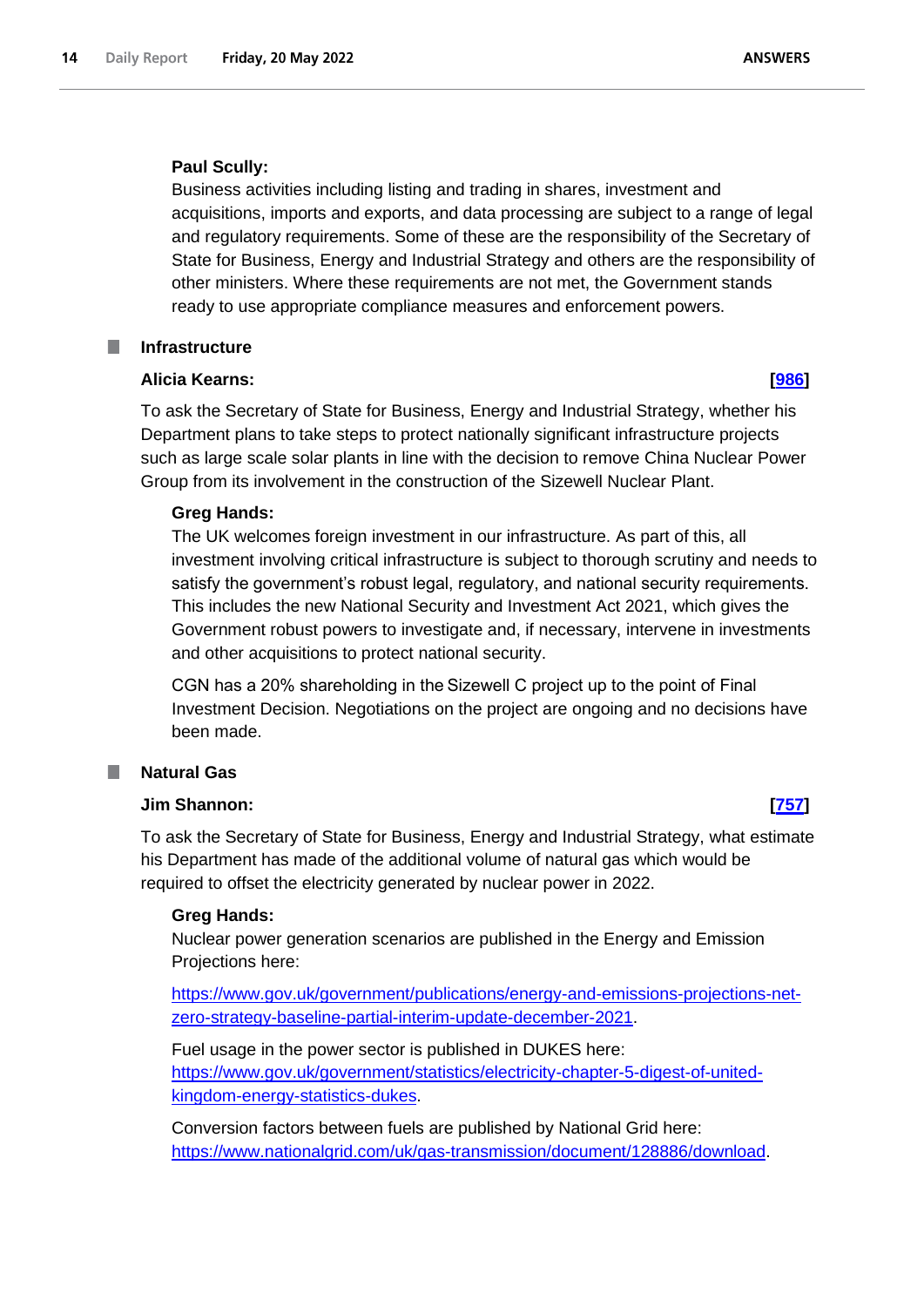#### <span id="page-14-0"></span>**Nuclear Power** I.

#### **Jim Shannon: [\[756\]](http://www.parliament.uk/business/publications/written-questions-answers-statements/written-question/Commons/2022-05-11/756)**

To ask the Secretary of State for Business, Energy and Industrial Strategy, what assessment his Department has made of the contribution of nuclear power to the UK's energy security.

#### **Greg Hands:**

The Government believes that the UK needs a diverse mix of electricity infrastructure to come forward in order to deliver a secure, reliable, affordable, and net zero consistent system in 2050.

The Energy Security Strategy seeks to ensure that the UK is one of the best places in the world to invest in nuclear and sets an ambition for deployment of civil nuclear of up to 24 GW by 2050, around 25% of our projected electricity demand.

#### **Jim Shannon: [\[759\]](http://www.parliament.uk/business/publications/written-questions-answers-statements/written-question/Commons/2022-05-11/759)**

To ask the Secretary of State for Business, Energy and Industrial Strategy, what steps his Department is taking to provide opportunities for new nuclear developers.

#### **Greg Hands:**

The Government will set up a new flagship body - 'Great British Nuclear' - to develop a resilient pipeline of new projects. The Government appointed Simon Bowen, tasked with leading and helping to drive forward government proposals for a new Great British Nuclear vehicle.

The Government intends to take one project to Final Investment Decision (FID) this Parliament and two projects in the next Parliament, subject to value for money, approvals and technology readiness/maturity.

The Government launched the £120m Future Nuclear Enabling Fund on 13th May 2022.

### <span id="page-14-1"></span>**Nuclear Power Stations**

### **Jim Shannon: [\[758\]](http://www.parliament.uk/business/publications/written-questions-answers-statements/written-question/Commons/2022-05-11/758)**

To ask the Secretary of State for Business, Energy and Industrial Strategy, what plans he has to assess the efficiency of the process for approving new nuclear power stations.

#### **Greg Hands:**

The British Energy Security Strategy sets out the Government's aim to ensure the UK is one of the best places in the world to invest in nuclear. The Government will work with the regulators to understand the potential for streamlining, or removing duplication from, the consenting and licensing processes to approve new nuclear power stations, without impacting the robust safety, security and environmental protections offered by UK regulatory regime.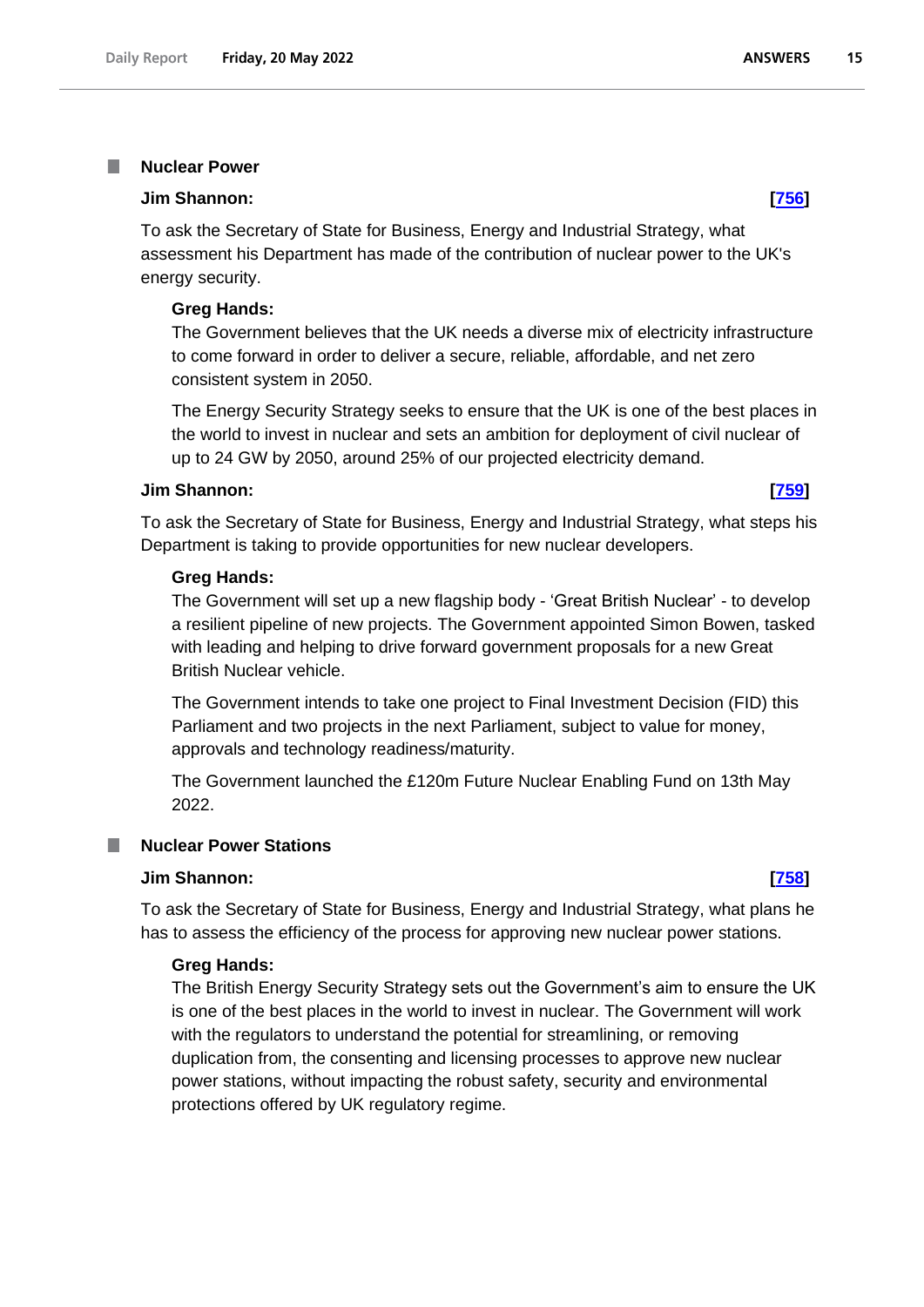#### <span id="page-15-0"></span>**Nuclear Power Stations: Construction** T.

#### **Jim Shannon: [\[760\]](http://www.parliament.uk/business/publications/written-questions-answers-statements/written-question/Commons/2022-05-11/760)**

To ask the Secretary of State for Business, Energy and Industrial Strategy, if he will make an assessment of the benefits of building new nuclear power stations concurrently.

### **Greg Hands:**

The Government assesses each proposed new nuclear project on its own merits, mindful of the value of economies of scale. The Government recently set out the parameters of the Future Nuclear Enabling Fund (£120m) to encourage developers to bring to fruition future proposals. The Government will engage with industry on the development of the pipeline of new projects kickstarted by the British Energy Security Strategy.

#### <span id="page-15-1"></span>**Offshore Industry: Employment** T.

## **Peter Aldous: [\[737\]](http://www.parliament.uk/business/publications/written-questions-answers-statements/written-question/Commons/2022-05-11/737)**

To ask the Secretary of State for Business, Energy and Industrial Strategy, how many and what proportion of jobs supported directly and indirectly by the UK oil and gas industry are in the supply chain.

#### **Greg Hands:**

Industry representative body *Offshore Energies UK* estimates that 178,500 jobs were supported by the UK oil and gas industry in 2021, including 25,700 direct and 91,700 indirect jobs in the supply chain.

These estimates are set out in the *Workforce Insight Report 2021*, which is published at [oeuk.org.uk/product/workforce-insight-report-2021.](http://oeuk.org.uk/product/workforce-insight-report-2021/)

## <span id="page-15-2"></span>**Offshore Industry: Licensing**

#### **Peter Aldous: [\[736\]](http://www.parliament.uk/business/publications/written-questions-answers-statements/written-question/Commons/2022-05-11/736)**

To ask the Secretary of State for Business, Energy and Industrial Strategy, when the outcome of the Designing a climate compatibility checkpoint for future oil and gas licensing in the UK Continental Shelf consultation will be announced; when he expects such a checkpoint to come into force; and whether the checkpoint will require primary or secondary legislation.

#### **Greg Hands:**

The Government invited contributions on the design of the checkpoint, with a public consultation which closed at the end of February.

The Government is considering the responses to the consultation, including consideration of whether to put the checkpoint on a statutory footing, and will respond to the consultation in due course.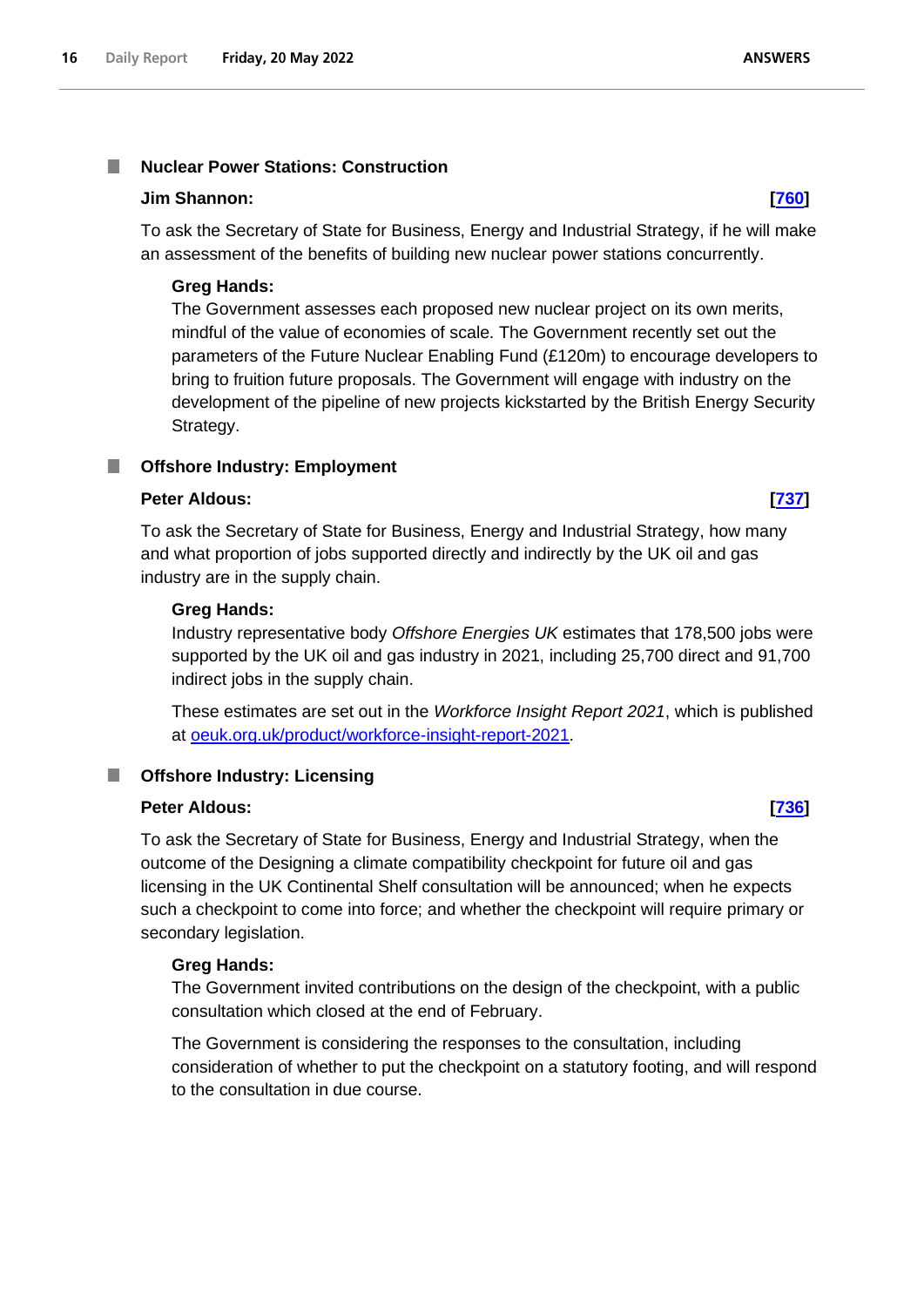### <span id="page-16-0"></span>**Offshore Industry: North Sea**

#### **Afzal Khan: [\[951\]](http://www.parliament.uk/business/publications/written-questions-answers-statements/written-question/Commons/2022-05-11/951)**

To ask the Secretary of State for Business, Energy and Industrial Strategy, what assessment he has made of a new licensing round in the North Sea on the UK's (a) obligations towards international climate targets and (b) net-zero target.

#### **Greg Hands:**

The North Sea Transition Authority plans to launch another licensing round in the autumn, noting to the forthcoming climate compatibility checkpoint. The climate compatibility checkpoint will be used to assess how any future licensing rounds remain in keeping with the UK's climate goals.

#### **Afzal Khan: [\[952\]](http://www.parliament.uk/business/publications/written-questions-answers-statements/written-question/Commons/2022-05-11/952)**

To ask the Secretary of State for Business, Energy and Industrial Strategy, what assessment he has made of the compatibility of the Jackdaw fossil fuel development proposed by Shell with the decarbonisation targets for industry in the North Sea Transition Deal.

#### **Greg Hands:**

Development proposals for oil fields under existing licences are a matter for the regulators - the North Sea Transition Authority and the Offshore Petroleum Regulator for Environment and Decommissioning (OPRED). As part of that regulatory process, OPRED complete an Environmental Impact Assessment and a public consultation on any proposal. OPRED's decision on the Environmental Impact Assessment for Jackdaw will be made in due course.

The emissions reduction targets in the North Sea Transition Deal are monitored by the North Sea Transition Authority. Emissions from any new fields as production comes on stream would be taken into account in continuing to ensure the targets in the Deal are met.

#### <span id="page-16-1"></span>**Parental Leave and Parental Pay**

### **Justin Madders: [\[1199\]](http://www.parliament.uk/business/publications/written-questions-answers-statements/written-question/Commons/2022-05-12/1199)**

To ask the Secretary of State for Business, Energy and Industrial Strategy, if he will publish his timetable for publishing the findings of the evaluation of Shared Parental Leave and Pay which took place in 2019.

#### **Paul Scully:**

Evaluating Shared Parental Leave and Pay is an important part of the policymaking process. The Government commissioned large, representative surveys of parents and employees which asked about a range of parental leave and pay entitlements as well as their experience of Shared Parental Leave specifically. We also consulted on high-level options for reforming parental leave and pay. We will publish our findings in due course.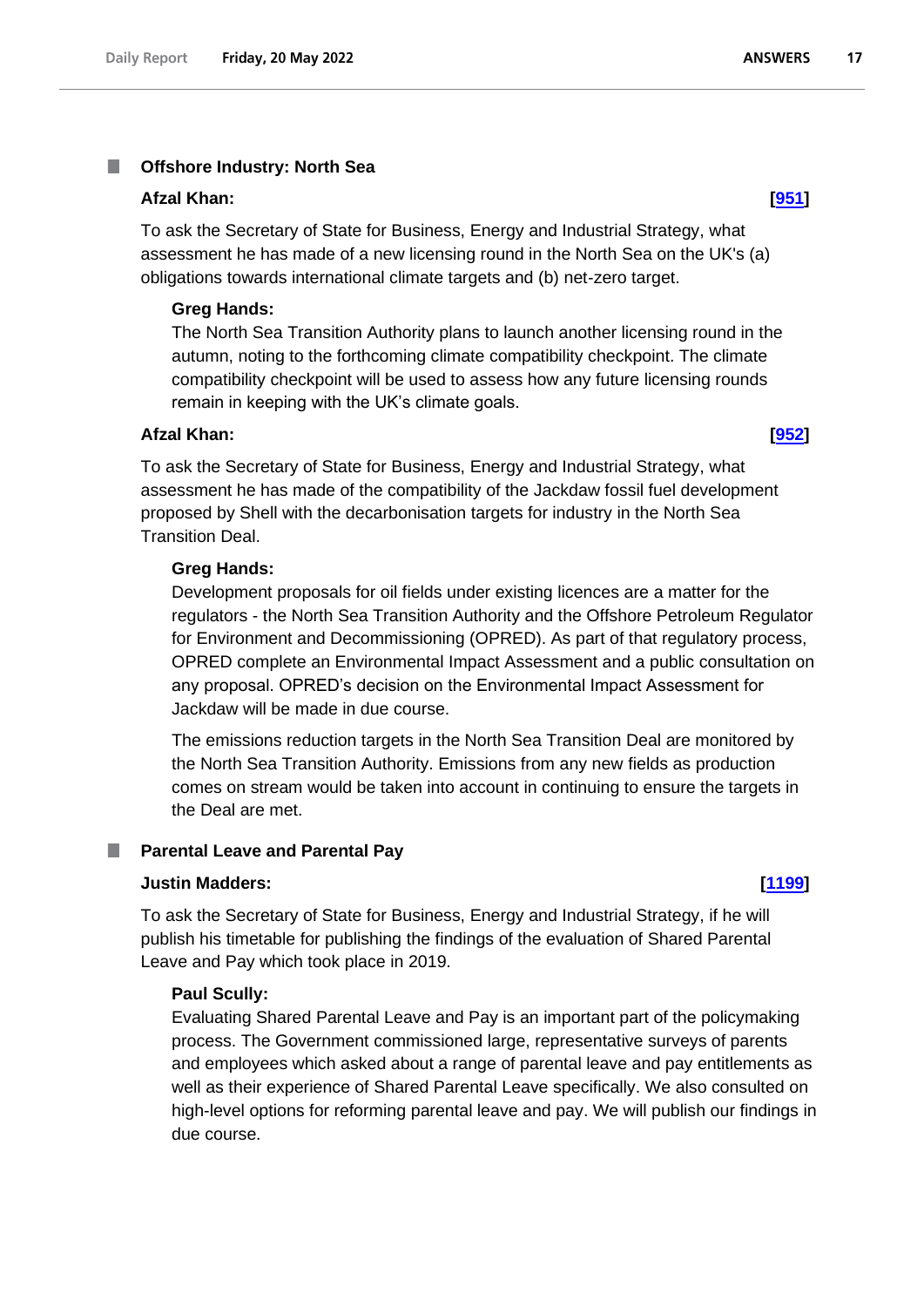# **Postage Stamps: ICT**

<span id="page-17-0"></span>T.

## **Mr Andrew Mitchell: [\[1110\]](http://www.parliament.uk/business/publications/written-questions-answers-statements/written-question/Commons/2022-05-12/1110)**

To ask the Secretary of State for Business, Energy and Industrial Strategy, what discussions he has had with relevant stakeholders on Royal Mail's decision to add barcodes to its postage stamps; and what assessment has been made of the impact of that decision on consumers with unused non-barcoded and Christmas stamps after they cease to be valid in January 2023.

### **Paul Scully:**

The Department has regular discussions with Royal Mail on a wide range of issues. However, the development of stamp products is an operational matter for Royal Mail, a private company, and the Government is not involved in Royal Mail's operational or commercial decisions.

Royal Mail launched a 'Swap Out' scheme for regular non-barcoded stamps on 31 March and has clarified that special issue and Christmas stamps will continue to be valid and will not need to be swapped out.

Further information about its plans for barcoded stamps is available on Royal Mail's website: [www.royalmail.com/sending/barcoded-stamps.](http://www.royalmail.com/sending/barcoded-stamps)

### <span id="page-17-1"></span>**Renewable Energy**

#### **Dr Matthew Offord: [\[719\]](http://www.parliament.uk/business/publications/written-questions-answers-statements/written-question/Commons/2022-05-11/719)**

To ask the Secretary of State for Business, Energy and Industrial Strategy, what steps the Department is taking to increase the development of renewable energy.

#### **Greg Hands:**

The Contracts for Difference (CfD) scheme is the Government's flagship scheme for supporting renewable generation in Great Britain. The latest round is the largest yet, and aims to secure more capacity than all previous rounds combined, supporting technologies including offshore wind, onshore wind, solar, tidal and floating offshore wind. In February, the Government announced that the next CfD round will be held in March 2023, and future rounds will run annually.

### <span id="page-17-2"></span>**Sizewell C Power Station**

#### **Tom Hunt: [\[1345\]](http://www.parliament.uk/business/publications/written-questions-answers-statements/written-question/Commons/2022-05-12/1345)**

To ask the Secretary of State for Business, Energy and Industrial Strategy, what assessment he has made of the potential impact of Sizewell C on the UK's energy security.

### **Greg Hands:**

New nuclear projects are important for ensuring a low-carbon, low-cost and resilient electricity system, to help us reach our world-leading emission reduction targets and ensure our energy security and prosperity.

**ANSWERS**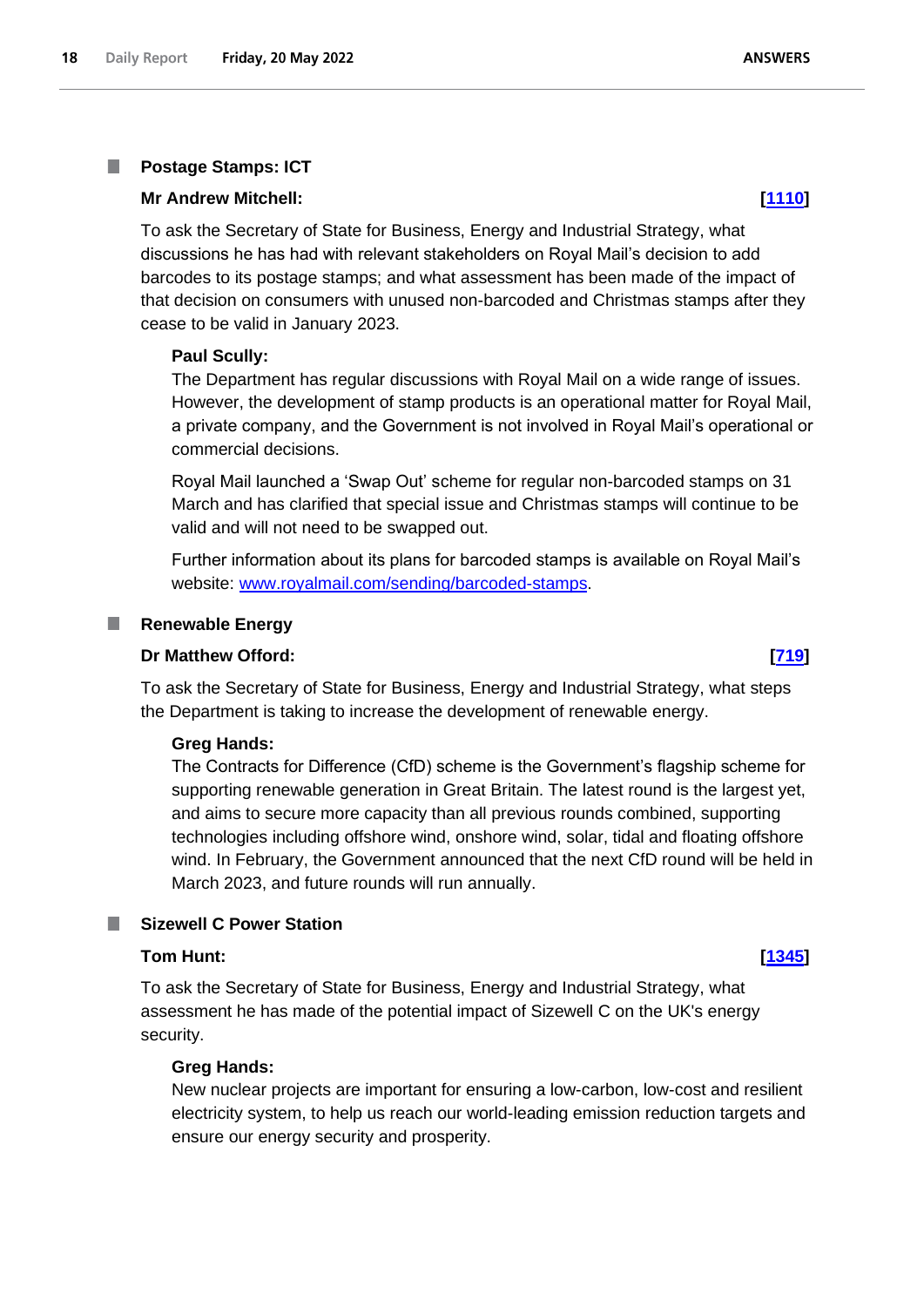The Government has set out its ambition to increase our plans for the deployment of civil nuclear power up to 24GW by 2050. The Government have been in negotiations on the Sizewell C project since January 2021. If approved, Sizewell C would make a substantial contribution to this objective by producing 3.2GW of low carbon electricity, enough to power around 6 million homes or 7 percent of UK electricity.

### <span id="page-18-0"></span>**Wind Power: Housing**

## **Charlotte Nichols: [\[981\]](http://www.parliament.uk/business/publications/written-questions-answers-statements/written-question/Commons/2022-05-11/981)**

To ask the Secretary of State for Business, Energy and Industrial Strategy, what assistance the Government is providing to home owners who wish to install domestic wind turbines on their property.

## **Greg Hands:**

The Government introduced the Smart Export Guarantee (SEG) in January 2020 which is available to eligible small-scale renewable generators, such as home-owners with domestic wind turbines. The SEG is a market-driven mechanism designed to pave the way to projects being deployed without subsidies, so different tariffs are available from participating suppliers.

## <span id="page-18-1"></span>**Wind Power: Seas and Oceans**

## **Kenny MacAskill: [\[967\]](http://www.parliament.uk/business/publications/written-questions-answers-statements/written-question/Commons/2022-05-11/967)**

To ask the Secretary of State for Business, Energy and Industrial Strategy, whether he considered putting a price cap on the sums to be paid in the recent offshore wind auction; and for what reason a decision was taken not to do so.

## **Greg Hands:**

Seabed leasing rounds are the responsibility of The Crown Estate and Crown Estate Scotland. It is for them to set the parameters and run the rounds. The Government is not involved in the process.

#### <span id="page-18-2"></span>**CABINET OFFICE**

#### <span id="page-18-3"></span>**Veterans: LGBT+ People** T.

#### **Stephanie Peacock: [\[1531\]](http://www.parliament.uk/business/publications/written-questions-answers-statements/written-question/Commons/2022-05-13/1531)**

To ask the Minister for the Cabinet Office, whether his Department will respond to the recommendations listed in the 2022 Forward Assist and Salute Her UK Privileged Access Interview Report titled Exit Wounds: Members of the Veteran LGBTQ+ Community Share their Lived Experience of Life Before, During and After Service in the UK Military.

#### **Leo Docherty:**

I pay tribute to the work of those involved in this important research. While the Government has no formal obligation to respond to this study, I acknowledge its recommendations and have asked the Office for Veterans' Affairs to consider them carefully. In addition, I am confident that this study, along with a range of other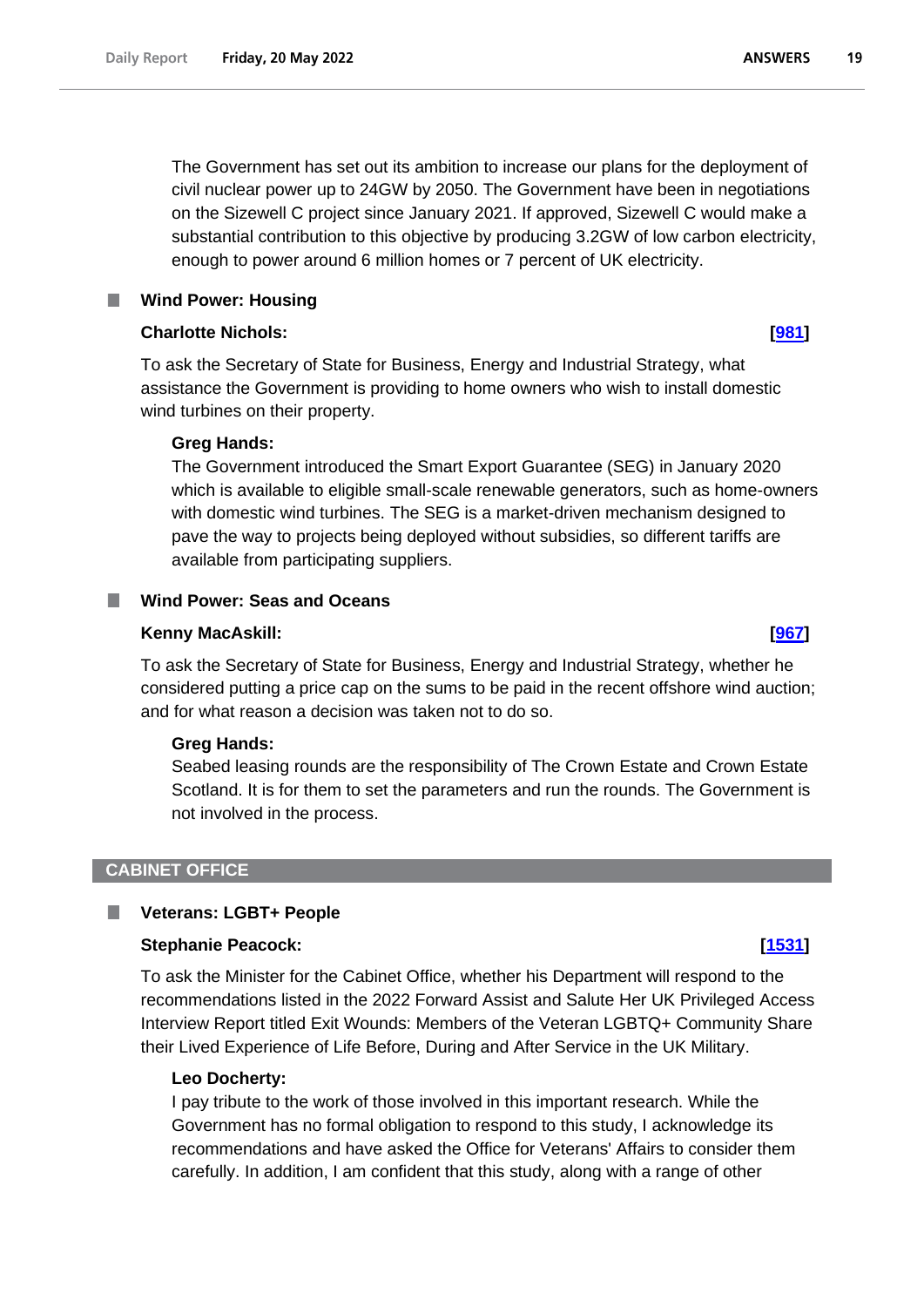evidence, will be considered by the upcoming Independent LGBT Veterans Review, which the government will formally respond to in due course.

### <span id="page-19-0"></span>**Veterans: Radiation Exposure**

#### **Dr Julian Lewis: [\[2337\]](http://www.parliament.uk/business/publications/written-questions-answers-statements/written-question/Commons/2022-05-16/2337)**

To ask the Minister for the Cabinet Office, with reference to the Prime Minister's oral contribution of 20 April 2022, Official Report, column 161, what steps he is taking to ensure that surviving nuclear test veterans receive recognition for their service.

#### **Leo Docherty:**

Those who participated in the Nuclear Test Programme made a significant contribution to the safety and security of the UK by ensuring that we were equipped with an appropriate nuclear capability; it is right that their contribution is recognised.

The Prime Minister and I look forward to meeting with representatives of the Nuclear Test Veteran community shortly.

#### <span id="page-19-1"></span>**DEFENCE**

#### <span id="page-19-2"></span> $\mathbb{R}^n$ **Armed Forces: Housing**

#### **Luke Pollard: [\[1337\]](http://www.parliament.uk/business/publications/written-questions-answers-statements/written-question/Commons/2022-05-12/1337)**

To ask the Secretary of State for Defence, how many reports of (a) leaking roofs, (b) broken boilers, (c) broken cookers and (d) vermin were recorded in Single Living Accommodation, excluding Substitute Single Living Accommodation, in each year since 2010.

#### **Jeremy Quin:**

We are reviewing information sources. I will write to the hon. Gentleman in due course and place a copy of my response in the library of the House.

### <span id="page-19-3"></span>**Armed Forces: Uniforms**

#### **Daisy Cooper: [\[964\]](http://www.parliament.uk/business/publications/written-questions-answers-statements/written-question/Commons/2022-05-11/964)**

To ask the Secretary of State for Defence, with reference to the Answer of 10 February 2022 to Question 118592, what the required standard is for ceremonial caps.

#### **Jeremy Quin:**

I refer the hon. Member to the answer I gave to Question 121824 on 21 February 2022 to the hon. Member for York Central (Rachel Maskell).

#### **Attachments:**

1. Armed Forces Furs [UIN 118592.docx]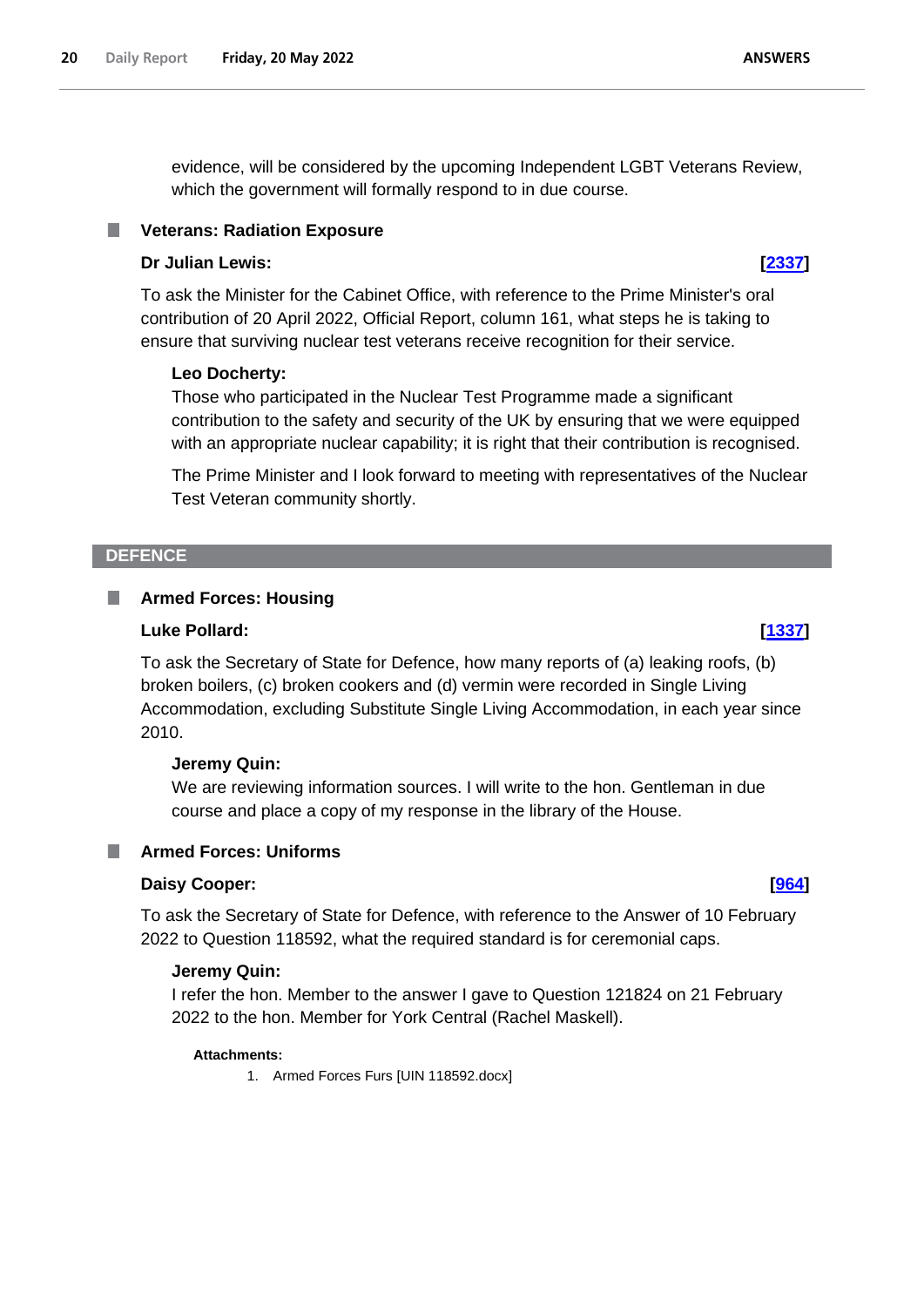#### <span id="page-20-0"></span>T. **Armoured Fighting Vehicles**

#### **Mr Kevan Jones: [\[636\]](http://www.parliament.uk/business/publications/written-questions-answers-statements/written-question/Commons/2022-05-11/636)**

To ask the Secretary of State for Defence, for what reason track miles on the UK's MRAP fleet has been reduced this year.

### **Jeremy Quin:**

In answer to the right hon. Member's question, the UK's MRAP fleet is defined as those purchased as Urgent Operational Requirement's for Operations. This consists of Mastiff, Ridgeback, Wolfhound (MRW), High Mobility Tactical Vehicle (Jackal and Coyote), Foxhound and Husky.

The actual track miles in 2021-2022 were higher than the actual track miles in 2020- 2021 (in both cases actual was below forecast). The forecast for 2022-2023 is higher than the actual track miles in 2020-2021 notwithstanding the imminent out of service date for Husky.

### <span id="page-20-1"></span>**Fleet Solid Support Ships: Procurement**

#### **Mr Kevan Jones: [\[635\]](http://www.parliament.uk/business/publications/written-questions-answers-statements/written-question/Commons/2022-05-11/635)**

To ask the Secretary of State for Defence, whether his Department has signed nondisclosure agreements in relation to the Fleet Solid Support Ship contract.

#### **Jeremy Quin:**

The Fleet Solid Support ship Competitive Procurement Phase contracts include confidentiality provisions in order to protect Department and Contractor data, as is standard practice in Government contracts.

## <span id="page-20-2"></span>**LE TacCIS Programme**

### **John Healey: [\[1090\]](http://www.parliament.uk/business/publications/written-questions-answers-statements/written-question/Commons/2022-05-12/1090)**

To ask the Secretary of State for Defence, what recent discussions he has had with General Dynamics Mission Systems UK on the latest timetable for delivery of the Morpheus programme.

#### **John Healey: [\[1091\]](http://www.parliament.uk/business/publications/written-questions-answers-statements/written-question/Commons/2022-05-12/1091)**

To ask the Secretary of State for Defence, what recent assessment he has made of the potential impact of the latest timetable for delivery of the Morpheus programme on his Department's ability to deliver a fully digitised warfighting division by 2030, as set out in Future Soldier, published on 25 November 2021.

### **John Healey: [\[1100\]](http://www.parliament.uk/business/publications/written-questions-answers-statements/written-question/Commons/2022-05-12/1100)**

To ask the Secretary of State for Defence, what contingency plans his Department has put in place in the event that Morpheus does not reach initial operating capability before Ajax enters service.

#### **ANSWERS**  $21$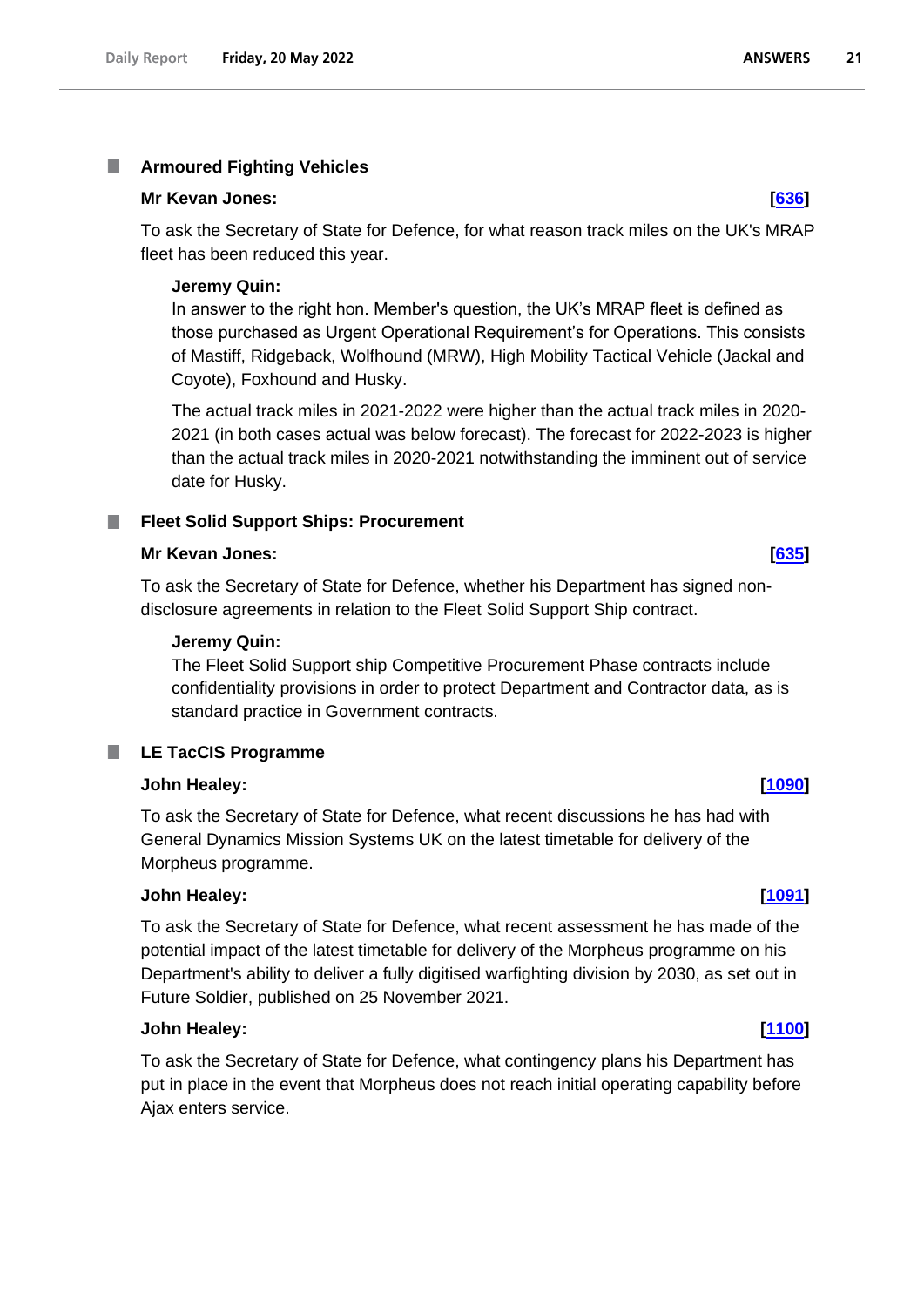To ask the Secretary of State for Defence, what recent discussions he has had with officials in his Department on the latest timetable for delivery of the Morpheus programme.

### **Jeremy Quin:**

The Ministry of Defence (MOD) is considering the optimum route to achieve delivery of the full MORPHEUS capability. The delivery of Morpheus is not a requirement for Ajax to achieve Full Operating Capability

The Department retains the ambition to deliver a fully digitised warfighting division by 2030, as set out in Future Soldier.

MOD officials are in regular discussions with General Dynamics Mission Systems UK to establish a way forward.

Both the Secretary of State for Defence and the Minister for Defence Procurement are regularly updated by the Senior Responsible Owner of the Morpheus programme.

### **John Healey: [\[617\]](http://www.parliament.uk/business/publications/written-questions-answers-statements/written-question/Commons/2022-05-11/617)**

To ask the Secretary of State for Defence, on what date he was informed of the delays to the Morpheus programme.

### **Jeremy Quin:**

The Secretary of State for Defence received an Information Note which stated that more time would be required to complete contracted deliverables in December 2020.

## <span id="page-21-0"></span>**LE TacCIS Programme: Costs**

#### **John Healey: [\[1101\]](http://www.parliament.uk/business/publications/written-questions-answers-statements/written-question/Commons/2022-05-12/1101)**

To ask the Secretary of State for Defence, whether his Department is contractually obliged to incur extra costs resulting from delays to the Land Environment Tactical Communication and Information System.

#### **John Healey: [\[1102\]](http://www.parliament.uk/business/publications/written-questions-answers-statements/written-question/Commons/2022-05-12/1102)**

To ask the Secretary of State for Defence, what recent discussions he has had with NATO officials on the timetable for delivery of the Land Environment Tactical Communication and Information System.

#### **Jeremy Quin:**

The UK works closely and engages regularly with NATO on our Capability Targets. The Ministry of Defence remains able to meet its obligations to NATO.

While delivery of the first element of the MORPHEUS is running behind schedule, delivery of the other projects within the Land Environment Tactical Communication and Information System programme is progressing satisfactorily against cost and time forecasts. Any changes to costs as a result of MORPHEUS delay will be determined as part of ongoing discussions.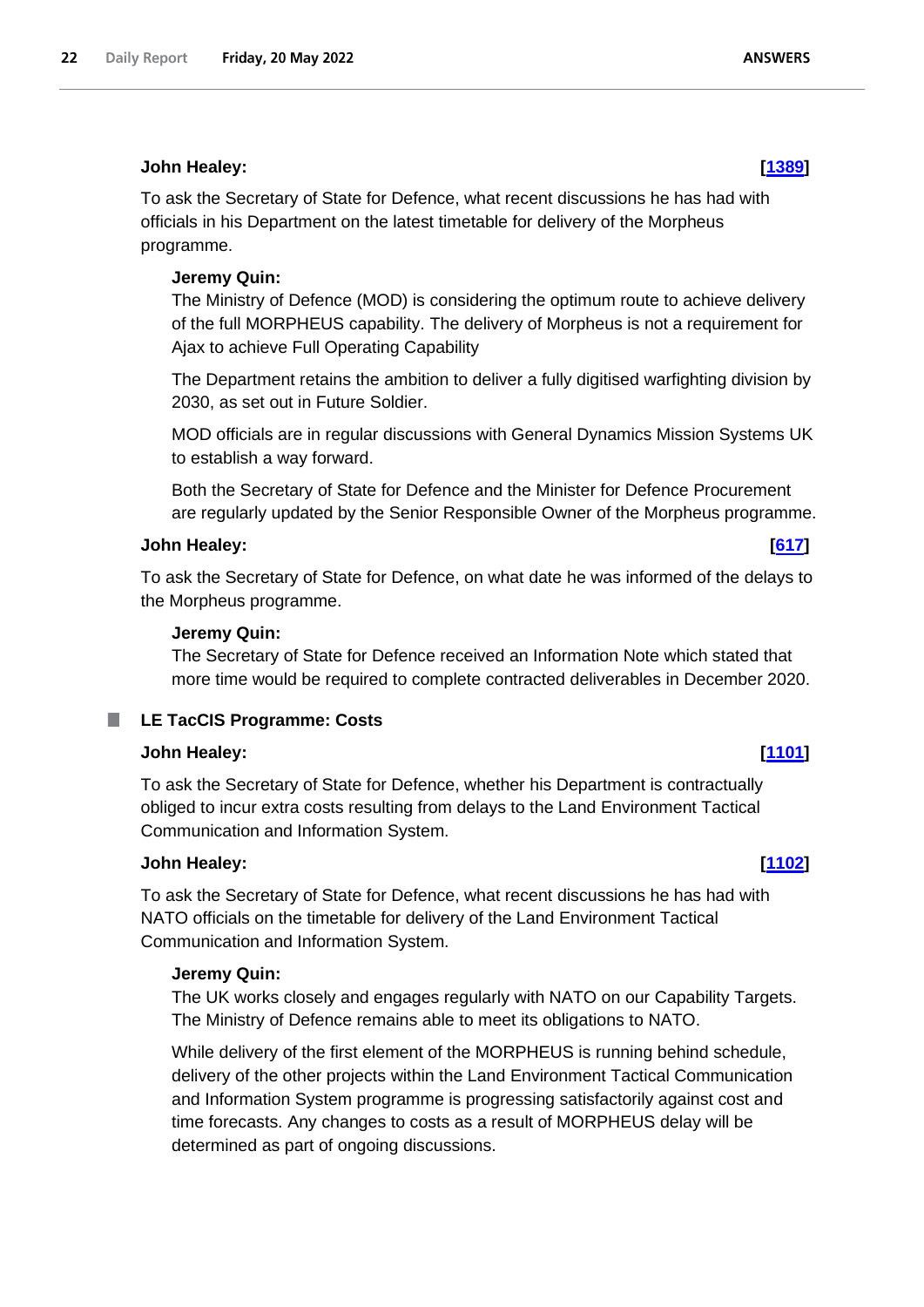#### <span id="page-22-0"></span>I. **Ministry of Defence: Finance**

#### **Mr Kevan Jones: [\[641\]](http://www.parliament.uk/business/publications/written-questions-answers-statements/written-question/Commons/2022-05-11/641)**

To ask the Secretary of State for Defence, with reference to page 6 of the Committee of Public Accounts report on Ministry of Defence Equipment Plan 2021-31, published on 11 May 2022, how his Department plans to institute a sense of control over the MOD budget.

#### **Jeremy Quin:**

This is the first time in five years the National Audit Office have not said the plan is unaffordable. This has been achieved through a combination of increased funding through the Spending Review, reviewing capability decisions including prudent savings measures, and rebalancing to spend more on equipment. Furthermore, the delivery of the plan remains under continuous review and the Department is in a better position to deliver any necessary adjustments to a plan that is affordable at the outset.

#### <span id="page-22-1"></span>**National Cyber Force: Samlesbury**

#### **John Healey: [\[1388\]](http://www.parliament.uk/business/publications/written-questions-answers-statements/written-question/Commons/2022-05-12/1388)**

To ask the Secretary of State for Defence, whether he made the final decision on the selection of Samlesbury as the location for the headquarters of the National Cyber Force.

#### **Mr Ben Wallace:**

I refer the right hon. Member to the answer I gave him on 18 May 2022 to Question 46.

#### **Attachments:**

1. National Cyber Force UIN 46 [National Cyber Force PQ UIN 46.docx]

### <span id="page-22-2"></span>**DIGITAL, CULTURE, MEDIA AND SPORT**

#### <span id="page-22-3"></span>**Holiday Accommodation: Registration** .

#### **Wera Hobhouse: [\[392\]](http://www.parliament.uk/business/publications/written-questions-answers-statements/written-question/Commons/2022-05-10/392)**

To ask the Secretary of State for Digital, Culture, Media and Sport, what her timetable is for consulting on the introduction of a tourist accommodation registration scheme.

#### **Nigel Huddleston:**

The Tourism Recovery Plan, published in June 2021, included a commitment to consult on a Tourism Accommodation Registration Scheme in England.

Ahead of this, however, the government intends to launch a call for evidence that will seek views on a range of issues that arise from the increase in short term and holiday letting.

First, I want to gather information that will improve the government's understanding of the benefits and challenges of the increase in short-term and holiday letting we have seen in England in recent years. Second, I want to gather initial views on what would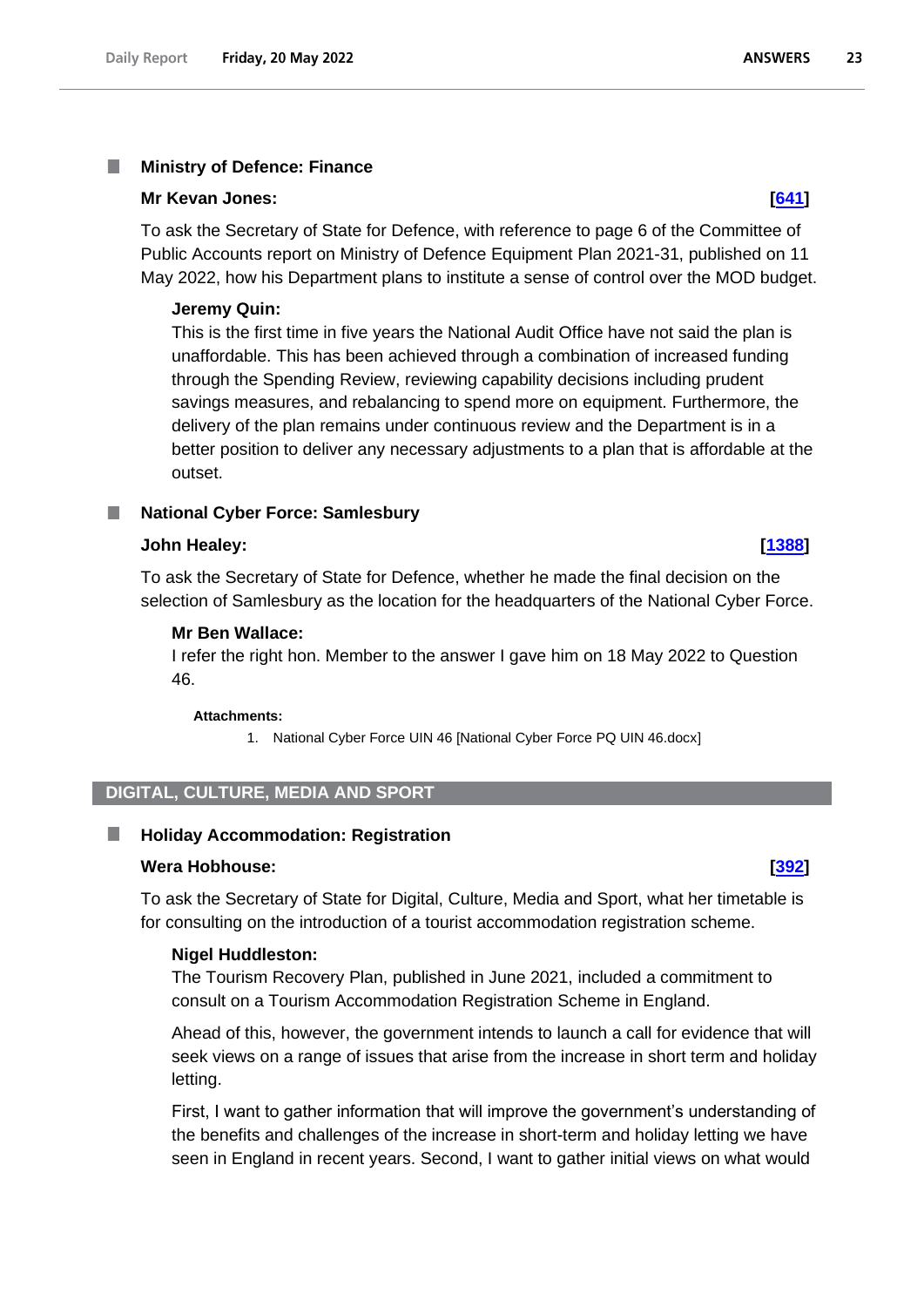and would not constitute a proportionate response to addressing some of the challenges.

This evidence will help us determine whether there are options the government should pursue through a consultation.

#### <span id="page-23-0"></span>**Swimming Pools**

## **Stephen Morgan: [\[424\]](http://www.parliament.uk/business/publications/written-questions-answers-statements/written-question/Commons/2022-05-10/424)**

To ask the Secretary of State for Digital, Culture, Media and Sport, what assessment he has made of the potential merits of making provision of swimming pools a statutory requirement for local authorities.

#### **Nigel Huddleston:**

We recognise the importance of ensuring public access to indoor and outdoor pools and that swimming is a great way for people of all ages to stay fit and healthy. The responsibility of providing this access lies at Local Authority level, and the government continues to encourage Local Authorities to invest in swimming facilities.

The Local Government Finance Settlement makes available £54.1 billion in 2022/23 for local government in England, an increase of up to £3.7 billion on 2021/22. The majority of this funding is un-ringfenced in recognition of local authorities being best placed to understand local priorities, such as leisure and cultural services. Swimming and leisure services are not currently statutory requirements for local authorities, however we continue to work with partners to consider whether this should continue to be the case.

Sport England has invested £25,027,478 in swimming and diving projects since January 2017, which includes £15,724,500 to Swim England. This is in addition to the £100 million National Leisure Recovery Fund which supported the reopening of local authority swimming pools throughout the country after the pandemic, with 1,176 separate pools supported across 701 sites.

#### <span id="page-23-1"></span>**EDUCATION**

#### <span id="page-23-2"></span>**Children: Day Care** П

### **Dehenna Davison: [\[1341\]](http://www.parliament.uk/business/publications/written-questions-answers-statements/written-question/Commons/2022-05-12/1341)**

To ask the Secretary of State for Education, what discussions he has had with Cabinet colleagues on the potential merits of encouraging local authorities to allow parents to apply for free childcare midway through a school term.

#### **Will Quince:**

As set out in the regulations underpinning the entitlements to free early education and childcare, children become eligible for a free early education place at different points in the year. Depending on when the child turns three, the 30 hours free childcare entitlement begins from 1 September, 1 January or 1 April following their third birthday.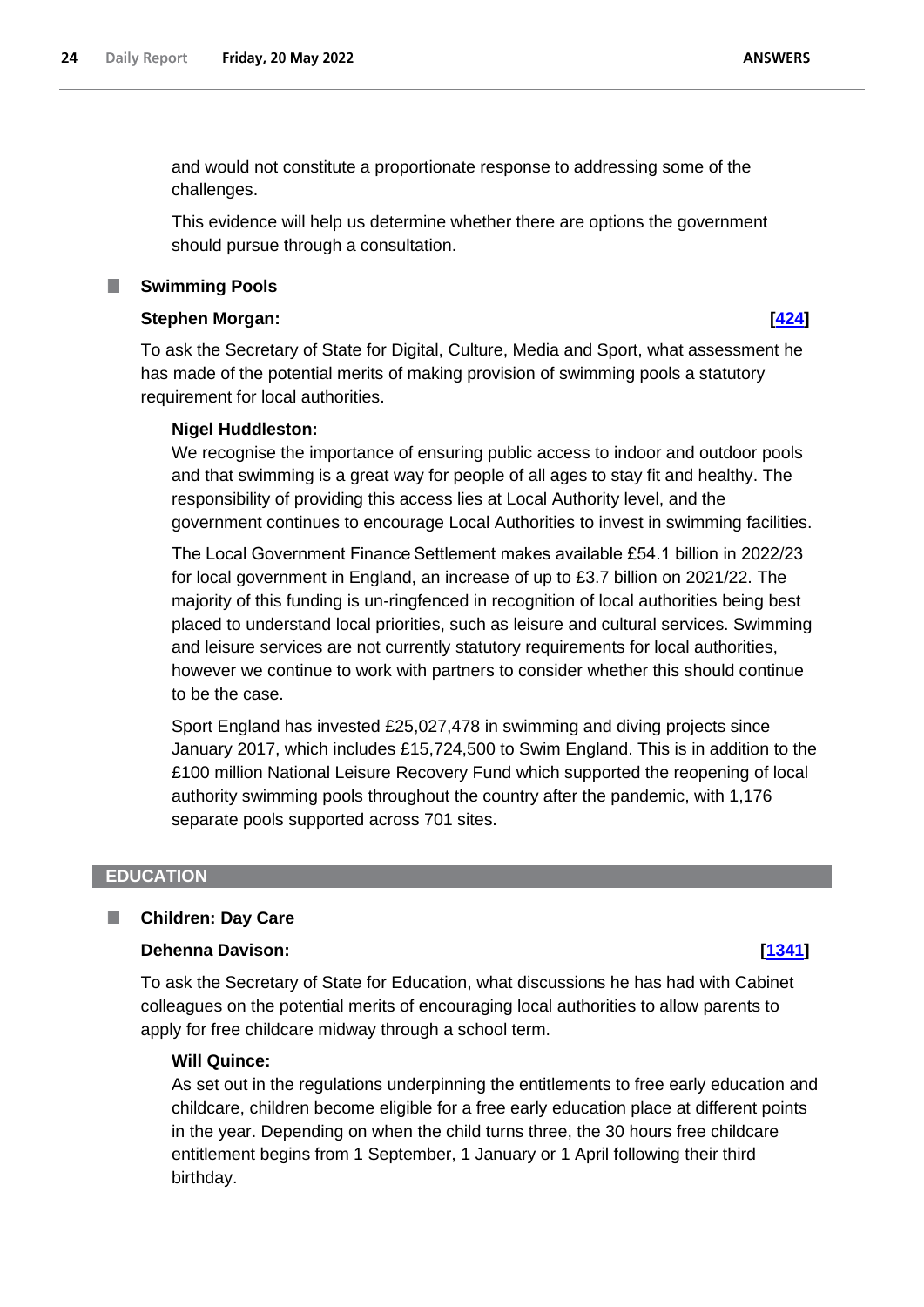These termly deadlines link closely with that of the department's other early entitlements to create consistency across the offers. The merit of delivering the entitlements in this way are that it allows local authorities and childcare providers to better plan and ensure sufficient early years places are available for parents each term, as there are clear periods for when children are likely to enter into a place.

This is intended to ensure that all children are entitled to at least three years of early education and/or reception before they reach statutory school age.

#### <span id="page-24-0"></span>**National Curriculum Tests**

#### **Paul Blomfield: [\[723\]](http://www.parliament.uk/business/publications/written-questions-answers-statements/written-question/Commons/2022-05-11/723)**

To ask the Secretary of State for Education, what recent assessment he has made of the (a) educational value and (b) impact on children and schools of proceeding with SATS in the 2021-22 year in the context of disruption resulting from the covid-19 outbreak.

#### **Mr Robin Walker:**

The department recognises that pupils will have missed a critical period of their learning due to disruption caused by the COVID-19 pandemic. Statutory assessments at the end of key stage 2 are an important part of our primary education system. Assessments provide vital information to parents about their child's attainment and help schools identify where additional support is best targeted to individuals. The school performance measures generated from these assessments play an important role in supporting schools to improve, helping us to hold primary schools to account for the education they provide.

This year, the data from the assessments will help parents, schools, and the department to understand more clearly the impact of the pandemic on pupils and how this varies between particular groups of pupils, schools and local authorities. The decision to return to a full programme of primary assessments in the 2021/22 academic year was considered carefully and in taking this decision, we discussed our plans with a range of stakeholders, including teachers, school leaders and unions.

The department knows that the pandemic has impacted the mental health and wellbeing of children and young people and will have an impact in the longer-term. The department expects leaders and teachers to consider their pupils' mental health and wellbeing as a priority and identify those who may need additional support.

Although schools should encourage all pupils to work hard and achieve well, the department does not recommend that they devote excessive preparation time to assessment, and certainly not at the expense of pupils' mental health and wellbeing. Schools should support a culture of wellbeing amongst staff and pupils.

#### <span id="page-24-1"></span>**Schools: Biometrics** T.

#### **Emma Hardy: [\[1305\]](http://www.parliament.uk/business/publications/written-questions-answers-statements/written-question/Commons/2022-05-12/1305)**

To ask the Secretary of State for Education, what steps he is taking to ensure that schools offer pupils alternatives to biometric identification to access services and education.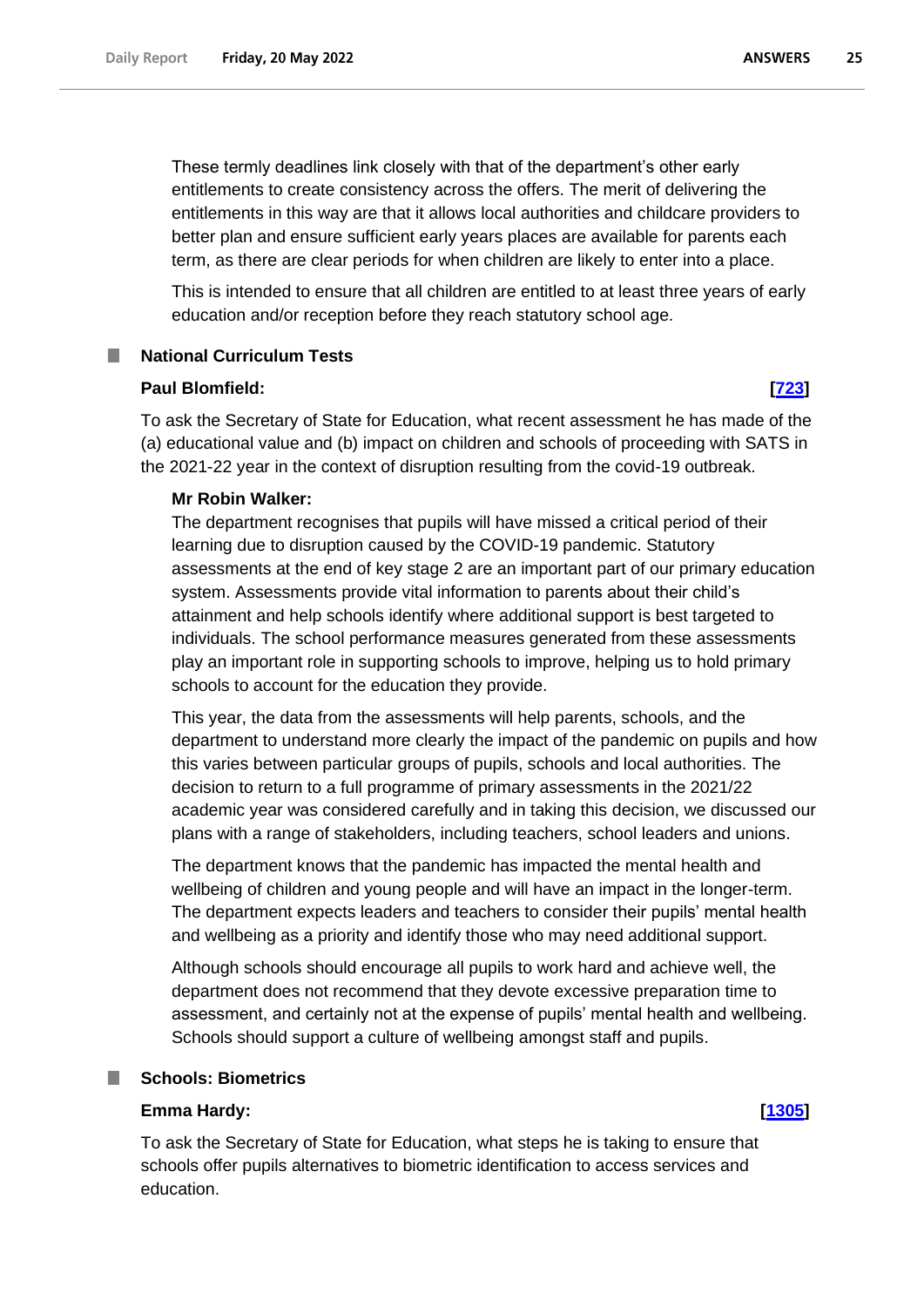#### **Emma Hardy: [\[1306\]](http://www.parliament.uk/business/publications/written-questions-answers-statements/written-question/Commons/2022-05-12/1306)**

To ask the Secretary of State for Education, if he will make an assessment of the types of biometric data of pupils collected in state schools.

### **Mr Robin Walker:**

Advice for schools and colleges that wish to use personal information about pupils, for the purposes of using automated biometric recognition systems, is set out in the department's non-statutory guidance, available here:

https://assets.publishing.service.gov.uk/government/uploads/system/uploads/attachm ent\_data/file/692116/Protection\_of\_Biometric\_Information.pdf. The guidance covers legal duties, under the Protection of Freedoms Act 2012, in relation to the processing of biometric information in schools. It also covers the data protection regime.

The guidance is clear that reasonable alternative arrangements must be provided for pupils who do not use automated biometric recognition systems. These alternative arrangements should ensure that pupils do not suffer any disadvantage or difficulty in accessing services or premises. Likewise, such arrangements should not place any additional burden on parents whose children are not participating in such a system.

The department has no plans to undertake any assessment of the types of biometric data of pupils collected in state schools. The decision to use biometric technology rests entirely with individual schools, who are legally responsible for any data they gather and use, according to the UK General Data Protection Regulation, Protection of Freedoms Act and Data Protection Act. As such, the department believes that if a school wishes to introduce biometric technology, it is rightly a decision for an individual school to make. This decision should be taken based on its own operational needs, in consultation with its staff, pupils, parents and carers and having regard to, amongst other things, the relevant data protection law.

#### <span id="page-25-0"></span>**Sex and Relationship Education**

#### **Dr Luke Evans: [\[1356\]](http://www.parliament.uk/business/publications/written-questions-answers-statements/written-question/Commons/2022-05-12/1356)**

To ask the Secretary of State for Education, what steps he is taking to support the training of educators to ensure they are confident in teaching Relationships and Sex Education within primary and secondary schools (a) nationally and (b) in Leicestershire.

#### **Mr Robin Walker:**

Since September 2020, Relationships Education (for primary school pupils), Relationships and Sex Education (for secondary school pupils) and Health Education (for all pupils in state-funded schools) has been compulsory for all pupils in England.

To support teachers to deliver the new curriculum safely and with confidence the department produced a one-stop page for schools, including teacher training modules and implementation guidance. This information can be found here: [https://www.gov.uk/guidance/teaching-about-relationships-sex-and-health.](https://www.gov.uk/guidance/teaching-about-relationships-sex-and-health)

The department also funded the delivery of a train the trainer and peer support programme to a total of 4,800 schools between April 2020 and July 2021, delivered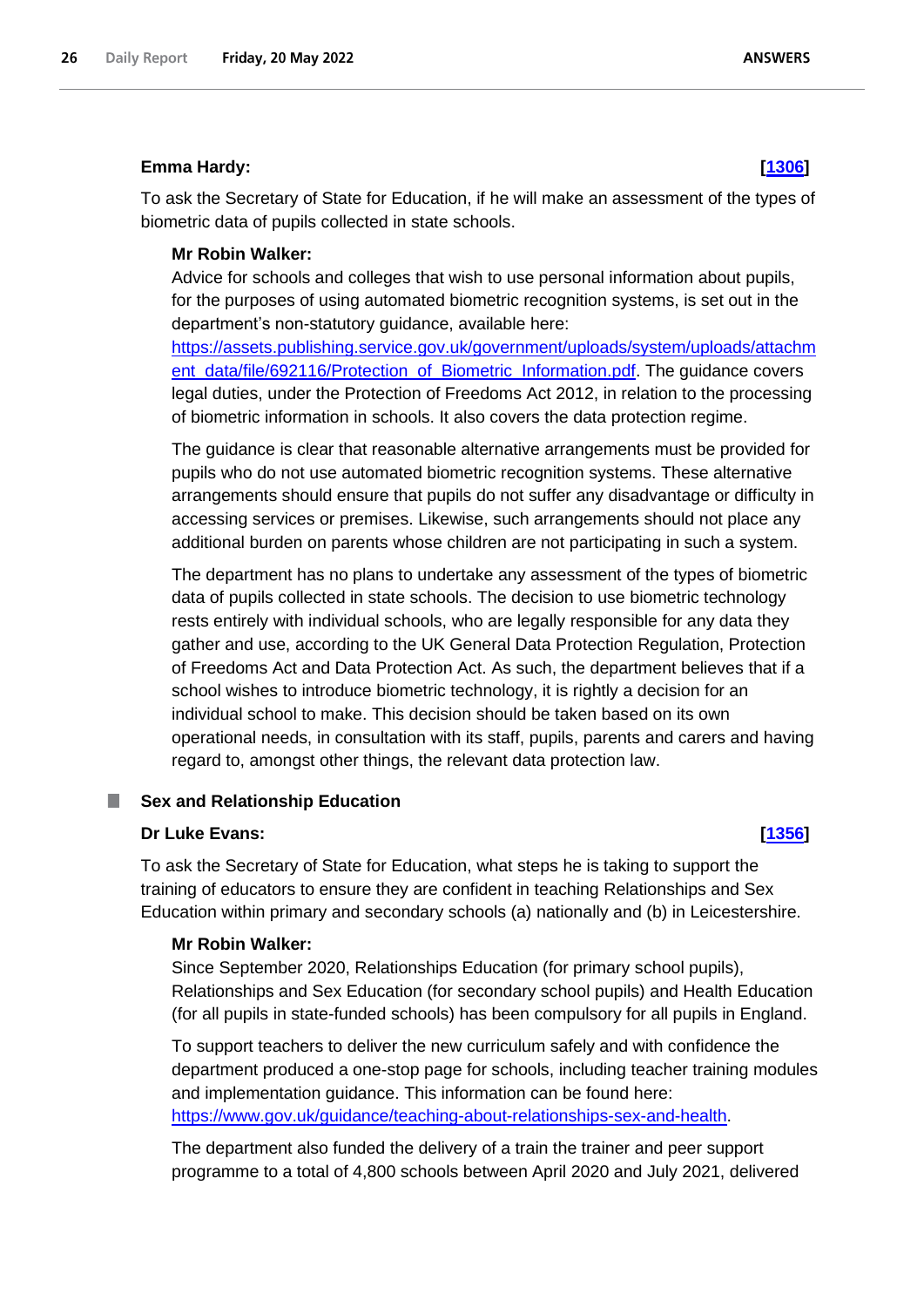regionally by teaching schools and covering all areas including Leicestershire schools. This was a cascade model of training, whereby those trained are expected to share the training with other teachers in their school and wider school networks.

Following the publication of Ofsted's review into sexual abuse in schools and colleges, the department has committed to provide additional support to help teachers deliver RSHE effectively and confidently to support young people to develop healthy relationships and to prevent sexual violence and sexual harassment. The department has also delivered three webinars on teaching about domestic abuse, pornography, and sexual exploitation, reaching over 1,000 teachers nationally. The department has started work on user research to inform non-statutory guidance on teaching relationships education to prevent sexual harassment and violence and formed an expert teacher group to inform this work.

The department has plans in place to monitor national implementation over time, including through new quantitative and qualitative research, which will seek to understand the quality of implementation, including teacher confidence in teaching the statutory requirements. The findings from this research will inform a review of the statutory guidance in due course.

#### <span id="page-26-0"></span>. **Universities: Freedom of Expression**

#### **Adam Afriyie: [\[677\]](http://www.parliament.uk/business/publications/written-questions-answers-statements/written-question/Commons/2022-05-11/677)**

To ask the Secretary of State for Education, what steps the Government is taking to ensure that freedom of speech is protected in UK universities.

#### **Michelle Donelan:**

The government believes that freedom of speech and academic freedom are fundamental pillars of our higher education (HE) system and that protecting these principles should be a priority for universities.

The Higher Education (Freedom of Speech) Bill, introduced on 12 May 2021, will strengthen existing freedom of speech duties and directly address gaps within the existing law. This includes the fact there is no clear way of enforcing the current law when an HE provider breaches it, as well as applying the duties directly to students' unions and constituent colleges including those at the Universities of Oxford and Cambridge. The Bill introduces a role on the Office for Students board, with responsibility for overseeing its strengthened duties to promote freedom of speech and investigate where potential breaches of the duties occur.

The changes will introduce clear consequences for breaches of the new duties and ensure that these principles are upheld.

The Bill will reach report stage in the House of Commons shortly.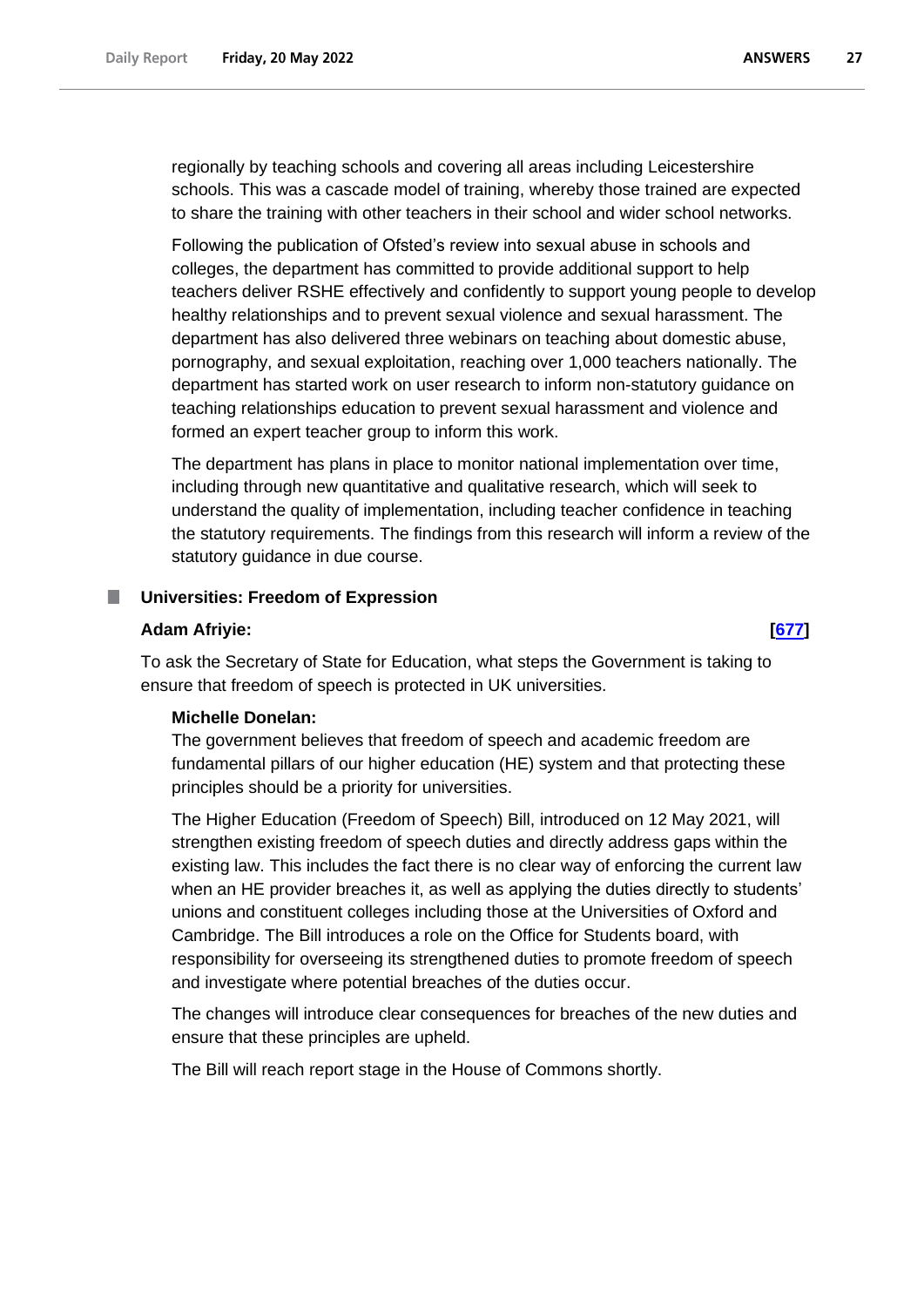### <span id="page-27-0"></span>**ENVIRONMENT, FOOD AND RURAL AFFAIRS**

#### <span id="page-27-1"></span>**Agriculture: Regulation** ш

#### **Adam Afriyie: [\[676\]](http://www.parliament.uk/business/publications/written-questions-answers-statements/written-question/Commons/2022-05-11/676)**

To ask the Secretary of State for Environment, Food and Rural Affairs, what steps he is taking to ensure that farmers are (a) consulted on and (b) included in the decision-making process on changes to regulatory requirements on plant protection products.

#### **Victoria Prentis:**

Defra regularly engages with farming stakeholders including representative organisations, such as the National Farmers Union and Nature Friendly Farming Network, as well as individual farmers and growers.

In 2021, the Government consulted on the draft [National Action Plan for the](https://eur03.safelinks.protection.outlook.com/?url=https%3A%2F%2Fwww.gov.uk%2Fgovernment%2Fconsultations%2Fsustainable-use-of-pesticides-draft-national-action-plan&data=05%7C01%7Cpqteam%40defra.gov.uk%7C1f5853c1a7c34048c15308da3a35541b%7C770a245002274c6290c74e38537f1102%7C0%7C0%7C637886297963880392%7CUnknown%7CTWFpbGZsb3d8eyJWIjoiMC4wLjAwMDAiLCJQIjoiV2luMzIiLCJBTiI6Ik1haWwiLCJXVCI6Mn0%3D%7C3000%7C%7C%7C&sdata=Ay00ZKKdAOE226MzOY22BrnbjSecTkrD8FTnrQxgj0k%3D&reserved=0)  [sustainable use of pesticides](https://eur03.safelinks.protection.outlook.com/?url=https%3A%2F%2Fwww.gov.uk%2Fgovernment%2Fconsultations%2Fsustainable-use-of-pesticides-draft-national-action-plan&data=05%7C01%7Cpqteam%40defra.gov.uk%7C1f5853c1a7c34048c15308da3a35541b%7C770a245002274c6290c74e38537f1102%7C0%7C0%7C637886297963880392%7CUnknown%7CTWFpbGZsb3d8eyJWIjoiMC4wLjAwMDAiLCJQIjoiV2luMzIiLCJBTiI6Ik1haWwiLCJXVCI6Mn0%3D%7C3000%7C%7C%7C&sdata=Ay00ZKKdAOE226MzOY22BrnbjSecTkrD8FTnrQxgj0k%3D&reserved=0) (NAP) which sets out the ambition to further minimise the risks and impacts of pesticides to human health and the environment. We received 38,500 responses to this consultation. This included responses from a range of farming stakeholders.

We are planning further engagement with a wide range of key stakeholders, including those from the farming sector, as we prepare to finalise the NAP and in the development of future environmental land management schemes, including the Sustainable Farming Incentive.

## <span id="page-27-2"></span>**Apples**

#### **Dr Matthew Offord: [\[705\]](http://www.parliament.uk/business/publications/written-questions-answers-statements/written-question/Commons/2022-05-11/705)**

To ask the Secretary of State for Environment, Food and Rural Affairs, if he will make it his policy to take steps to increase the proportion of British apples grown commercially in England and Wales.

#### **Victoria Prentis:**

We have a proud tradition of apple production in this country and our unique climate has given our apples an enviable reputation for quality. Apple orchards are an iconic feature of our landscape.

While commercial decisions ultimately rest with businesses, an innovative, productive and competitive agricultural sector is one of the Government's key priorities. With its highly responsive and versatile growers, our horticulture sector has a potential to grow, taking advantage of the demand for top-quality, locally grown fresh fruit. We are working with the sector on a forward-thinking approach, for example looking at increased use of innovation to help maximise crop growth and increase productivity. We have also taken a number of steps to support businesses in the horticulture sector. For example, in November 2021, Defra launched the Farming Investment Fund , which provides grants to farmers and horticultural growers in England so that they can invest in the equipment, technology and infrastructure that will help improve their businesses while enhancing the environment.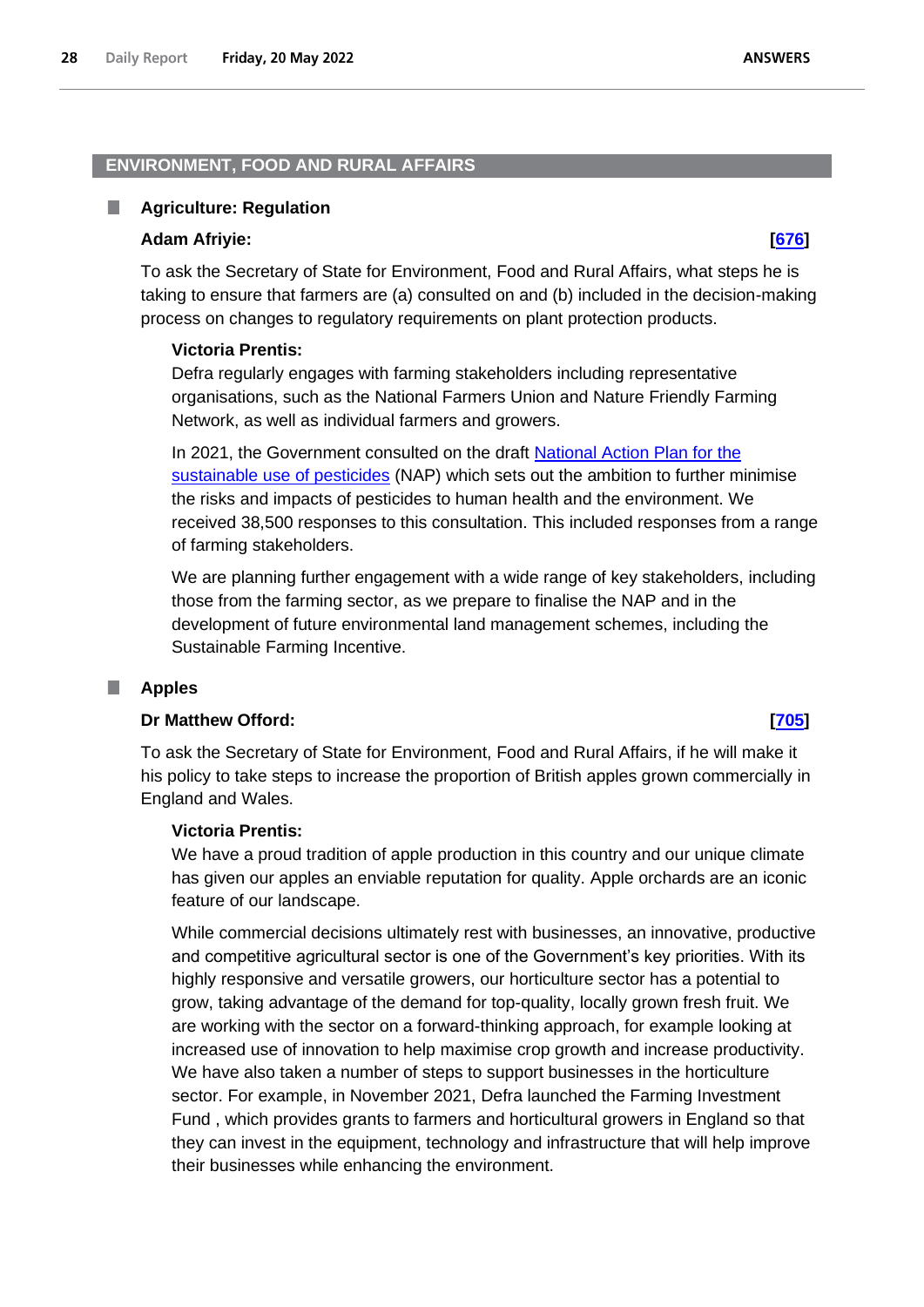As agricultural policy is devolved, the information provided applies to England only.

### <span id="page-28-0"></span>**Farmers: Recruitment**

#### **Jane Hunt: [\[1386\]](http://www.parliament.uk/business/publications/written-questions-answers-statements/written-question/Commons/2022-05-12/1386)**

To ask the Secretary of State for Environment, Food and Rural Affairs, what steps he is taking to support new entrants into farming.

### **Victoria Prentis:**

Attracting new talent into food and farming is vital for a sustainable and productive agriculture sector. As set out in the Agricultural Transition Plan 2021 – 2024, this Government will provide funding to create lasting opportunities for new entrants to access land, infrastructure and support to establish successful and innovative businesses.

The new entrant scheme is being developed through a co-design process with stakeholders, including representatives of local authorities with council farm estates, new entrants, providers of innovation support, cooperative and community land organisations and private landowners.

In January 2022 the Secretary of State announced plans for pilot incubators to support new entrants to trial some of the solutions emerging from the co-design process. The details of these pilots are being worked up, with the aim to launch the pilot scheme this year.

## <span id="page-28-1"></span>**Fisheries: Fuels**

### **Daniel Zeichner: [\[2506\]](http://www.parliament.uk/business/publications/written-questions-answers-statements/written-question/Commons/2022-05-16/2506)**

To ask the Secretary of State for Environment, Food and Rural Affairs, what assessment his Department has made of the potential merits of providing a package of support to the UK fishing industry to help deal with the rising cost of fuel.

#### **Daniel Zeichner: [\[2507\]](http://www.parliament.uk/business/publications/written-questions-answers-statements/written-question/Commons/2022-05-16/2507)**

To ask the Secretary of State for Environment, Food and Rural Affairs, whether his Department has made an assessment of the impact of rising fuel costs on (a) the UK fishing industry and (b) coastal communities.

#### **Daniel Zeichner: [\[2508\]](http://www.parliament.uk/business/publications/written-questions-answers-statements/written-question/Commons/2022-05-16/2508)**

To ask the Secretary of State for Environment, Food and Rural Affairs, what discussions he has had with Ministers in (a) HM Treasury and (b) the Department for Transport on providing support to the UK fishing industry and coastal communities in respect of the rising cost of fuel.

#### **Daniel Zeichner: [\[2509\]](http://www.parliament.uk/business/publications/written-questions-answers-statements/written-question/Commons/2022-05-16/2509)**

To ask the Secretary of State for Environment, Food and Rural Affairs, what discussions his Department has had with representative bodies of the UK fishing industry on the impact of the rising cost of fuel on (a) fishing fleets and (b) coastal communities.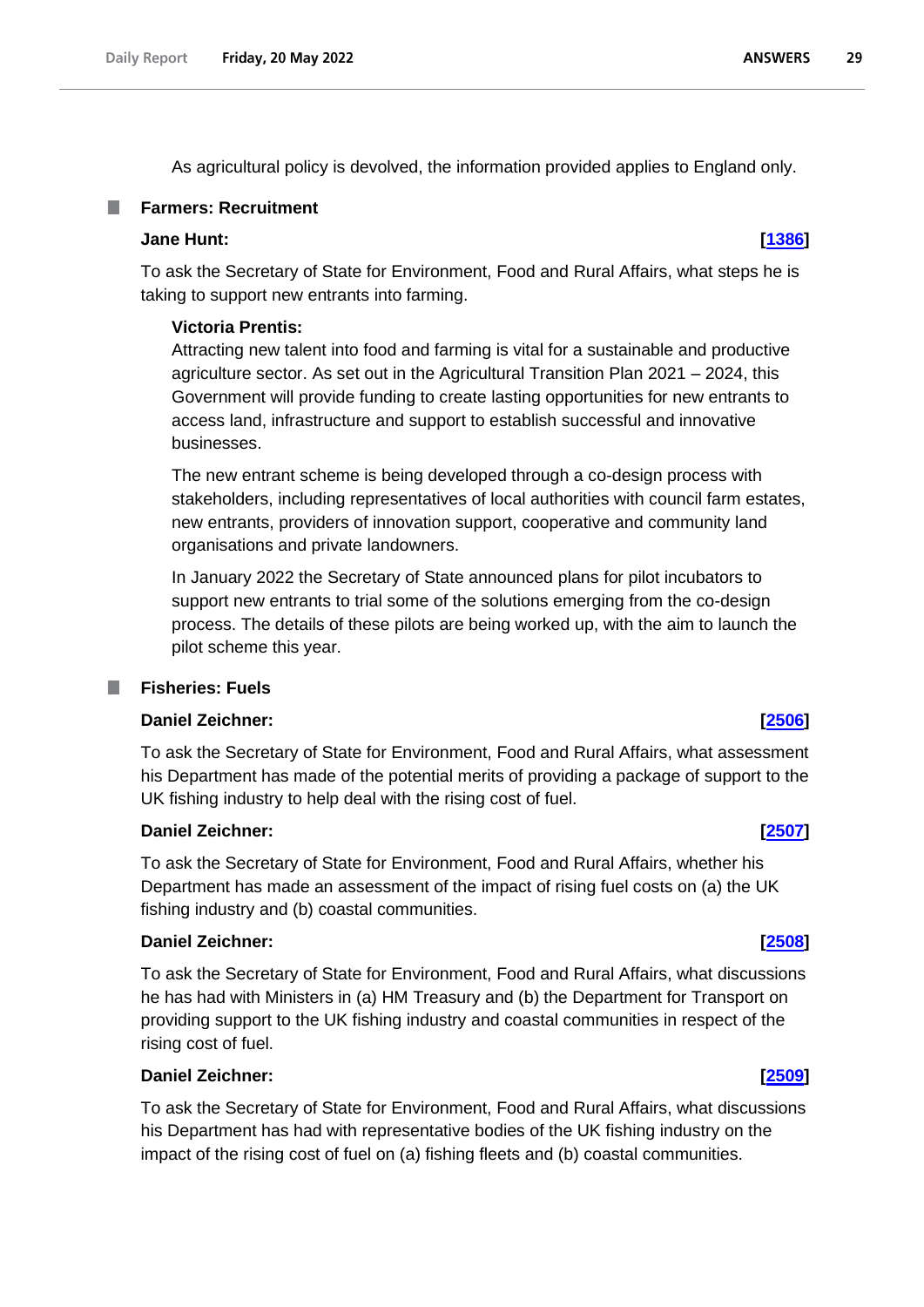### **Peter Aldous: [\[728\]](http://www.parliament.uk/business/publications/written-questions-answers-statements/written-question/Commons/2022-05-11/728)**

To ask the Secretary of State for Environment, Food and Rural Affairs, what discussions his Department has had with representative bodies of the UK fishing industry on the impact of the rising cost of fuel on fishing fleets and coastal communities.

### **Peter Aldous: [\[729\]](http://www.parliament.uk/business/publications/written-questions-answers-statements/written-question/Commons/2022-05-11/729)**

To ask the Secretary of State for Environment, Food and Rural Affairs, what discussions his Department has had with (a) HM Treasury and (b) the Department for Transport on providing support to the UK fishing industry and coastal communities regarding the rising cost of fuel.

### **Peter Aldous: [\[730\]](http://www.parliament.uk/business/publications/written-questions-answers-statements/written-question/Commons/2022-05-11/730)**

To ask the Secretary of State for Environment, Food and Rural Affairs, whether his Department has made an assessment of the impact of the rising fuel costs on the UK fishing industry and coastal communities.

### **Peter Aldous: [\[731\]](http://www.parliament.uk/business/publications/written-questions-answers-statements/written-question/Commons/2022-05-11/731)**

To ask the Secretary of State for Environment, Food and Rural Affairs, what assessment his Department has made of the potential merits of a package of support for the UK fishing industry to help manage the rising cost of fuel.

### **Victoria Prentis:**

The increasing cost of fuel is affecting a wide range of sectors including the fishing industry. Our primary focus is on analysing how the UK fleet is being affected by fuel and fish prices. Defra Ministers and officials are working with colleagues across government, along with a wide range of stakeholders, and are closely monitoring the situation.

The Government has shown long term commitment to the sector and will continue to do so in the future. As part of this long term commitment we are not planning to repurpose funds to mitigate the impacts of high fuel prices. We consider this is a cross cutting issue, and so are liaising with colleagues across government to determine the longer-term impacts and any mitigating actions.

Defra will continue to support the sector through the £100 million UK Seafood Fund, which as one of its main objectives seeks to increase the sustainability of the sector, including through investing in the transition to renewable energy.

Defra is also making £32.7 million in annual funding available across all four nations of the UK which last year enabled grant schemes to be opened in England, Scotland and Northern Ireland, benefiting hundreds of UK businesses. The grant scheme for England, the Fisheries and Seafood Scheme, delivers investment to safeguard the long-term sustainability, resilience and prosperity of the seafood sector.

In recognition of the challenges in the maritime sector, including the fishing industry, in the 2022 Spring Budget the Chancellor overturned the 2020 announcement to remove the red diesel entitlement for commercial boat operators, meaning the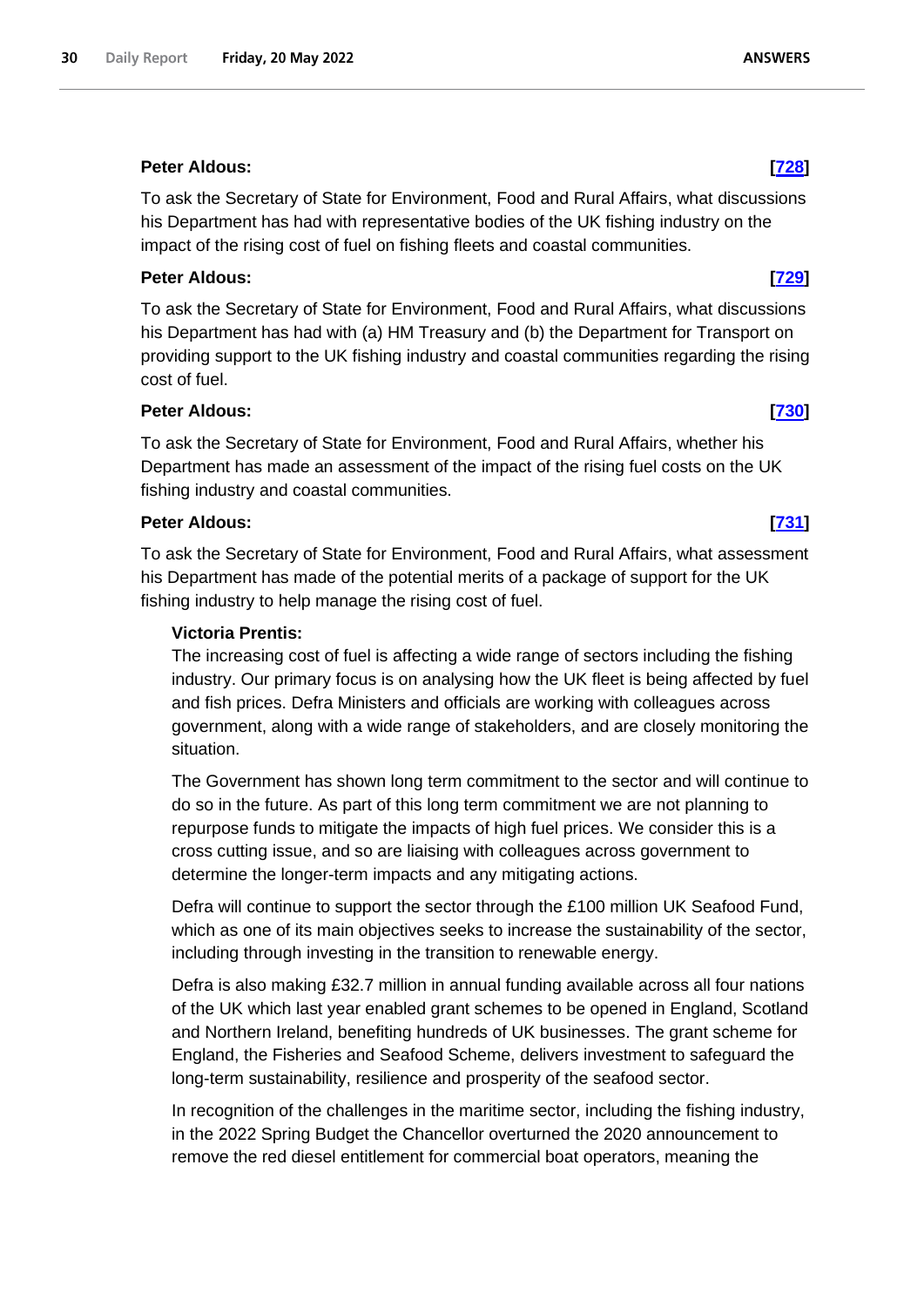industry can continue to use red diesel, in addition to the Marine Voyages Relief, which gives 100% relief on fuel duty costs.

## <span id="page-30-0"></span>**Food Supply**

## **Alex Sobel: [\[1321\]](http://www.parliament.uk/business/publications/written-questions-answers-statements/written-question/Commons/2022-05-12/1321)**

To ask the Secretary of State for Environment, Food and Rural Affairs, what recent assessment he has made of the impact of the war in Ukraine on the UK's food supply chain.

## **Victoria Prentis:**

Our food import dependency on the Eastern Europe region is very low. We do not expect any significant direct impact on overall UK food supply as a result of the conflict in Ukraine.

We are, however, working closely with the food and feed industry to understand the impacts of the situation in Ukraine on sunflower seed, oil or sunseed meal supplies, while the Food Standards Agency has informed consumers that refined rapeseed oil, palm oil, coconut oil and soyabean oil may start to replace sunflower oil in some products.

We speak regularly with food industry figures, who remain confident in the food supply chain. We continue to keep the market situation under review through the UK Agriculture Market Monitoring Group, which monitors UK agricultural markets including price, supply, inputs, trade and recent developments. We have also increased our engagement with industry to supplement our analysis with real time intelligence.

## <span id="page-30-1"></span>**Marine Protected Areas: Fishing Vessels**

## **Henry Smith: [\[1160\]](http://www.parliament.uk/business/publications/written-questions-answers-statements/written-question/Commons/2022-05-12/1160)**

To ask the Secretary of State for Environment, Food and Rural Affairs, what timeline the Government has agreed for ensuring that all offshore Marine Protected Areas designated for seabed features are fully protected from bottom trawling.

#### **Rebecca Pow:**

This is a devolved matter and the information provided therefore relates to England only.

We are aiming to have all Marine Protected Area seabed features in English offshore waters protected from damaging fishing activity by 2024. Byelaws for the first four sites were announced in April and a call for evidence relating to the next thirteen sites was launched on 14 May. This is further supported by the legally binding target under the Environment Act that we are proposing to set for marine protected areas.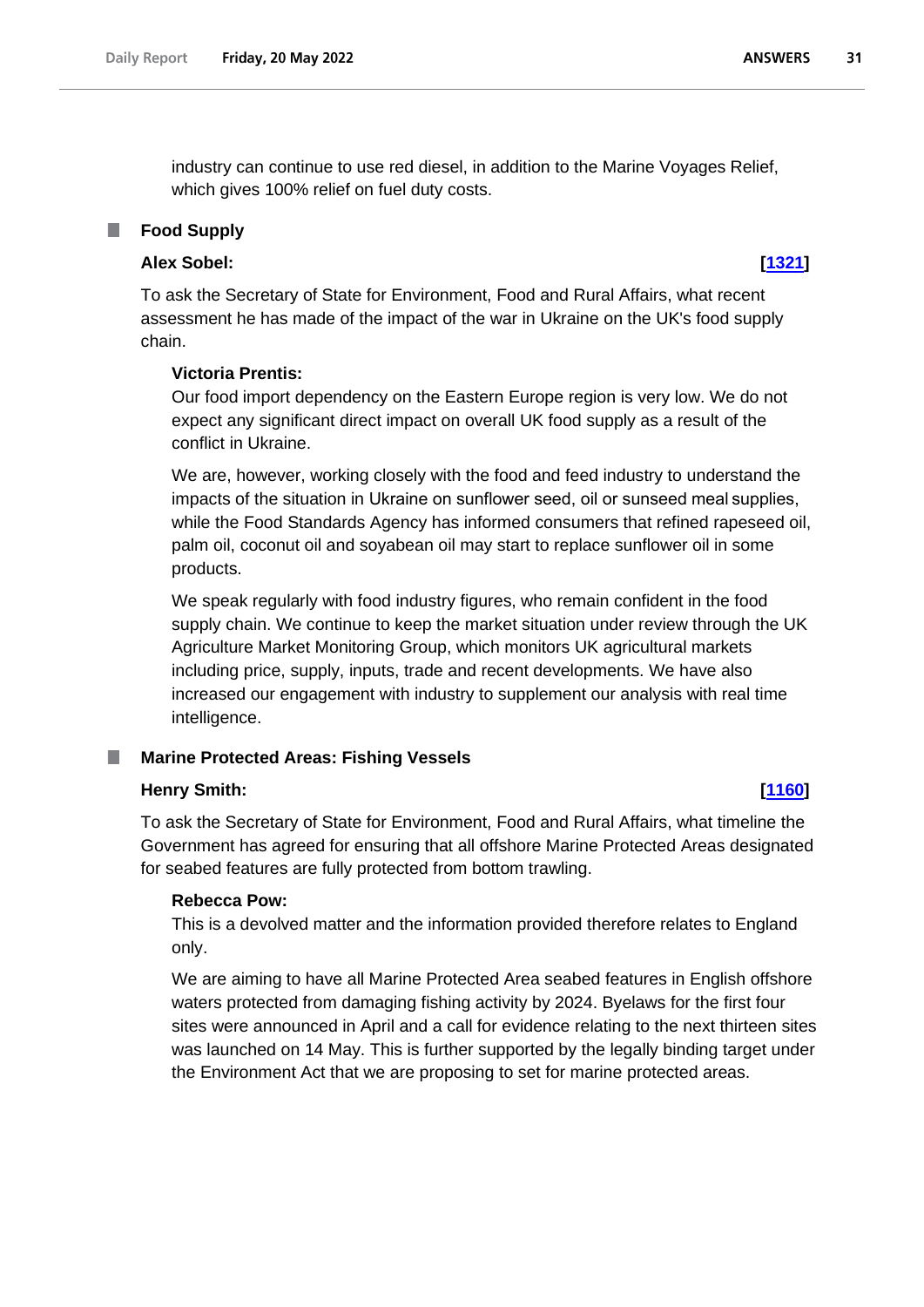#### <span id="page-31-0"></span>**Peat** П

#### **Justin Madders: [\[802\]](http://www.parliament.uk/business/publications/written-questions-answers-statements/written-question/Commons/2022-05-11/802)**

To ask the Secretary of State for Environment, Food and Rural Affairs, what his Department's timetable is for responding to the Ending the retail sale of peat in horticulture in England and Wales consultation.

#### **Rebecca Pow:**

The consultation closed on 18 March 2022 and as is standard practice, the Government aims to respond to all consultations within 12 weeks, as set out in Cabinet Office guidance.

#### <span id="page-31-1"></span>**FOREIGN, COMMONWEALTH AND DEVELOPMENT OFFICE**

#### <span id="page-31-2"></span>**Eswatini: Politics and Government**

#### **Ms Lyn Brown: [\[1144\]](http://www.parliament.uk/business/publications/written-questions-answers-statements/written-question/Commons/2022-05-12/1144)**

To ask the Secretary of State for Foreign, Commonwealth and Development Affairs, what steps she is taking to support coordinated (a) Commonwealth, (b) Southern African Development Community, (c) African Union, and (d) UK diplomatic engagement with Eswatini to support peaceful, inclusive and constructive engagement between the government and the democratisation movement in that country.

#### **Vicky Ford:**

Further to the re-establishment of a resident UK High Commission in Eswatini in 2019, which demonstrated our commitment to the country's development, the UK government has cooperated on the ground and regionally with our key bilateral and multilateral partners, including the Commonwealth Secretariat and Ministerial Action Group as well as the SADC (notably the South African-led Troika Organ on Politics, Defence and Security), to promote respect for human rights and democratisation in Eswatini. The UK's High Commissioner continues to encourage the government to allow the opposition to operate without impediment, and to implement reforms. He has also been involved in the establishment of a 'development partner-government forum' as a platform for diplomatic and multilateral actors to work together with the Government of Eswatini to promote equitable social and economic development, to lobby for progress on a range of human rights concerns and to support an inclusive, transparent and peaceful national dialogue process.

#### <span id="page-31-3"></span>**Ethiopia: Religious Freedom** T.

#### **Ms Lyn Brown: [\[1141\]](http://www.parliament.uk/business/publications/written-questions-answers-statements/written-question/Commons/2022-05-12/1141)**

To ask the Secretary of State for Foreign, Commonwealth and Development Affairs, what steps she is taking to support the Government of Ethiopia with (a) investigating responsibility and securing justice for the massacre, sexual violence and targeting of Muslim religious sites in Gondar city of Amhara regional state in Ethiopia on 26 April 2022 and (b) preventing further violence between religious communities in Ethiopia.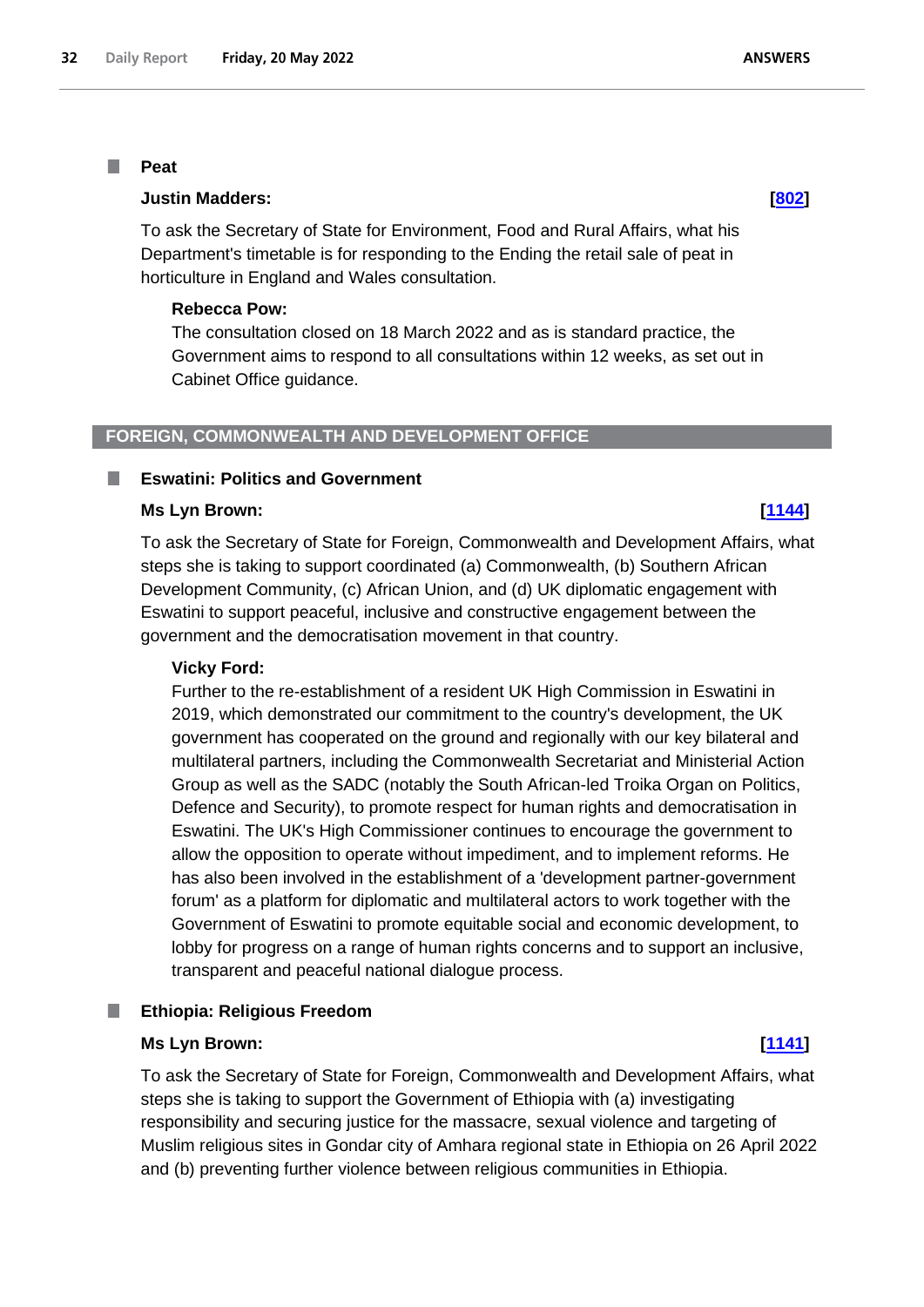### **Vicky Ford:**

The UK is very concerned by religiously-targeted violence, such as the killing of Muslim mourners in Amhara; we are encouraging dialogue and cooperation among different religious and ethnic groups.

In May, the UK's Special Envoy to the Horn of Africa and the Red Sea, with our Ambassador to Ethiopia, hosted a meeting of religious leaders from the inter-religious council in Ethiopia to discuss ways to ensure peaceful co-existence between different religious groups.

### <span id="page-32-0"></span>**Foreign, Commonwealth and Development Office: Private Education**

### **Emily Thornberry: [\[123\]](http://www.parliament.uk/business/publications/written-questions-answers-statements/written-question/Commons/2022-05-10/123)**

To ask the Secretary of State for Foreign, Commonwealth and Development Affairs, how much funding his Department allocated to the Continuity of Education Allowance to fund places (a) Winchester College, (b) Eton College, (c) Rugby School, (d) Stowe School, (e) Ampleforth College, (f) Millfield School, (g) Charterhouse School, (h) Gordonstoun School, (i) The King's School, Canterbury, and (j) Harrow School in 2021-22.

### **Vicky Ford:**

In Financial Year 2021/22 legacy FCO allocated funding of £10,540,536 to Continuity of Education Allowance (CEA) for boarding schools in the UK.

#### <span id="page-32-1"></span>**Israel: Palestinians** a a s

## **Sarah Champion: [\[1178\]](http://www.parliament.uk/business/publications/written-questions-answers-statements/written-question/Commons/2022-05-12/1178)**

To ask the Secretary of State for Foreign, Commonwealth and Development Affairs, what assessment her Department has made of (a) the number of Palestinians injured by Israeli forces since the beginning of 2022 and (b) the adequacy of local healthcare resources to treat the wounded.

## **Amanda Milling:**

We regularly raise Palestinians injured by Israeli Defense Forces in the Occupied Palestinian Territories with the Israeli authorities, encouraging them to carry out swift, transparent and thorough investigations. Our Embassy in Tel Aviv regularly raises the importance of the Israel security force's adherence to the principles of necessity and proportionality when defending its legitimate security interest. The wounded should be able to access urgent medical care they need.

#### **Sarah Champion: [\[1179\]](http://www.parliament.uk/business/publications/written-questions-answers-statements/written-question/Commons/2022-05-12/1179)**

To ask the Secretary of State for Foreign, Commonwealth and Development Affairs, what representations her Department has made to the Government of Israel regarding reports that its forces obstructed and assaulted health workers treating those injured in recent raids in the Al Aqsa compound.

#### **Amanda Milling:**

We encourage all parties to maintain calm, avoid provocation and to ensure the safety and the security of the Al Haram Al Sharif / Temple Mount and all who worship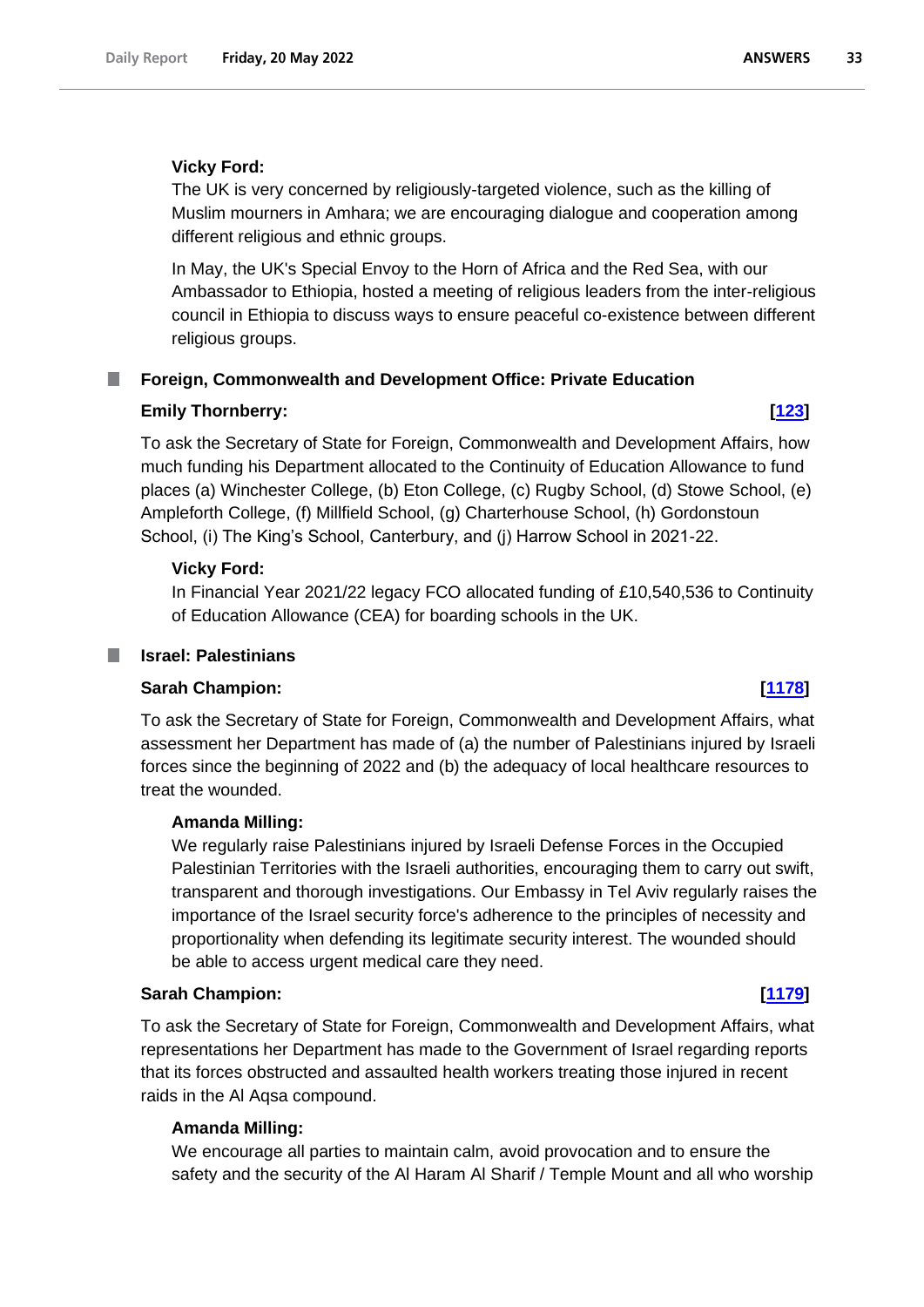there. Our Embassy in Tel Aviv regularly raises the importance of the Israel security force's adherence to the principles of necessity and proportionality when defending its legitimate security interest. The wounded should be able to access the urgent medical care they need.

### **Sarah Champion: [\[1181\]](http://www.parliament.uk/business/publications/written-questions-answers-statements/written-question/Commons/2022-05-12/1181)**

To ask the Secretary of State for Foreign, Commonwealth and Development Affairs, what recent estimate her Department has made of (a) the number of Palestinian (i) homes and (ii) healthcare centres that were Gaza damaged or destroyed during Israel's military offensive in May 2021, and (b) how many of these have been fully rebuilt or rehabilitated.

### **Amanda Milling:**

The UK continues to monitor closely the ongoing humanitarian situation in Gaza. We continue to work with key partners, including the World Bank and the UN to understand the ongoing reconstruction efforts in Gaza. The World Bank issued a Rapid Damage and Needs Assessment report in July 2021 to assess the damage which is publicly available. We continue to urge access into and out of Gaza, in accordance with International Humanitarian Law, for humanitarian actors, reconstruction materials and those, including Palestinians, travelling for medical purposes.

### <span id="page-33-0"></span>**Mali: Armed Conflict**

#### **Ms Lyn Brown: [\[674\]](http://www.parliament.uk/business/publications/written-questions-answers-statements/written-question/Commons/2022-05-11/674)**

To ask the Secretary of State for Foreign, Commonwealth and Development Affairs, what steps she is taking to support investigations into the involvement of (a) Russian mercenary groups, and (b) Russian military personnel in reported attacks on civilians in (i) Moura, (ii) Nioni, and (iii) Hombori in Mali during March and April 2022.

#### **James Cleverly:**

The presence of the Wagner Group in Mali risks destabilising the wider region and undermining security for local populations. Following a CT operation carried out by the Malian Armed Forces in Moura, with the alleged involvement of Wagner Group, the Minister for Africa, Latin America and the Caribbean, Vicky Ford, called for an urgent, transparent and impartial investigation to bring those responsible for these attacks to justice. She drew attention to the surge in alleged human rights abuses since the deployment of Wagner Group to Mali and urged the Malian authorities to end all ties with the mercenary group, to facilitate unfettered access for the UN's peacekeeping mission in Mali (MINUSMA) to conduct an independent investigation.

### <span id="page-33-1"></span>**Middle East: Wheat**

### **Sarah Champion: [\[1180\]](http://www.parliament.uk/business/publications/written-questions-answers-statements/written-question/Commons/2022-05-12/1180)**

To ask the Secretary of State for Foreign, Commonwealth and Development Affairs, what assessment her Department has made of the impact of rising wheat prices on UNRWA's operations in (a) the occupied Palestinian territory and (b) Lebanon.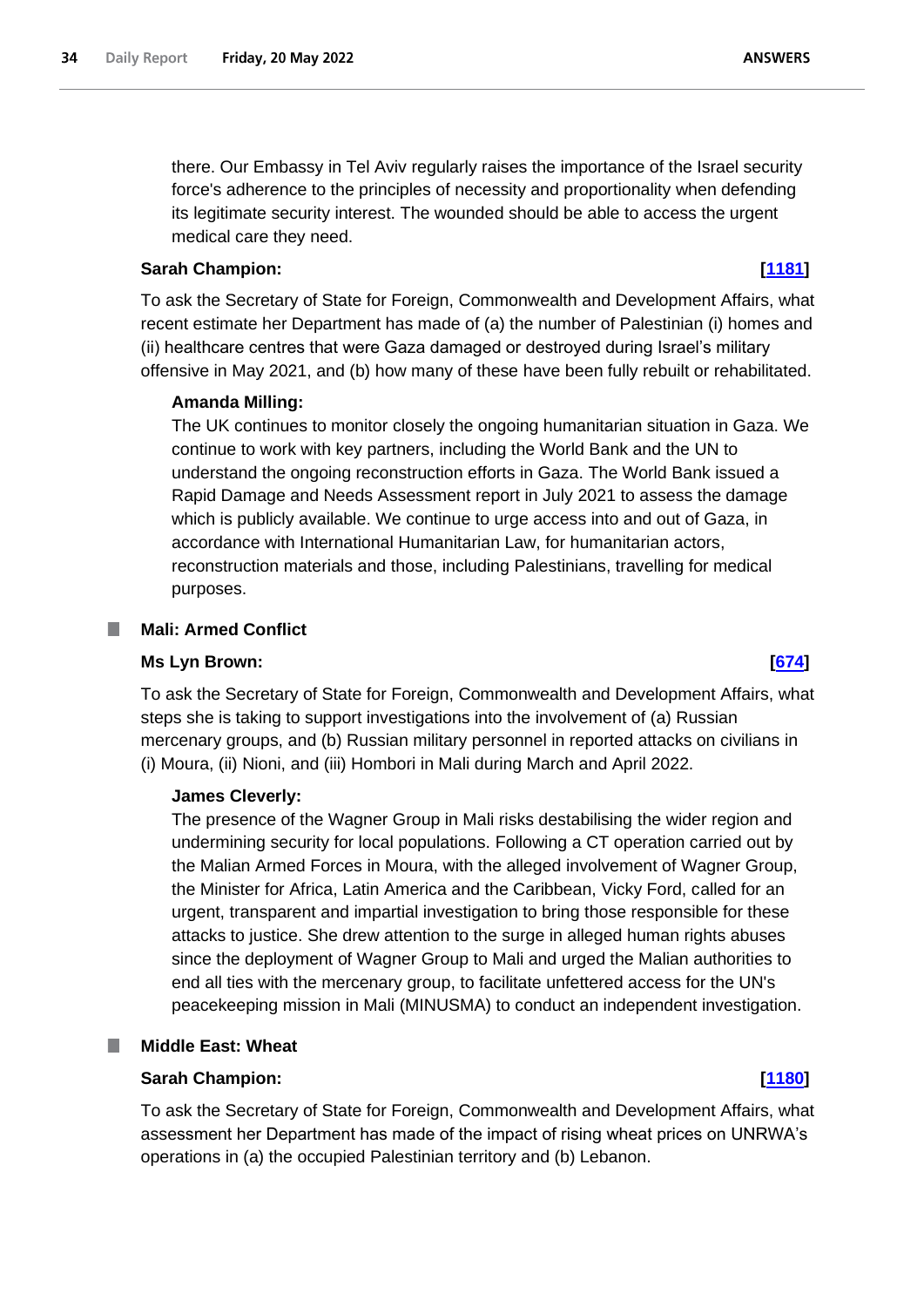#### **Amanda Milling:**

The UK continues to monitor closely the ongoing humanitarian situation in the Occupied Palestinian Territories and Lebanon. The UK is a long-term supporter of the United Nations Relief and Works Agency (UNRWA), which provides protection and core services to Palestinian refugees in Gaza and across the wider region. The UK is working with UNRWA and other donors to improve UNRWA's financial viability. This includes broadening UNRWA's donor base, encouraging the full disbursement of pledges and encouraging support through multi-year funding.

#### <span id="page-34-0"></span>**Ukraine: Armed Conflict**

#### **Ms Lyn Brown: [\[1147\]](http://www.parliament.uk/business/publications/written-questions-answers-statements/written-question/Commons/2022-05-12/1147)**

To ask the Secretary of State for Foreign, Commonwealth and Development Affairs, if she will make an assessment of the long-term impact of increased orders for (a) coal and (b) other fossil fuels from high-income countries to African countries following the impact of the Russian invasion of Ukraine on (i) the long-term stability, sustainability and inclusivity of affected African economies and (ii) the prospects for transition to economic models compatible with net zero commitments for affected African economies; and what steps she is taking to prevent such negative impacts.

#### **Vicky Ford:**

The FCDO has carried out some analysis of the economic impacts of the Russia-Ukraine conflict on Africa. Demand for fossil fuels from African producer countries may potentially increase, though this is currently unclear. Some African countries would likely face operational challenges in the short term if they were to expand production. We continue to monitor and will analyse developments closely.

The UK remains committed to supporting African countries in making inclusive and just energy transitions. The UK is playing a leading role in the Just Energy Transition Partnership with South Africa announced at COP26 which will provide \$8.5 billion of finance from partners to help move away from coal power.

#### <span id="page-34-1"></span>**The Second Ukraine: Humanitarian Aid**

#### **Adam Afriyie: [\[679\]](http://www.parliament.uk/business/publications/written-questions-answers-statements/written-question/Commons/2022-05-11/679)**

To ask the Secretary of State for Foreign, Commonwealth and Development Affairs, what assessment her Department has made of the availability of mechanisms to support charities and individuals seeking to transport donated goods to Ukraine.

#### **James Cleverly:**

Individuals wanting to support the aid effort in Ukraine are encouraged to do so through donations to trusted charities or existing humanitarian appeals such as the Disasters Emergency Committee (DEC) and UN appeals, rather than donating goods. Cash can be transferred quickly to areas where it is needed and individuals and aid organisations can use it to buy the items they need the most. Unsolicited donations of goods, although well-meant, can obstruct supply chains and delay more urgent life-saving assistance from getting through. Reputable charities will be able to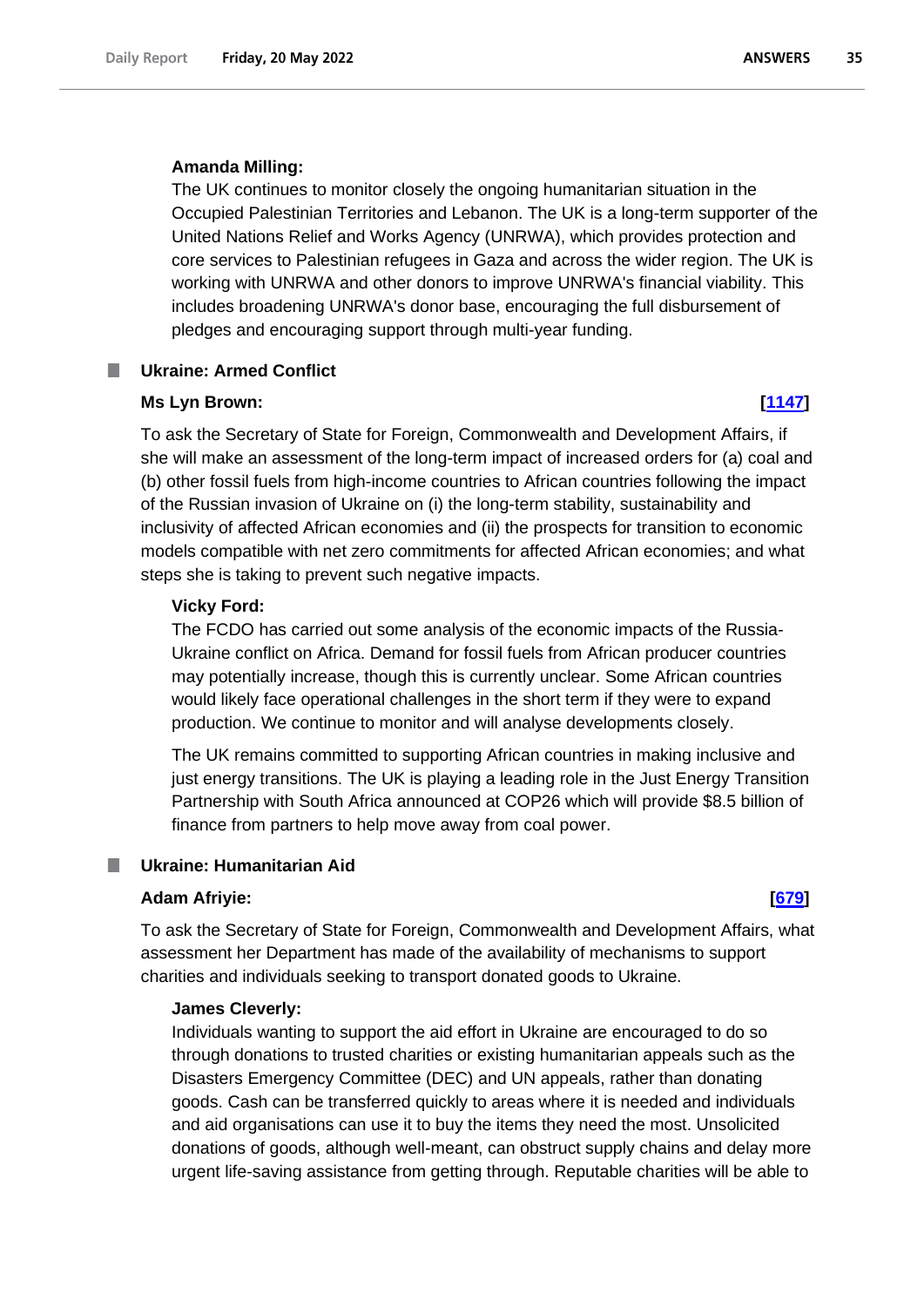efficiently utilise existing supply chains and experienced aid workers to reach the people who are most in need. Advice on how individuals can support the Ukraine aid effort is available on: https://www.gov.uk/government/news/ukraine-what-you-can-doto-help

<span id="page-35-0"></span>T. **Ukraine: Peace Negotiations**

#### **John McNally: [\[824\]](http://www.parliament.uk/business/publications/written-questions-answers-statements/written-question/Commons/2022-05-11/824)**

To ask the Secretary of State for Foreign, Commonwealth and Development Affairs, what assessment she has made of available peaceful methods of de-escalation of conflict in Ukraine.

### **James Cleverly:**

The UK welcomes Ukraine's ongoing commitment to a diplomatic path to de-escalate, and we will continue to support them in achieving an outcome that delivers for Ukraine and its people. President Putin seems determined to pursue his path of violence and aggression, as evidenced by his increased military action in the Donbas and continued barbaric assault of Mariupol. We are therefore continuing to increase our economic pressure on him through sanctions, as well as providing the military assistance Ukraine needs to defend itself.

#### <span id="page-35-1"></span>**HEALTH AND SOCIAL CARE**

#### <span id="page-35-2"></span>ш **Abortions: Health Services**

#### **Ian Paisley: [\[1177\]](http://www.parliament.uk/business/publications/written-questions-answers-statements/written-question/Commons/2022-05-12/1177)**

To ask the Secretary of State for Health and Social Care, what steps the NHS takes to ensure that the costs of abortion services provided on the NHS by the British Pregnancy Advisory Service are an accurate reflection of the costs involved.

#### **Maggie Throup:**

The information requested is not held centrally. Contracting and funding abortion services and assurance of spend is a matter for clinical commissioning groups (CCGs). It is for CCGs to take appropriate steps to ensure the costs of abortion services provided through the National Health Service by the British Pregnancy Advisory Service are an accurate reflection of the costs involved.

#### <span id="page-35-3"></span>**Care Homes: Insurance**

#### **Steve McCabe: [\[1088\]](http://www.parliament.uk/business/publications/written-questions-answers-statements/written-question/Commons/2022-05-12/1088)**

To ask the Secretary of State for Health and Social Care, what steps his Department plans to take to support care homes to manage the rising cost of insurance.

#### **Gillian Keegan:**

*[Holding answer 19 May 2022]:* The Local Government Finance Settlement makes an additional £3.7 billion available to councils. As part of this settlement, local authorities have an additional £1 billion for social care in 2022/23. Councils also have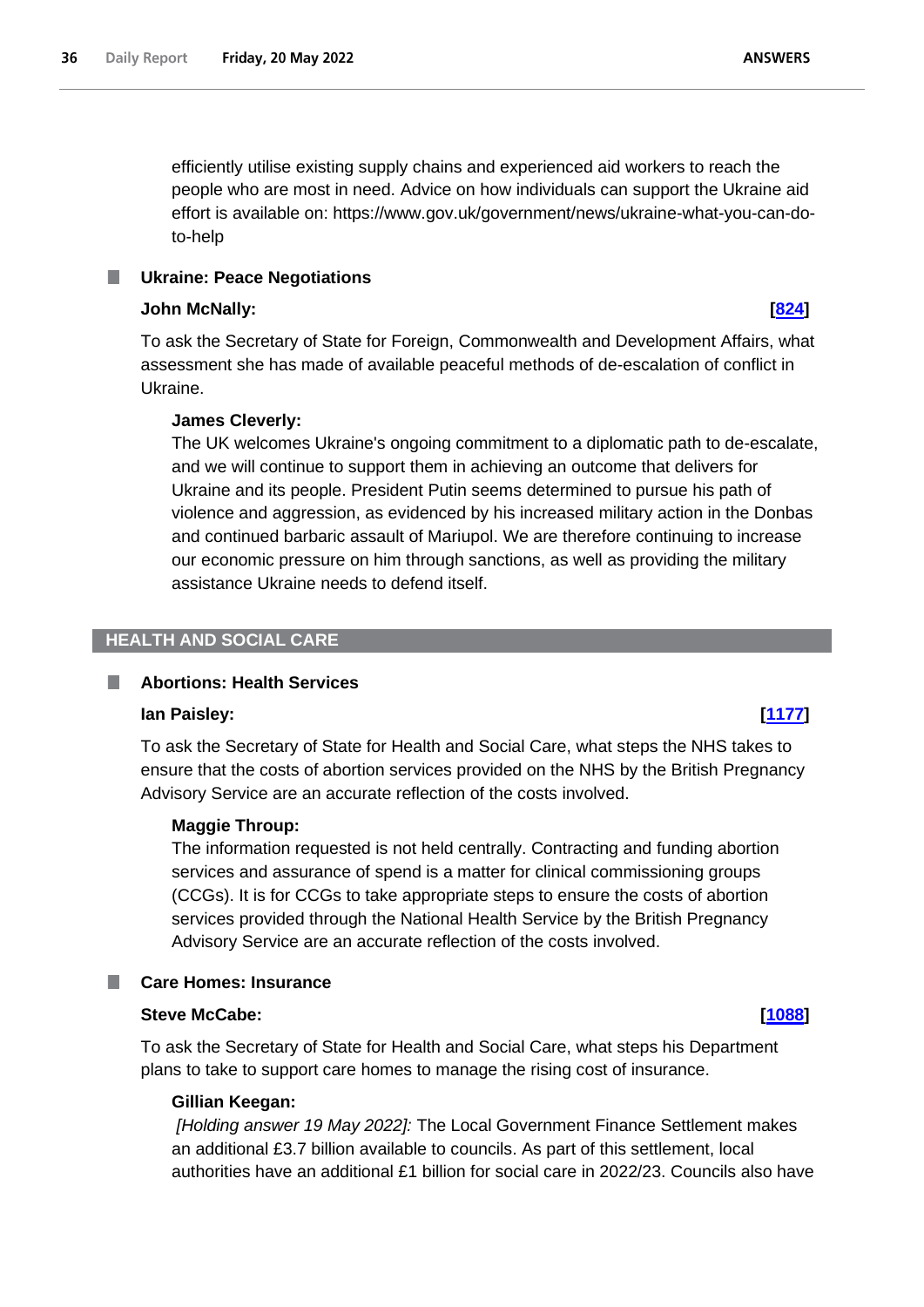access to unring-fenced grants, including the 2022/23 Services Grant and from council tax. Local authorities are best placed to determine how this additional funding can be used to plan care and support for the local population. However, we expect local authorities to take into account factors which affect the cost of providing care, such as increased insurance costs, when setting fees.

## <span id="page-36-0"></span>**Coronavirus: Screening**

## **Esther McVey: [\[1503\]](http://www.parliament.uk/business/publications/written-questions-answers-statements/written-question/Commons/2022-05-13/1503)**

To ask the Secretary of State for Health and Social Care, whether the income generated from desktop review fees submitted by companies applying to the Coronavirus Test Devices Approval (CTDA) process has been reinvested to ensure that the newly introduced regulator operates proficiently and at a high standard.

## **Maggie Throup:**

The Coronavirus Test Devices Approval (CTDA) process operates on a cost recovery basis and does not generate any income from its desktop review fees, in excess of expenses incurred in the carrying out of its core duties. All revenue generated is offset against the cost of running the CTDA process.

## <span id="page-36-1"></span>**Dental Services: Greater Manchester**

### **Navendu Mishra: [\[2696\]](http://www.parliament.uk/business/publications/written-questions-answers-statements/written-question/Commons/2022-05-16/2696)**

To ask the Secretary of State for Health and Social Care, what assessment his Department has made of the adequacy of access to NHS dentists in (a) Stockport and (b) Greater Manchester.

## **Maria Caulfield:**

*[Holding answer 19 May 2022]:* No specific assessment has been made as National Health Service dental provision is planned by regional commissioning teams.

An additional £50 million for NHS dentistry was provided for the final quarter of 2021/22 to provide urgent care to patients. The North West, including Greater Manchester and Stockport, was allocated £7,310,000. Health Education England has made recommendations in its Advancing Dental Care Review, which aim to tackle recruitment, retention and attracting dentists to areas which are currently less well served. This will improve the distribution of training posts, resulting in more equitable access to dentists and dental care professionals.

## <span id="page-36-2"></span>**Dialysis Machines: Children**

## **Kenny MacAskill: [\[2655\]](http://www.parliament.uk/business/publications/written-questions-answers-statements/written-question/Commons/2022-05-16/2655)**

To ask the Secretary of State for Health and Social Care, what steps his Department is taking to support families with a child receiving home dialysis with energy costs.

## **Maria Caulfield:**

*[Holding answer 19 May 2022]:* Children undergoing renal dialysis may qualify for the middle rate care component of Disability Living Allowance (DLA). Depending on when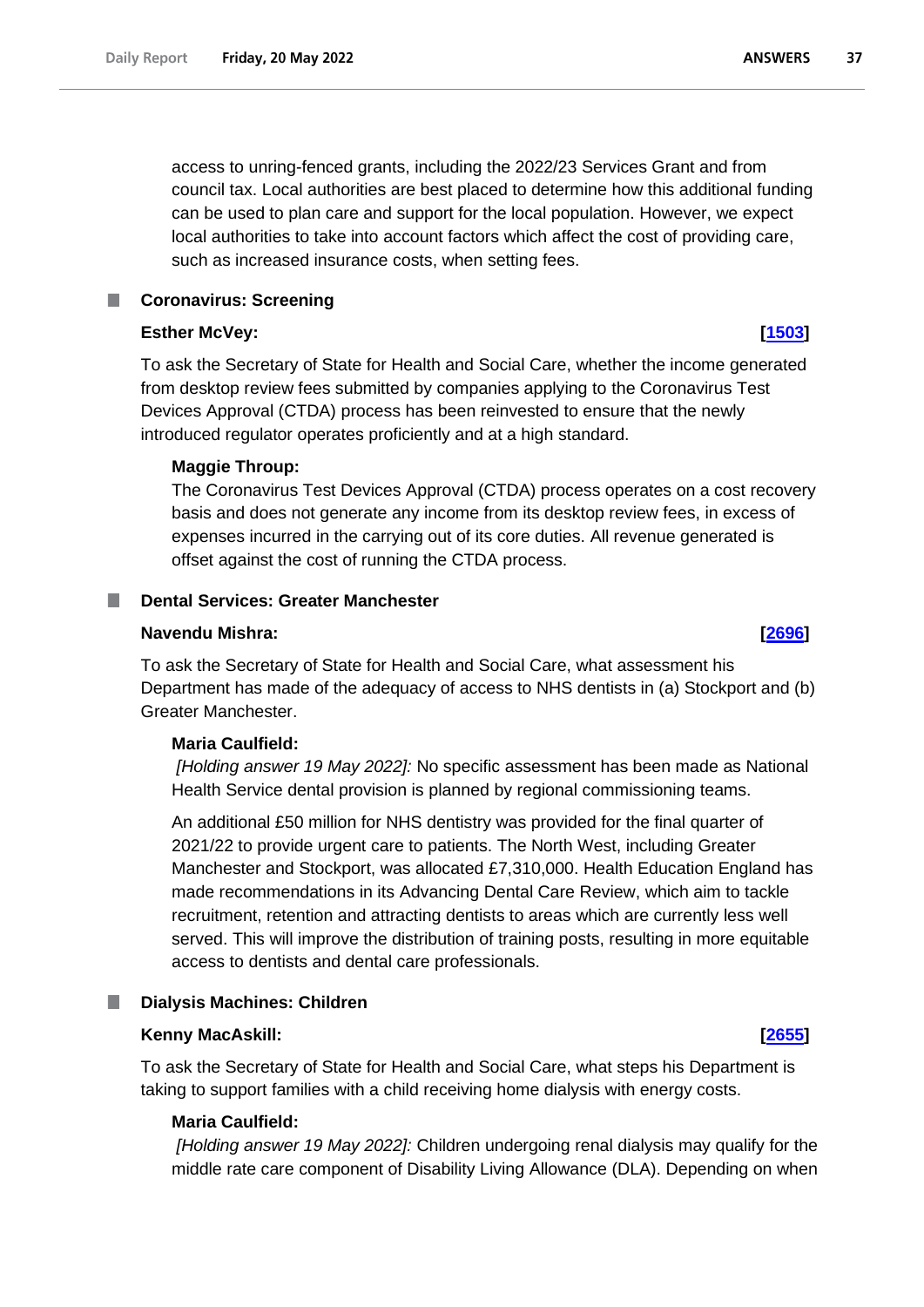and where they dialyse, they may be treated as satisfying the disability tests for the day or night. DLA can also enable families to access a range of additional support, such as the blue badge scheme and exemption from the benefits cap.

Paediatric home haemodialysis services are commissioned by NHS England and provided by specialist renal centres. There is currently no national tariff for paediatric home dialysis and as such it is at the discretion of individual providers as to whether additional direct utility costs for patients are reimbursed. The Renal Services Clinical Reference Group has begun a review of the reimbursement process for children receiving home dialysis.

#### <span id="page-37-0"></span>T. **Disease Control**

#### **Mr Steve Baker: [R] [\[2464\]](http://www.parliament.uk/business/publications/written-questions-answers-statements/written-question/Commons/2022-05-16/2464)**

To ask the Secretary of State for Health and Social Care, if he will publish his Department's negotiating position on a new convention, agreement, or other international instrument under the auspices of the World Health Organisation on pandemic prevention, preparedness and response; and if he will make an (a) oral and (b) written statement.

#### **Sajid Javid:**

The United Kingdom supports a new international instrument to strengthen pandemic prevention and preparedness. The purpose of the instrument is to strengthen global cooperation in order to better protect the UK from the health, social and economic impacts of pandemics. We want to agree UK priority areas such as improving transparency, timely data sharing and supporting equitable access to vaccines and treatments.

We are clear that the UK would not sign up to any instrument that compromises the UK's sovereignty. That includes any instrument which compromises the UK's ability to take domestic decisions on national restrictions or other measures. On the contrary, our support for a new pandemic instrument is intended to strengthen our ability to prevent, detect and respond to future health threats without the restrictions seen during the COVID-19 pandemic. The UK has led from the front on learning to live with COVID-19 and will continue to do so at the forthcoming G7 and World Health Assembly.

#### <span id="page-37-1"></span>**Endometriosis**

#### **Tulip Siddiq: [\[901\]](http://www.parliament.uk/business/publications/written-questions-answers-statements/written-question/Commons/2022-05-11/901)**

To ask the Secretary of State for Health and Social Care, what assessment he has made of the potential merits of updating the NICE guidelines on endometriosis with regards to (a) pain management, (b) care pathways for endometriosis outside the pelvic area and (c) mental health.

#### **Edward Argar:**

The National Institute for Health and Care Excellence's (NICE) guideline on the diagnosis and management of endometriosis includes recommendations on pharmacological pain management and organisation of care. It recognises that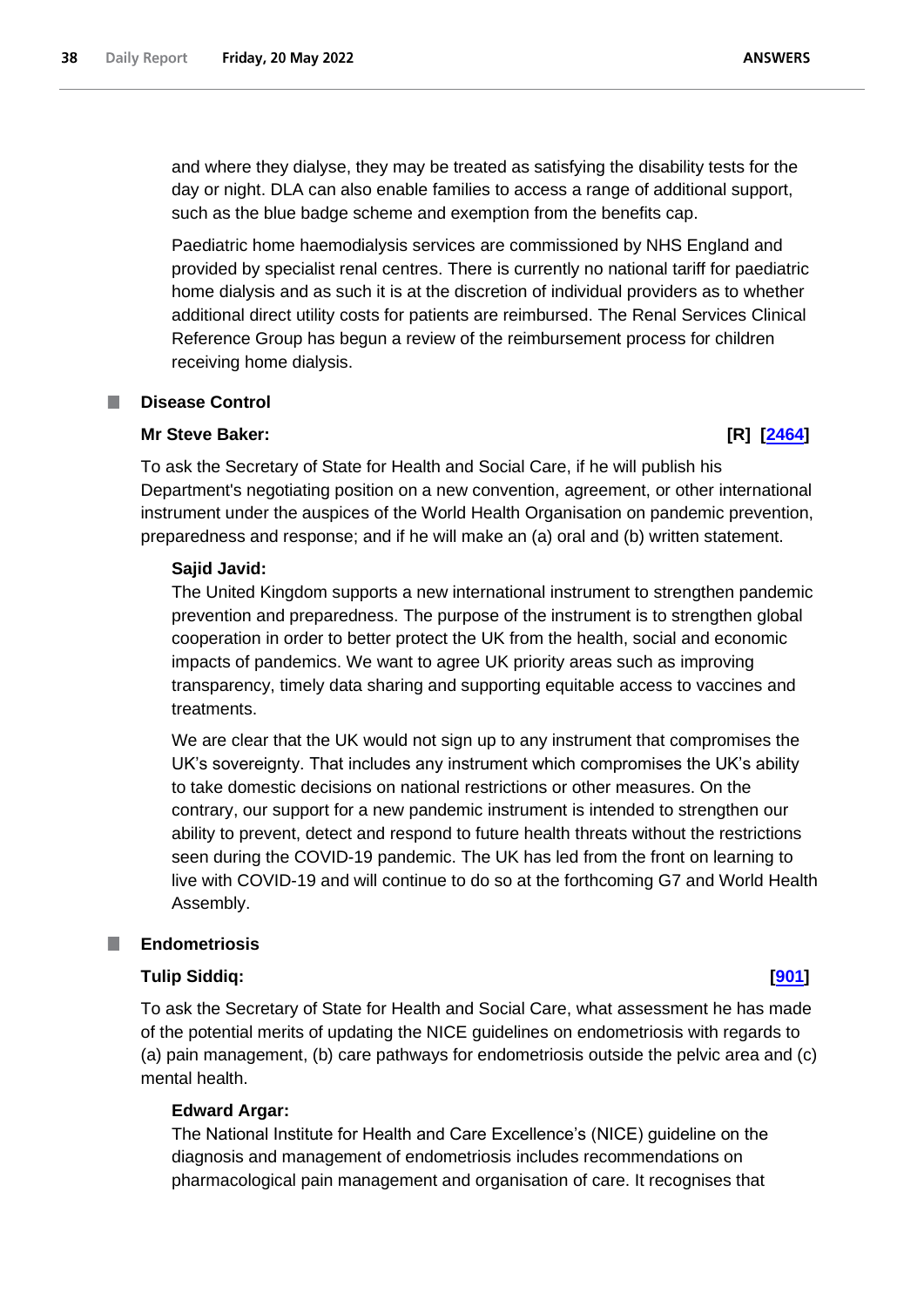people with endometriosis may have complex needs and require long-term support. The guideline states that women with suspected or confirmed endometriosis should be provided with information and support which takes their psychosexual and emotional needs into account.

NICE reviewed its endometriosis guideline in late 2021 and amended the guideline to highlight that people with endometriosis outside the pelvic cavity should be referred to a specialist endometriosis centre *.* NICE plans to carry out a further review of its guideline on endometriosis in 2022/23 to determine whether it should be updated.

## <span id="page-38-0"></span>**Foetuses: Pain**

### **Sir Edward Leigh: [\[604\]](http://www.parliament.uk/business/publications/written-questions-answers-statements/written-question/Commons/2022-05-11/604)**

To ask the Secretary of State for Health and Social Care, with reference to the findings of research conducted by Dr Stuart Derbyshire, if he will ask the Royal College of Obstetricians and Gynaecologists to update its guidelines on the use of fetal painkillers from 18 weeks gestation prior to an abortion.

### **Sir Edward Leigh: [\[605\]](http://www.parliament.uk/business/publications/written-questions-answers-statements/written-question/Commons/2022-05-11/605)**

To ask the Secretary of State for Health and Social Care, if he will require the Royal College of Obstetricians and Gynaecologists to publish the responses by the peer reviewers to (a) Fetal awareness: review of research and recommendations for practice, published in 2010 and (b) the forthcoming set of guidelines on fetal pain.

## **Sir Edward Leigh: [\[606\]](http://www.parliament.uk/business/publications/written-questions-answers-statements/written-question/Commons/2022-05-11/606)**

To ask the Secretary of State for Health and Social Care, what steps his Department plans to take to help ensure that the Royal College of Obstetricians and Gynaecologists takes wide-ranging evidence in open session as part of its upcoming review of its fetal pain guidelines, as recommended by the All Party Parliamentary Pro-Life Group's inquiry into fetal pain, published in 2020.

#### **Maggie Throup:**

The Department does not set clinical practice. The Royal College of Obstetricians and Gynaecologists considered the issue of fetal pain and awareness in its guidelines 'The Care of Women Requesting Induced Abortion' and 'Fetal Awareness: Review of Research and Recommendations for Practice', which are available at the following links:

[https://www.rcog.org.uk/globalassets/documents/guidelines/abortion](https://eur03.safelinks.protection.outlook.com/?url=https%3A%2F%2Fwww.rcog.org.uk%2Fglobalassets%2Fdocuments%2Fguidelines%2Fabortion-guideline_web_1.pdf&data=05%7C01%7Cpaul.hughes%40dhsc.gov.uk%7C1896c426ef3d4824829308da34fbf650%7C61278c3091a84c318c1fef4de8973a1c%7C1%7C0%7C637880554009372053%7CUnknown%7CTWFpbGZsb3d8eyJWIjoiMC4wLjAwMDAiLCJQIjoiV2luMzIiLCJBTiI6Ik1haWwiLCJXVCI6Mn0%3D%7C3000%7C%7C%7C&sdata=QSQGdWB%2B5%2F4g8jwh5BpNRc86T4K7MqIKjflxcjaYasE%3D&reserved=0)[guideline\\_web\\_1.pdf](https://eur03.safelinks.protection.outlook.com/?url=https%3A%2F%2Fwww.rcog.org.uk%2Fglobalassets%2Fdocuments%2Fguidelines%2Fabortion-guideline_web_1.pdf&data=05%7C01%7Cpaul.hughes%40dhsc.gov.uk%7C1896c426ef3d4824829308da34fbf650%7C61278c3091a84c318c1fef4de8973a1c%7C1%7C0%7C637880554009372053%7CUnknown%7CTWFpbGZsb3d8eyJWIjoiMC4wLjAwMDAiLCJQIjoiV2luMzIiLCJBTiI6Ik1haWwiLCJXVCI6Mn0%3D%7C3000%7C%7C%7C&sdata=QSQGdWB%2B5%2F4g8jwh5BpNRc86T4K7MqIKjflxcjaYasE%3D&reserved=0)

## [https://www.rcog.org.uk/globalassets/documents/guidelines/rcogfetalawarenesswpr0](https://www.rcog.org.uk/globalassets/documents/guidelines/rcogfetalawarenesswpr0610.pdf) [610.pdf](https://www.rcog.org.uk/globalassets/documents/guidelines/rcogfetalawarenesswpr0610.pdf)

The Royal College is currently reviewing 'Fetal Awareness: Review and Recommendations for Practice', independently of Government. The Department has brought Dr Stuart Derbyshire's research to the attention of the College, which established a review group to consider the latest evidence on fetal pain and fetal awareness. The gathering of evidence for the review is a matter for this group.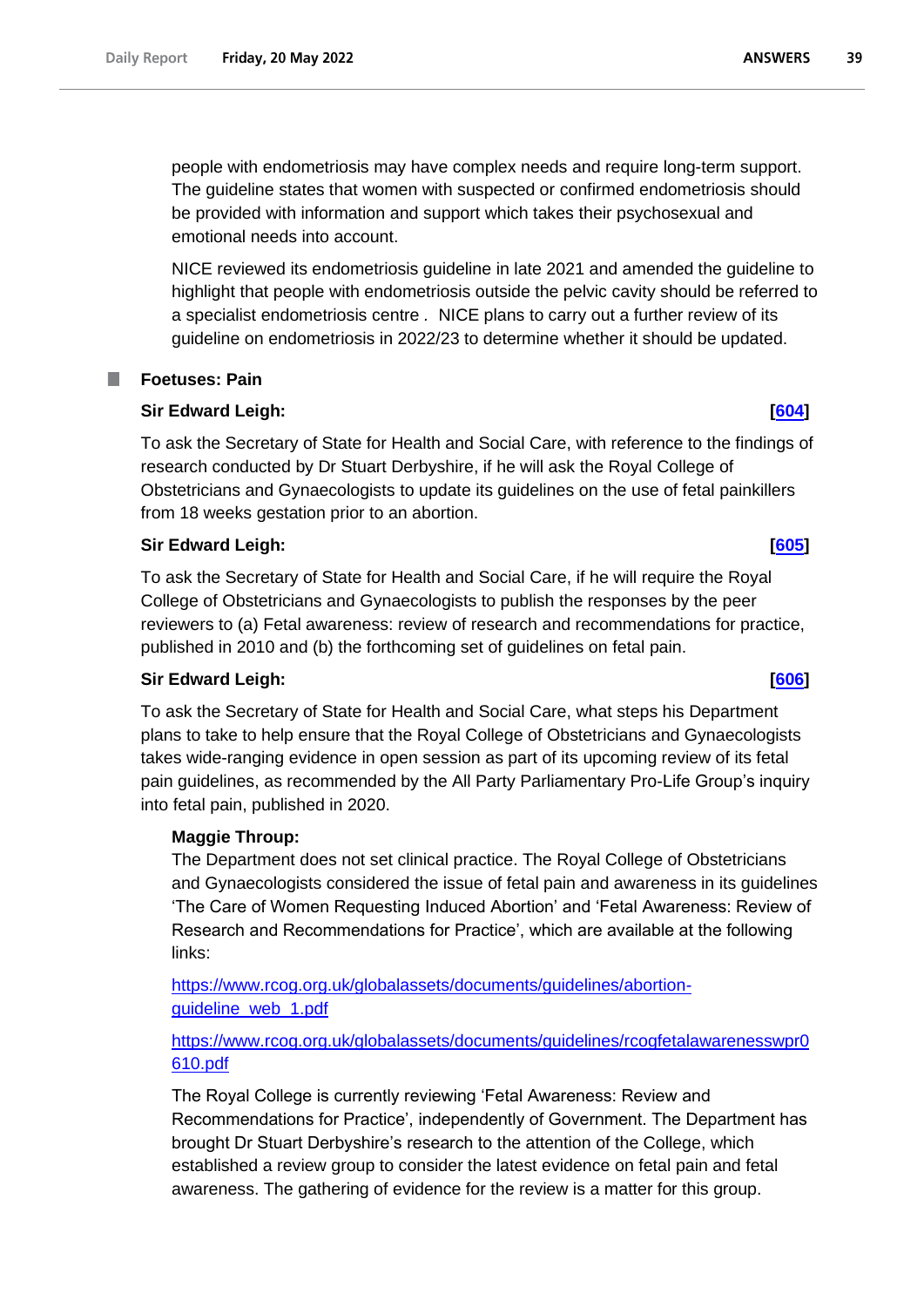#### <span id="page-39-0"></span>T. **Immunosuppression: Coronavirus**

### **Henry Smith: [\[693\]](http://www.parliament.uk/business/publications/written-questions-answers-statements/written-question/Commons/2022-05-11/693)**

To ask the Secretary of State for Health and Social Care, what estimate he has made of the number of immunocompromised patients who have received antiviral treatment in response to covid-19 and have subsequently (a) been hospitalised and (b) died with covid-19.

### **Maggie Throup:**

<span id="page-39-1"></span>**Oral Tobacco: Health Hazards**

This information is not held centrally in the format requested.

## **Rosie Cooper: [\[1494\]](http://www.parliament.uk/business/publications/written-questions-answers-statements/written-question/Commons/2022-05-13/1494)**

To ask the Secretary of State for Health and Social Care, with reference to the findings of the 2006 study by McNeill and West in the British Medical Journal that chewed tobacco is a major cause of oral cancer, if his Department will make an assessment of the safety of chewing tobacco products; and if he will make a statement.

### **Rosie Cooper: [\[1495\]](http://www.parliament.uk/business/publications/written-questions-answers-statements/written-question/Commons/2022-05-13/1495)**

To ask the Secretary of State for Health and Social Care, if he will make an assessment of the impact of chewing tobacco on health inequalities among Bengali women.

### **Maggie Throup:**

*[Holding answer 18 May 2022]:* No formal assessment of the safety of chewing tobacco has been made and there are no current plans to assess its impact on health inequalities among Bengali women. However, traditional smokeless tobacco products are harmful to health by causing oral, oesophageal and pancreatic cancers. It remains our policy to help people to quit all forms of tobacco use through behavioural support from stop smoking services, nicotine replacement therapy or e-cigarettes.

## **Travel: Quarantine**

<span id="page-39-2"></span>a a s

## **Gavin Newlands: [\[818\]](http://www.parliament.uk/business/publications/written-questions-answers-statements/written-question/Commons/2022-05-11/818)**

To ask the Secretary of State for Health and Social Care, what his policy is for calculating refunds to individuals subject to the managed quarantine service who were granted early exemption from quarantine on and before 14 December 2021.

## **Maggie Throup:**

In England, guests who were released early from the managed quarantine service were entitled to a refund based upon the unused part of their quarantine package. All refund requests were considered on a case-by-case basis.

#### **Gavin Newlands: [\[820\]](http://www.parliament.uk/business/publications/written-questions-answers-statements/written-question/Commons/2022-05-11/820)**

To ask the Secretary of State for Health and Social Care, what estimate he has made of the cost to the public purse of refunds issued for early release from the managed quarantine service as a result of policy changes made on 15 December 2021.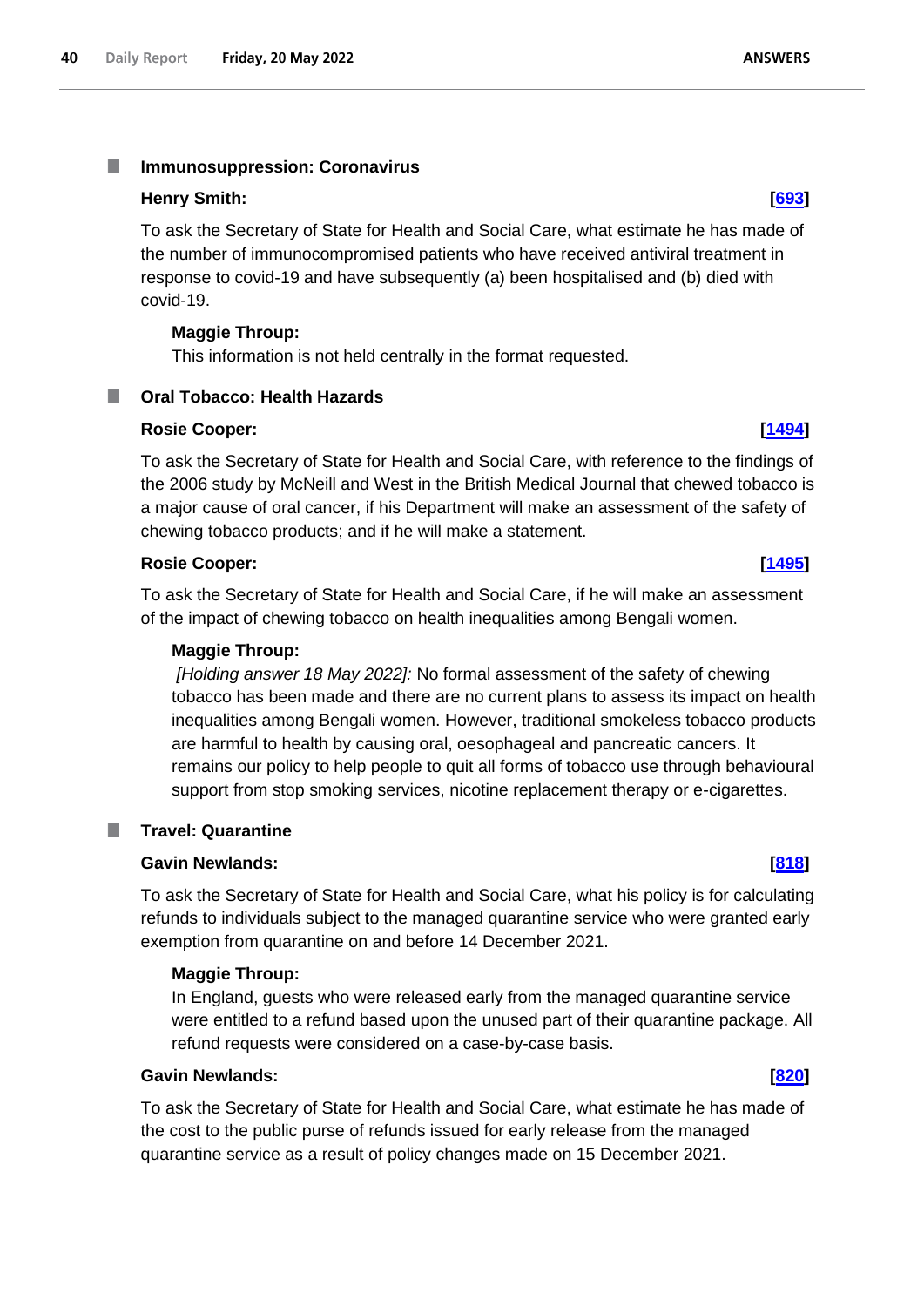### **Maggie Throup:**

The total refunds granted to passengers relating to early release on 15 December was £1,987,483.

#### <span id="page-40-0"></span>**Vaccine Damage Payment Scheme** ш

#### **Alicia Kearns: [\[985\]](http://www.parliament.uk/business/publications/written-questions-answers-statements/written-question/Commons/2022-05-11/985)**

To ask the Secretary of State for Health and Social Care, how many people have received payments from the vaccines damages scheme in each of the last five years.

#### **Maggie Throup:**

The Vaccine Damage Payment Scheme provides a one-off tax-free payment, currently £120,000, to successful applicants where vaccination has caused severe disablement. The following table shows the number of claimants which have received payments in each of the last five years.

| CALENDAR YEAR | <b>AWARDS</b>  |  |
|---------------|----------------|--|
| 2018          | 4              |  |
| 2019          | $\overline{2}$ |  |
| 2020          | 4              |  |
| 2021          | 1              |  |
| 2022          | 0              |  |

#### <span id="page-40-1"></span>**Wood-burning Stoves: Health Hazards**

#### **Emma Hardy: [\[1297\]](http://www.parliament.uk/business/publications/written-questions-answers-statements/written-question/Commons/2022-05-12/1297)**

To ask the Secretary of State for Health and Social Care, whether his Department plans to publish guidance on potential health risks of indoor log burners in homes.

#### **Maggie Throup:**

We have no specific plans to do so. In 2020, the National Institute for Health and Care Excellence published guidance suggesting that the use of wood burners in the home may lead to poor air quality and that residents should consider increasing ventilation to avoid indoor accumulation of particulate matter.

#### <span id="page-40-2"></span>**HOME OFFICE**

### <span id="page-40-3"></span>**Catalytic Converters: Theft**

### **Catherine West: [\[1262\]](http://www.parliament.uk/business/publications/written-questions-answers-statements/written-question/Commons/2022-05-12/1262)**

To ask the Secretary of State for the Home Department, what assessment her Department has made of the potential merits of gathering data centrally on the (a) annual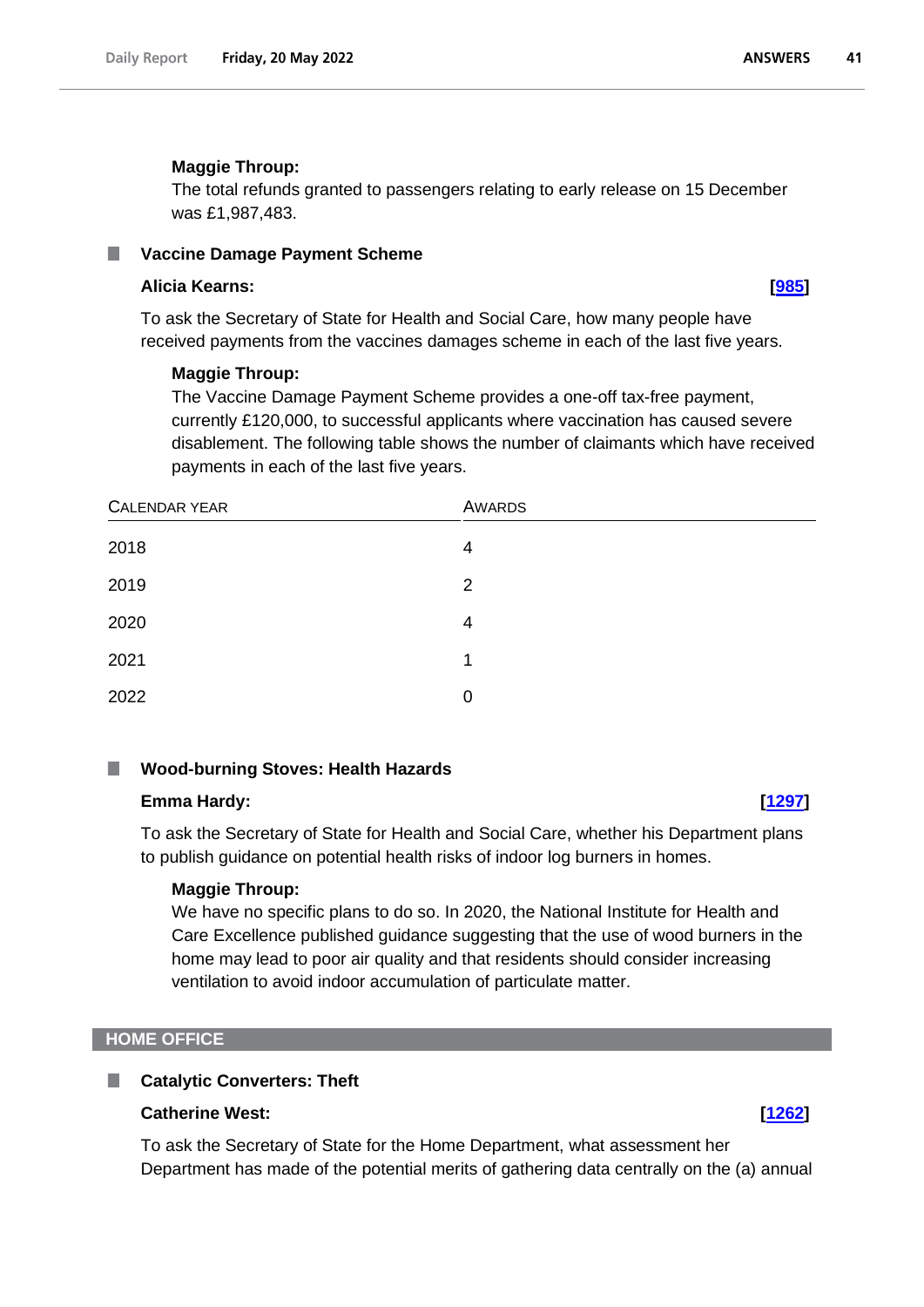number of catalytic converter thefts and (b) number of arrests and charges for theft of catalytic converters.

### **Catherine West: [\[1263\]](http://www.parliament.uk/business/publications/written-questions-answers-statements/written-question/Commons/2022-05-12/1263)**

To ask the Secretary of State for the Home Department, what recent discussions her Department has had with the National Vehicle Crime Working Group on catalytic converter thefts.

### **Kit Malthouse:**

Opal, the police intelligence unit on serious organised acquisitive crime, monitors the numbers of catalytic converter thefts and shares data with the Home Office and National Vehicle Crime Working Group. In addition, the National Infrastructure Crime Reduction Partnership (NICRP) is collating intelligence to track these thefts, alert members to trends, and implement crime prevention measures.

The Home Office collects and publishes data annually on the number of theft offences, and arrests and charges for theft. However, this data is collected at offence group level only and cannot be broken down further to identify thefts of catalytic converters.

We are continuing to work closely with police and motor manufacturers through the National Vehicle Crime Working Group to tackle vehicle-related thefts. The British Transport Police and the NICRP have co-ordinated a number of multi-agency national weeks of action to tackle theft of scrap metal and catalytic converters. Three weeks of action resulted in 92 arrests, over 2,000 site visits, over 1,000 stolen catalytic converters recovered, and the catalytic converters of over 3,000 vehicles were forensically marked. This has helped to promote awareness, with over 1,000 officers trained in enforcement powers to deal with scrap metal dealers.

#### <span id="page-41-0"></span>**Heathrow Airport: Immigration Controls** .

## **Tulip Siddiq: [\[900\]](http://www.parliament.uk/business/publications/written-questions-answers-statements/written-question/Commons/2022-05-11/900)**

To ask the Secretary of State for the Home Department, what steps she is taking to help (a) reduce the average time taken to process passenger arrivals at Heathrow Airport and (b) tackle shortages of aviation staff.

## **Damian Hinds:**

Border Force is committed to ensuring passengers wait times are kept to a minimum, however this must be balanced with our duty to Border Security, checking 100% of passports and making sure that anyone or anything that might cause harm to the UK is correctly dealt with.

Resource and staffing requirements at every port are continually reviewed by Border Force who work closely with port operators to ensure resources are deployed flexibly as and when they are required. Despite Easter being one of the highest periods of inbound travel from the past two years, Border Force were able to successfully deliver a secure and effective border control with little to no disruption to passengers at Heathrow and all other major ports in the UK.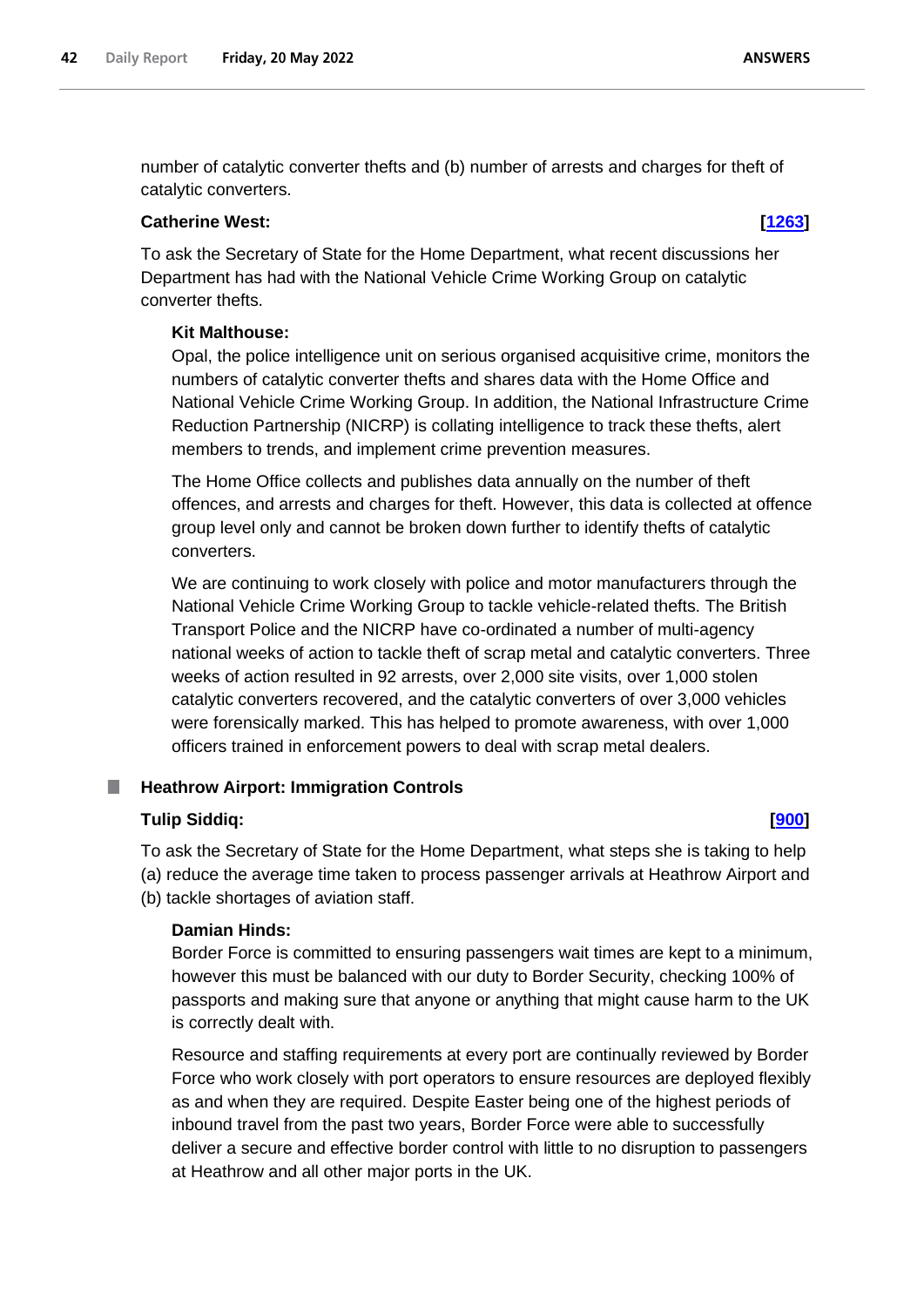Border Force also received praise from Heathrow Airport Limited on its operational posture over the Easter period allowing passengers to enjoy a relatively hassle yet secure entry into the United Kingdom.

However, Border Force has already begun planning extensively for the Summer period and will not hesitate to deploy staff to the ports where they are most needed including to boost resilience, including Heathrow.

Which Border Force does not recruit aviation staff, we are working closely with all UK ports and airports to ensure passengers have the smoothest possible journey.

#### <span id="page-42-0"></span>n. **HM Passport Office: Telephone Services**

#### **Stephen Morgan: [\[1308\]](http://www.parliament.uk/business/publications/written-questions-answers-statements/written-question/Commons/2022-05-12/1308)**

To ask the Secretary of State for the Home Department, what was the total number of staff employed by the Passport Adviceline in each month of the last three years.

### **Kevin Foster:**

Below is the average FTE on the HMPO Account each month from April 2019.

|                  | <b>AVERAGE FTE</b> |  |
|------------------|--------------------|--|
| April 2019       | 240.10             |  |
| May 2019         | 247.10             |  |
| <b>June 2019</b> | 254.70             |  |
| <b>July 2019</b> | 244.97             |  |
| August 2019      | 195.39             |  |
| September2019    | 159.94             |  |
| October 2019     | 141.78             |  |
| November2019     | 133.00             |  |
| December 2019    | 142.05             |  |
| January 2020     | 172.75             |  |
| February 2020    | 221.16             |  |
| March 2020       | 205.79             |  |
| April 2020       | 119.18             |  |
| May 2020         | 104.45             |  |
| <b>June 2020</b> | 140.65             |  |
| <b>July 2020</b> | 220.68             |  |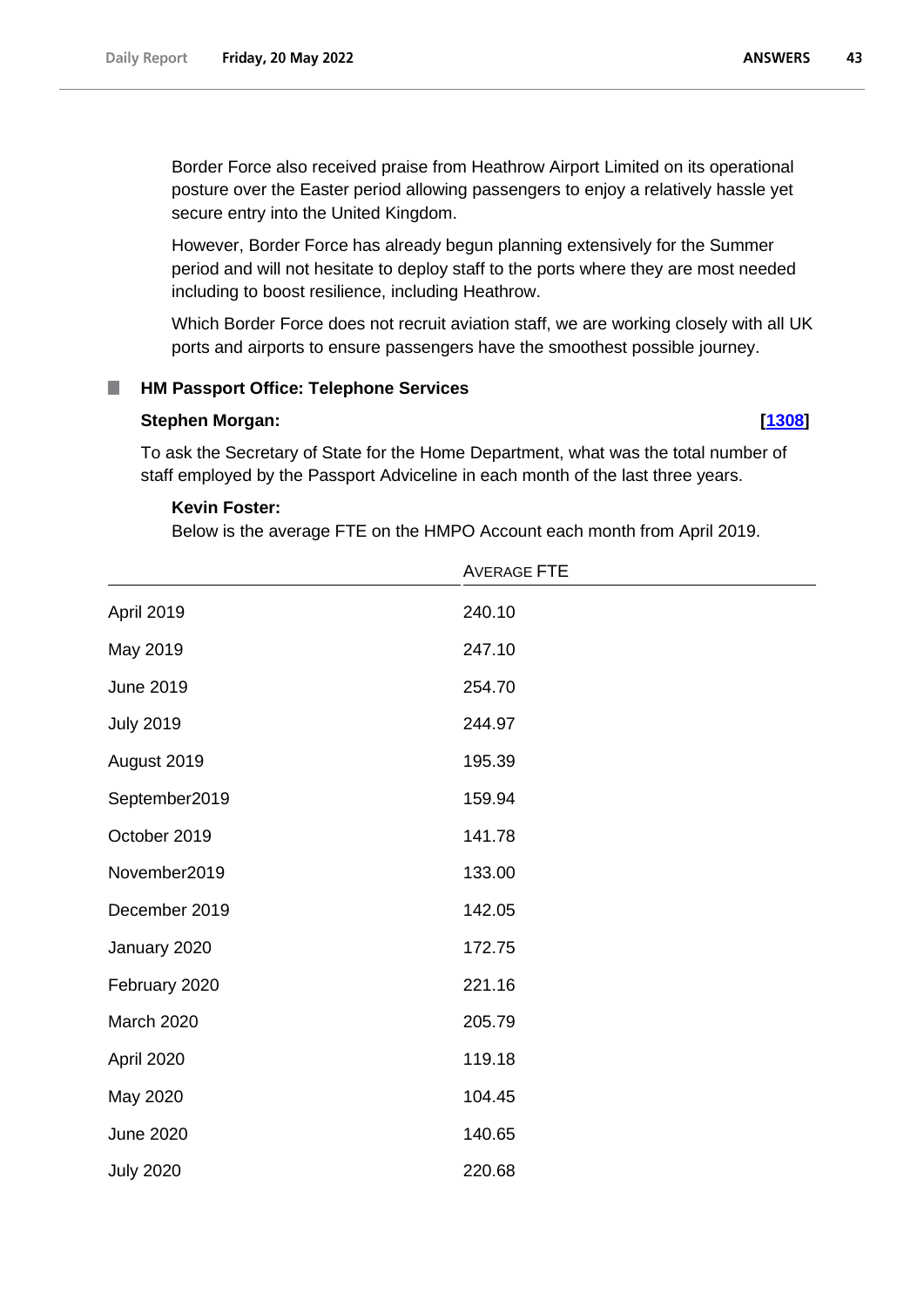|                  | <b>AVERAGE FTE</b> |  |
|------------------|--------------------|--|
| August 2020      | 258.13             |  |
| September2020    | 192.41             |  |
| October 2020     | 161.97             |  |
| November2020     | 136.39             |  |
| December 2020    | 170.07             |  |
| January 2021     | 230.98             |  |
| February 2021    | 152.84             |  |
| March 2021       | 133.24             |  |
| April 2021       | 130.35             |  |
| May 2021         | 128.42             |  |
| <b>June 2021</b> | 165.40             |  |
| <b>July 2021</b> | 171.38             |  |
| August 2021      | 187.66             |  |
| September2021    | 215.85             |  |
| October 2021     | 223.58             |  |
| November2021     | 470.74             |  |
| December 2021    | 805.90             |  |
| January 2022     | 1037.66            |  |
| February 2022    | 1144.29            |  |
| March 2022       | 1020.38            |  |
| April 2022       | 1007.82            |  |
| May 2022         | 1358.69            |  |

#### <span id="page-43-0"></span>**Misuse of Drugs Act 1971**  $\mathbb{R}^n$

### **Paul Blomfield: [\[724\]](http://www.parliament.uk/business/publications/written-questions-answers-statements/written-question/Commons/2022-05-11/724)**

To ask the Secretary of State for the Home Department, with reference to the Answer of 24 March 2021 to Question 172093 on Misuse of Drugs Act 1971, what further progress she has made in her discussions with the Department for Health and Social Care on the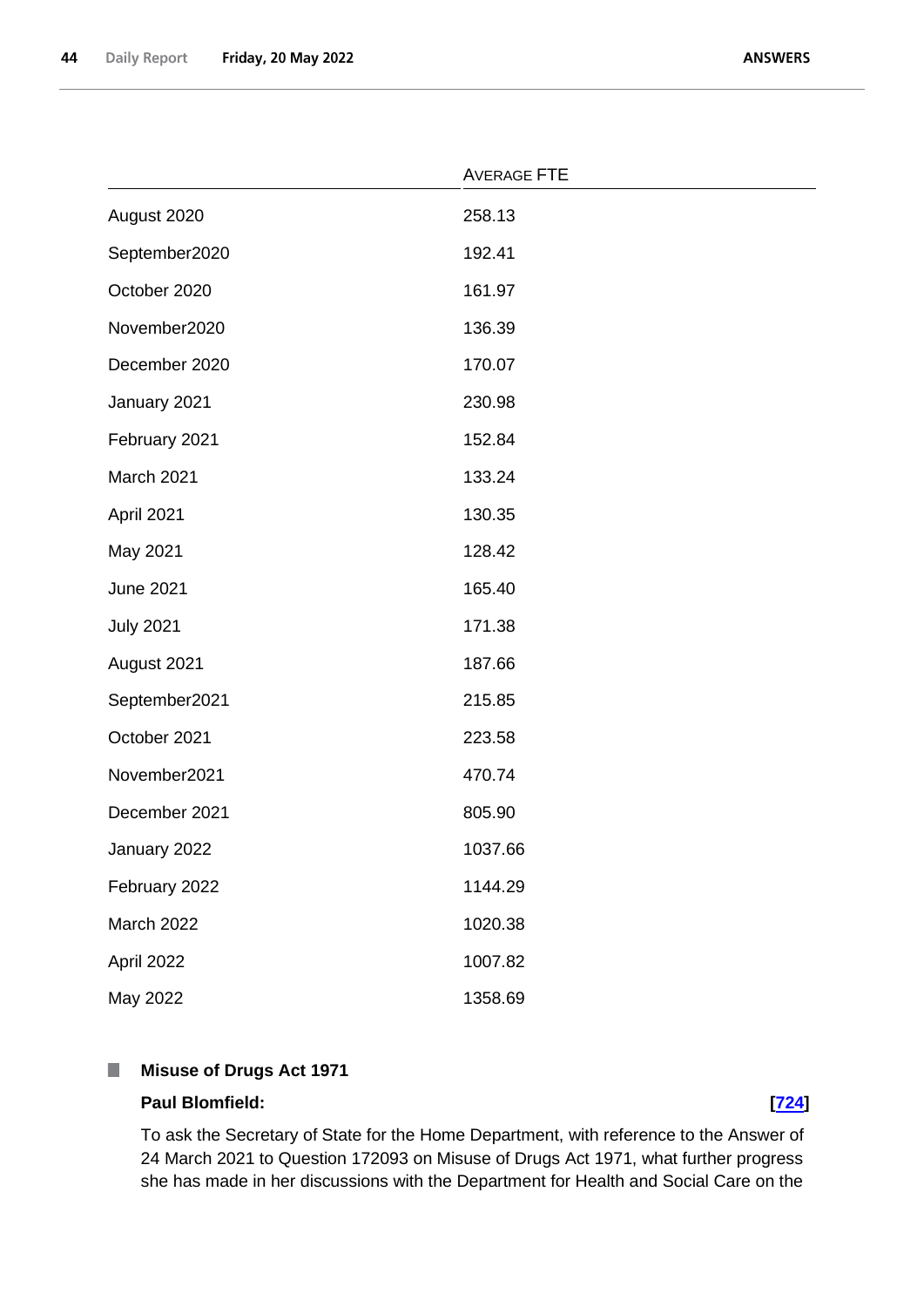potential merits of amending the Misuse of Drugs Act to allow paramedic advanced practitioners working in hospital settings to prescribe medication they can administer in the community.

### **Kit Malthouse:**

The Advisory Council on the Misuse of Drugs provided advice to Ministers on the prescribing and administration of specified controlled drugs by paramedics in October 2019.

As set out in the response to Question 172093, the Home Office is working with the Department of Health and Social Care (DHSC) to consider the advice. The Government intends to respond publicly to the ACMD in the near future.

## <span id="page-44-0"></span>**Tom Hunt: [\[1346\]](http://www.parliament.uk/business/publications/written-questions-answers-statements/written-question/Commons/2022-05-12/1346)**

To ask the Secretary of State for the Home Department, when she plans to review the police allocation formula.

### **Kit Malthouse:**

The Police Funding Formula Review is currently in progress, with ministers having confirmed their intention to introduce a new formula before the end of this Parliament.

The technical phase of the Review, which will deliver proposals for new funding arrangements, is underway, and a public consultation will take place before any new funding arrangements are implemented.

## <span id="page-44-1"></span>**HOUSE OF COMMONS COMMISSION**

#### <span id="page-44-2"></span>B **Opening of Parliament: Costs**

#### **Hywel Williams: [\[1111\]](http://www.parliament.uk/business/publications/written-questions-answers-statements/written-question/Commons/2022-05-12/1111)**

To ask the hon. Member for Broxbourne, representing the House of Commons Commission, what the cost to the House administration has been in (a) preparing and conducting the State Opening of Parliament and (b) providing officials with ceremonial garments for the State Opening of Parliament in each of the last five years.

## **Sir Charles Walker:**

*[Holding answer 17 May 2022]:* The main costs incurred for State Opening relate to maintenance works to support areas such as broadcasting and digital, as well as the installation works for the Royal Gallery, Robing Room, House of Lords Chamber and other areas. Costs are incurred for labour, both directly employed and specialist contractors, as well as transportation for items held in storage off site and the works required to the security barriers around St Stephens entrance.

Costs are split between the House of Commons, who pay 60%, and the House of Lords, who pay 40%. The table shows the House of Commons share for the last five years. Data for May 2022 is not yet available. In 2018 and 2020 there was no State Opening, while there were two in 2019.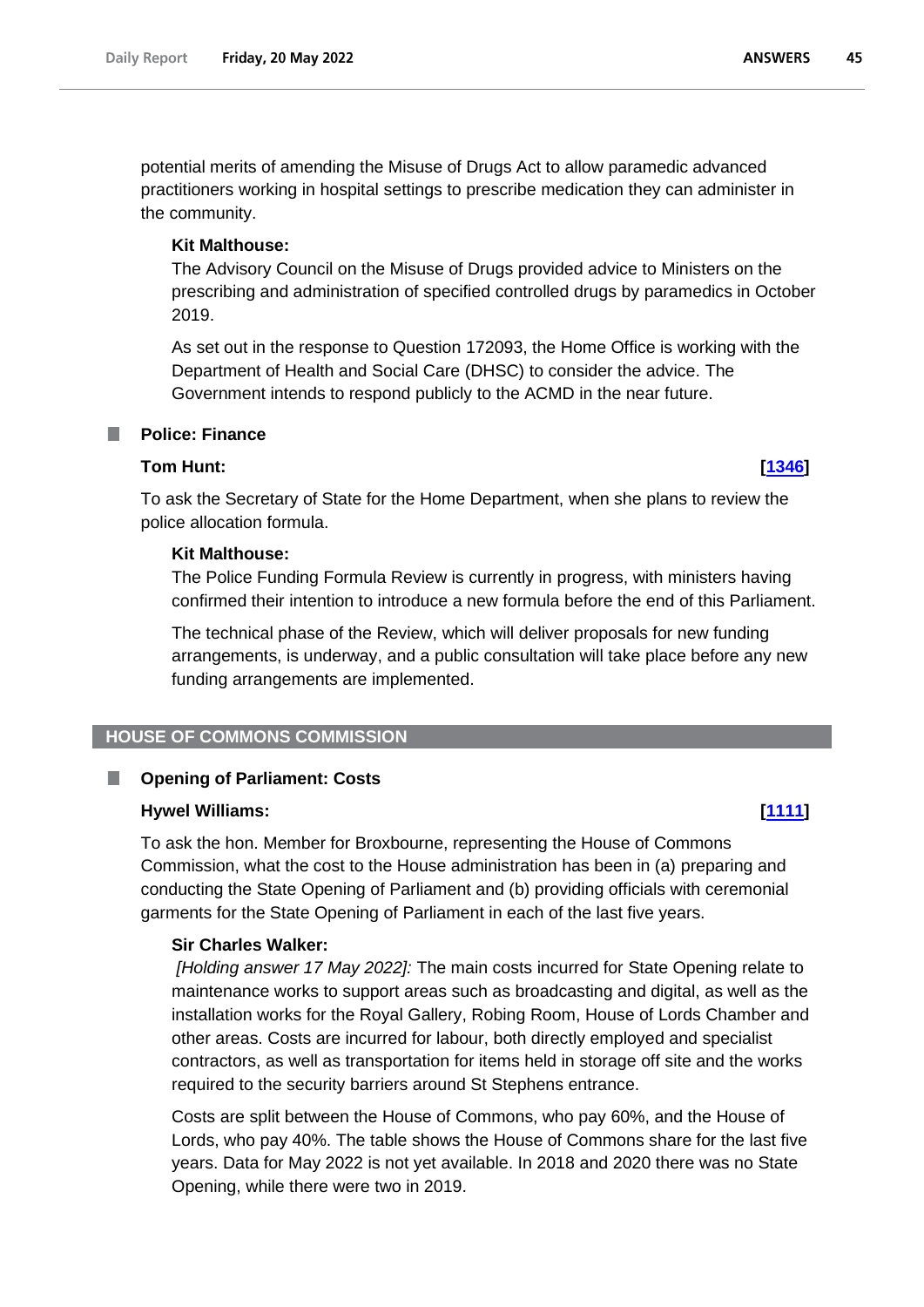| £, HOUSE OF<br><b>COMMONS</b>      |         |        |                |        |         |
|------------------------------------|---------|--------|----------------|--------|---------|
| <b>SHARE</b>                       | 2017    | 2018   | 2019           | 2020   | 2021    |
| <b>Staff salaries</b>              | 25,216  | 0      | 33,516         | 0      | 18,740  |
| Other staff<br>costs               | 224     | 0      | 0              | 0      | 309     |
| Direct works                       | 125,545 | 4,374  | 320,090        | $-594$ | 107,628 |
| Other                              | 10,341  | 11,050 | $\overline{0}$ | 10,622 | 10,710  |
| <b>Total (House</b><br>of Commons) | 161,326 | 15,424 | 353,606        | 10,028 | 137,387 |

Other minor identifiable costs for the House of Commons not related to maintenance for State Opening in 2022 are shown in the table below.

#### SECURITY PASS PROVISION (COMMONS SHARE OF 70%): £2,500

British Sign Language provision and audio description: £1,400

Ceremonial dress is purchased for roles in the House of Commons when needed during the year or when postholders change. Data on ceremonial uniform costs cannot be separated from other uniform spending.

Chamber related teams, including Clerks, the Speaker and their office, the Serjeant and their team of doorkeepers, require uniform supplies throughout the year. Total uniform expenditure for these functions over the last five years is shown below. Most of this spend relates to uniform for day to day use during the normal business of the House as well as supporting events and work outside the Chamber.

|                                                                       | 2017/18 | 2018/19 | 2019/20 | 2020/21 | 2021/22 |  |
|-----------------------------------------------------------------------|---------|---------|---------|---------|---------|--|
| Uniform<br>expenditure<br>(Clerks,<br>Speaker team,<br>Serjeant team) | £17,824 | £13,403 | £25,607 | £25,197 | £23,285 |  |

This answer does not represent the full cost of State Opening, or costs directly incurred by the House of Lords. Costs will also have been incurred by other bodies, which may include Westminster City Council, the Metropolitan Police and the Royal Household.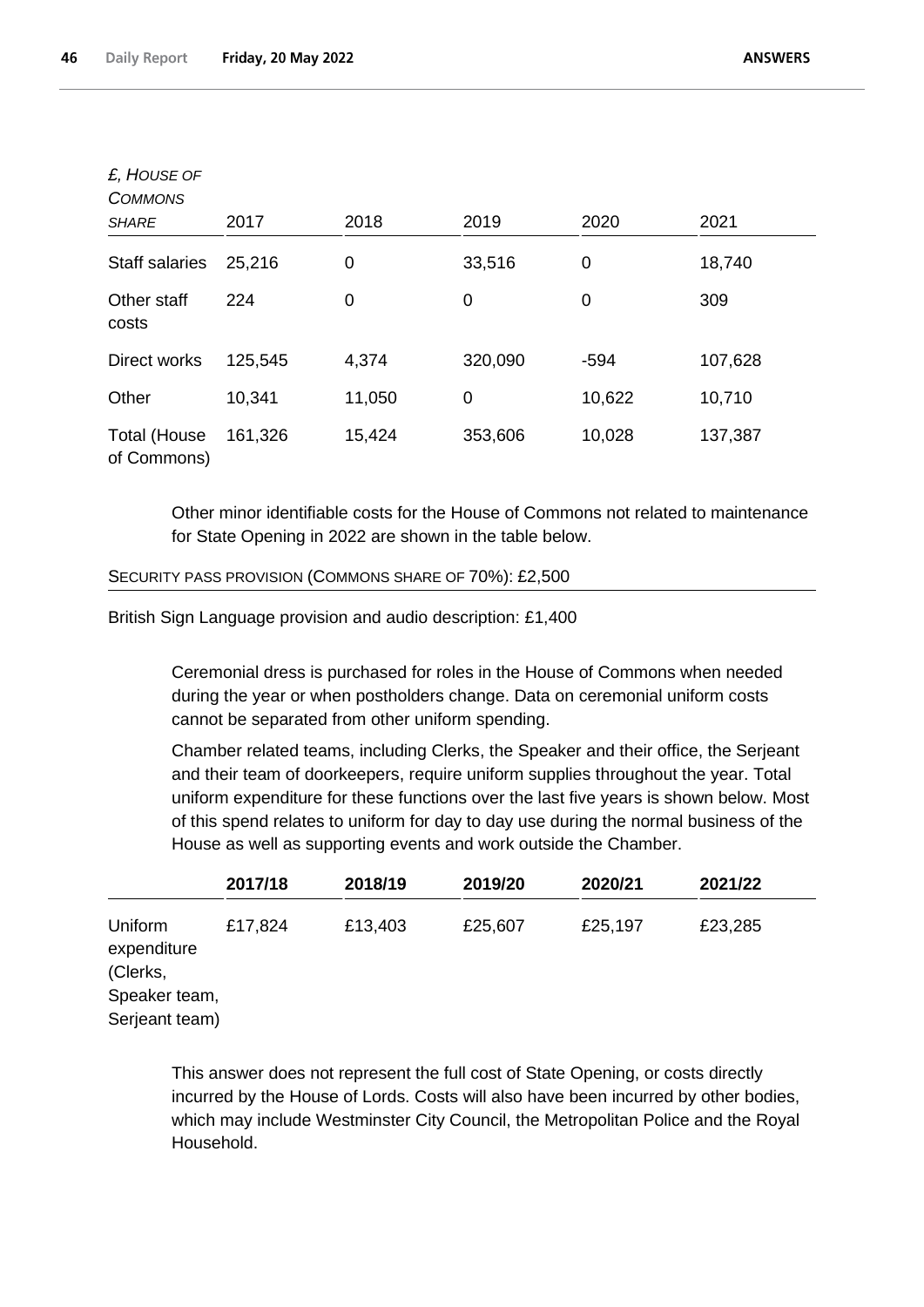### <span id="page-46-0"></span>**JUSTICE**

#### <span id="page-46-1"></span>. **Criminal Proceedings: Females**

#### **Ellie Reeves: [\[1294\]](http://www.parliament.uk/business/publications/written-questions-answers-statements/written-question/Commons/2022-05-12/1294)**

To ask the Secretary of State for Justice, with reference to oral evidence provided by officials in his Department to the Public Accounts Committee on 2 February 2022 relating to its inquiry on Improving outcomes for women in the criminal justice system, HC997, Q40, if his Department will publish its assessment on what helps to rehabilitate women.

#### **Victoria Atkins:**

The Female Offender Strategy recognised in its commitments for Better Custody that if we are to achieve equal outcomes for women, we should adopt a gender-informed approach and an adapted environment, that meets their gender-specific needs.

Our assessment of what rehabilitates women is included in the design principles for the new women's facilities which are set out in the Prisons Strategy White Paper. These principles were informed by both the Female Offender Strategy and engagement with those with lived experience and our experienced staff in the women's estate.

## <span id="page-46-2"></span>**Debt Collection**

### **Richard Fuller: [\[1149\]](http://www.parliament.uk/business/publications/written-questions-answers-statements/written-question/Commons/2022-05-12/1149)**

To ask the Secretary of State for Justice, what recent assessment he has made of the efficiency of court bailiffs in the collection of unpaid debts following a court order for recovery and enforcement; and what steps he plans to take to improve services for claimants seeking recovery of unpaid debts.

#### **James Cartlidge:**

The Ministry of Justice and HMCTS have taken steps to review County Court bailiffs' capacity and have introduced efficiencies by reducing their administrative tasks. This has, and will, free up more bailiff resources to focus on enforcement activity.

### **Richard Fuller: [\[1150\]](http://www.parliament.uk/business/publications/written-questions-answers-statements/written-question/Commons/2022-05-12/1150)**

To ask the Secretary of State for Justice, what plans he has to take steps help ensure that claimants in civil debt recovery cases are kept informed of the progress of court bailiff action on their behalf.

#### **James Cartlidge:**

In October 2021, following a review of the communications sent by HMCTS to claimants regarding the progress of their warrant, improvements to our case management system were made. This introduced improved communications to give claimants more focussed details on the progress of a warrant.

The HMCTS Reform Programme will provide the opportunity to review and deliver improvements to the service. The aspect of the Civil Reform Project focused on the enforcement of judgments commenced in April 2022 and is due to conclude by March 2023.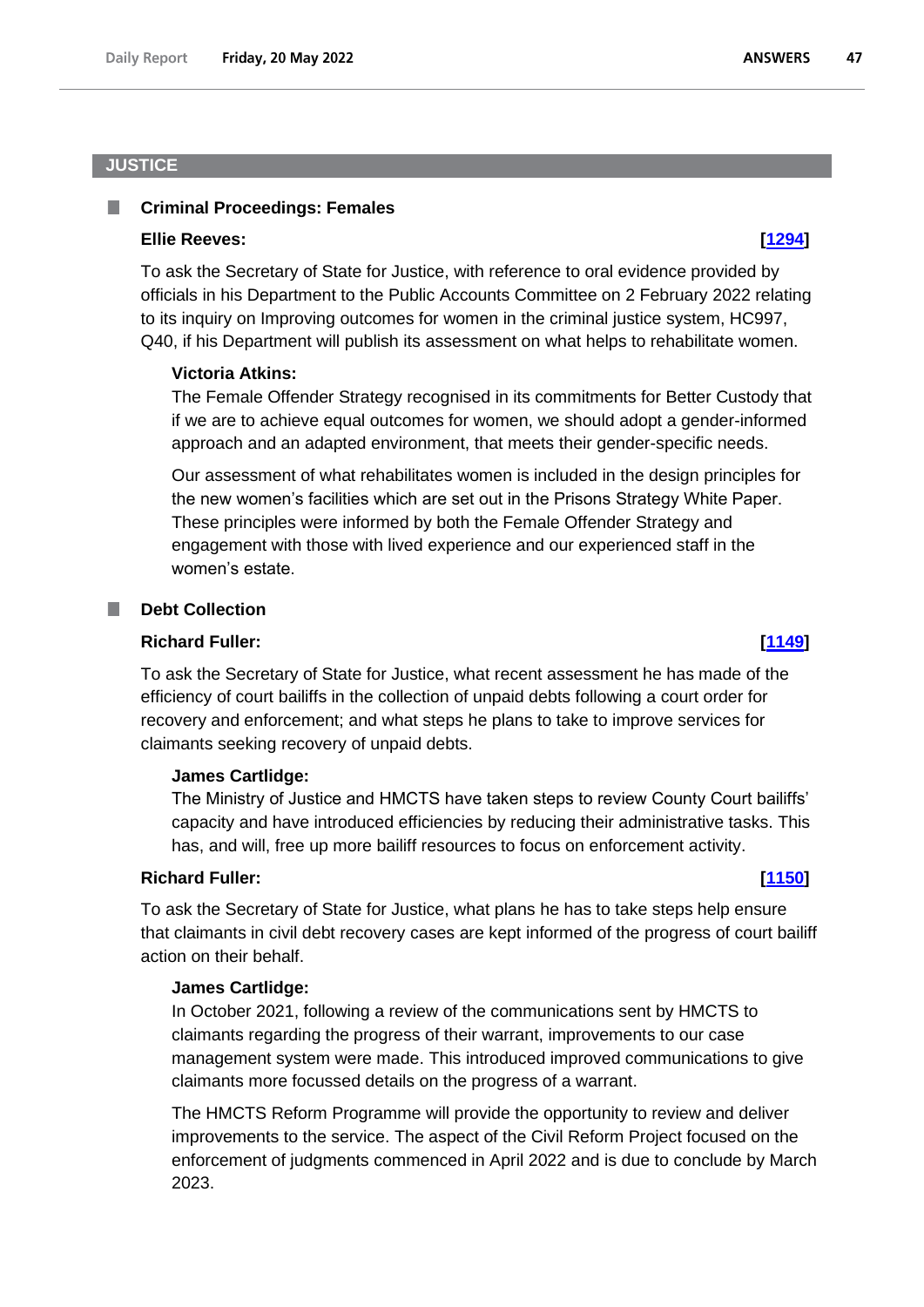#### <span id="page-47-0"></span>T. **Domestic Abuse: Victim Support Schemes**

#### **Dr Luke Evans: [\[1357\]](http://www.parliament.uk/business/publications/written-questions-answers-statements/written-question/Commons/2022-05-12/1357)**

To ask the Secretary of State for Justice, what support is being made available for victims and survivors of domestic abuse, including children (a) nationally and (b) in Leicestershire.

#### **Victoria Atkins:**

The Domestic Abuse Act 2021 introduces a range of measures to help protect victims of domestic abuse and their children, including prohibiting abusers from crossexamining their victims in the family and civil courts, giving victims enhanced access to special measures in the courtroom, and introducing powerful new Domestic Abuse Protection Notices and Orders. The Act recognises that domestic abuse can impact on a child who sees or hears or experiences the effects of the abuse and it treats such children as victims of domestic abuse in their own right.

In 2021/22, the Ministry of Justice provided £150.5m for victim and witness support services, including those which support victims of domestic abuse. Of this, the Leicestershire Police and Crime Commissioner received c£2m to commission local victim support services.

We are increasing funding for victim and witness support services to £185m by 2024/25. This additional funding will enable us to significantly expand victim support services including increasing the number of Independent Sexual and Domestic Violence Advisers funded by the MoJ to over 1,000. On 25 March, the Ministry of Justice announced that it will be committing £147 million of this budget per annum on a multi-year basis, for the next three years (2022/23 to 2024/25 inclusive). This will allow victim support services, and those commissioning them, to invest in building capacity and strengthen the resilience of services, which will in turn provide consistency to victims receiving support. It will help to ensure that high quality support is available to victims when needed.

#### <span id="page-47-1"></span>**Prison Officers: Cameras** ш

#### **Tulip Siddiq: [\[897\]](http://www.parliament.uk/business/publications/written-questions-answers-statements/written-question/Commons/2022-05-11/897)**

To ask the Secretary of State for Justice, what steps he is taking to ensure that all Prisoner Escorting and Custody officers have access to body-worn cameras.

#### **Victoria Atkins:**

The existing Prison Service Instruction (PSI) relating to body-worn video cameras (BWVC) does not provide for their use in court buildings. It is important that the use of BWVCs is compliant with the requirements of data protection legislation, which was a factor in prescribing the confines of their use within the PSI.

A new Policy Framework is due to be released later this year which will replace the PSI and reflect the up-to-date procedures for camera use, and current best practice. This is being done in tandem with a procurement exercise to replace the BWVC equipment currently used within the public sector prison estate.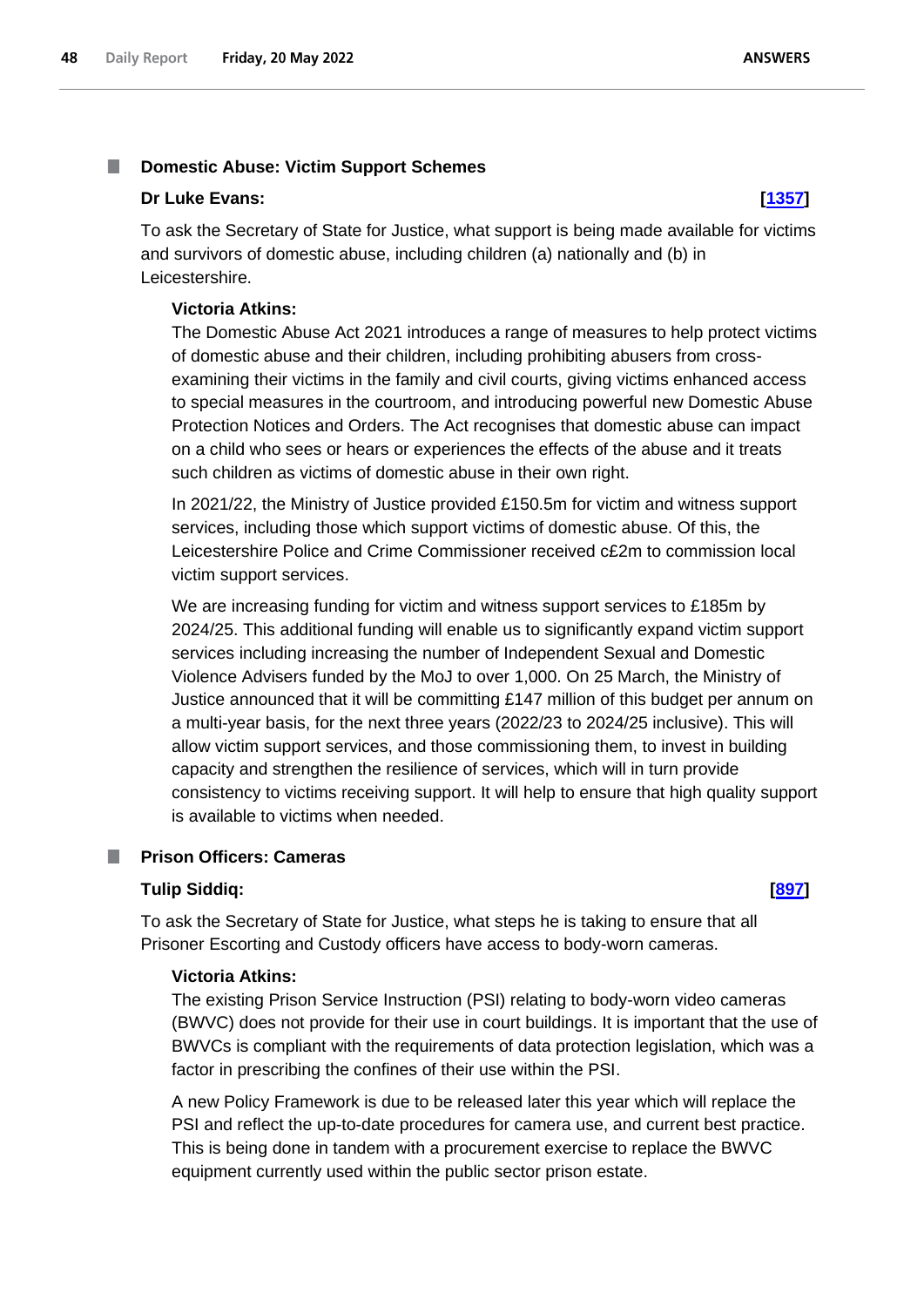**ANSWERS** 49

The protection and safety of all our frontline workers is of the upmost importance to HMPPS. The Assaults on Emergency Workers Act covers Prisoner Escorting and Custody Services (PECS) officers, should they become victim of an assault in the workplace.

<span id="page-48-0"></span>**Prisoners' Release: Females**

#### **Tulip Siddiq: [\[896\]](http://www.parliament.uk/business/publications/written-questions-answers-statements/written-question/Commons/2022-05-11/896)**

To ask the Secretary of State for Justice, what steps he is taking to support women at risk of homelessness following their release from prison.

#### **Kit Malthouse:**

This Government is committed to ending rough sleeping and the Prisons Strategy White Paper sets out our vision that no-one subject to probation supervision is released from prison homeless.

To achieve this, HM Prison and Probation Service (HMPPS) have launched a new transitional accommodation service providing up to 12 weeks' basic accommodation and support for those leaving prison at risk of homelessness. Originally launched in 5 probation regions, we will roll out the service across England and Wales this year, supporting the thousands of prison leavers who leave prison each year who would otherwise lack stable accommodation. We started the first phase of the commercial process to deliver this expansion in January and published the Invitation to Tender on 18th May 2022.

The service takes account of the needs of women, including those with complex needs, with accommodation provision dedicated to single gender usage. Community Probation Practitioners will work with local partners to ensure that vulnerable female prison leavers receive appropriate support and are provided with housing beyond the 12 weeks transitional accommodation.

HMPPS has also introduced Housing Specialists in twenty prisons, to support prisons to be more strategic in their response to reducing homelessness, including working in partnership with Probation teams and Local Authorities to develop accommodation pathways on release from prison. Our White Paper outlines our commitment to increase the number of Housing Specialists to 48 across England and Wales, including within the female estate.

### <span id="page-48-1"></span>**Prisons: Food**

#### **Dr Matthew Offord: [\[707\]](http://www.parliament.uk/business/publications/written-questions-answers-statements/written-question/Commons/2022-05-11/707)**

To ask the Secretary of State for Justice, if he will make assessment of the need to review diets and meals provided to prisoners on the prison estate to help ensure high nutritional provision and reduced use of processed foods.

#### **Victoria Atkins:**

Prison Rules require that prisoners are provided with meals that are wholesome, nutritious, well prepared, reasonably varied and sufficient in quantity. All meals take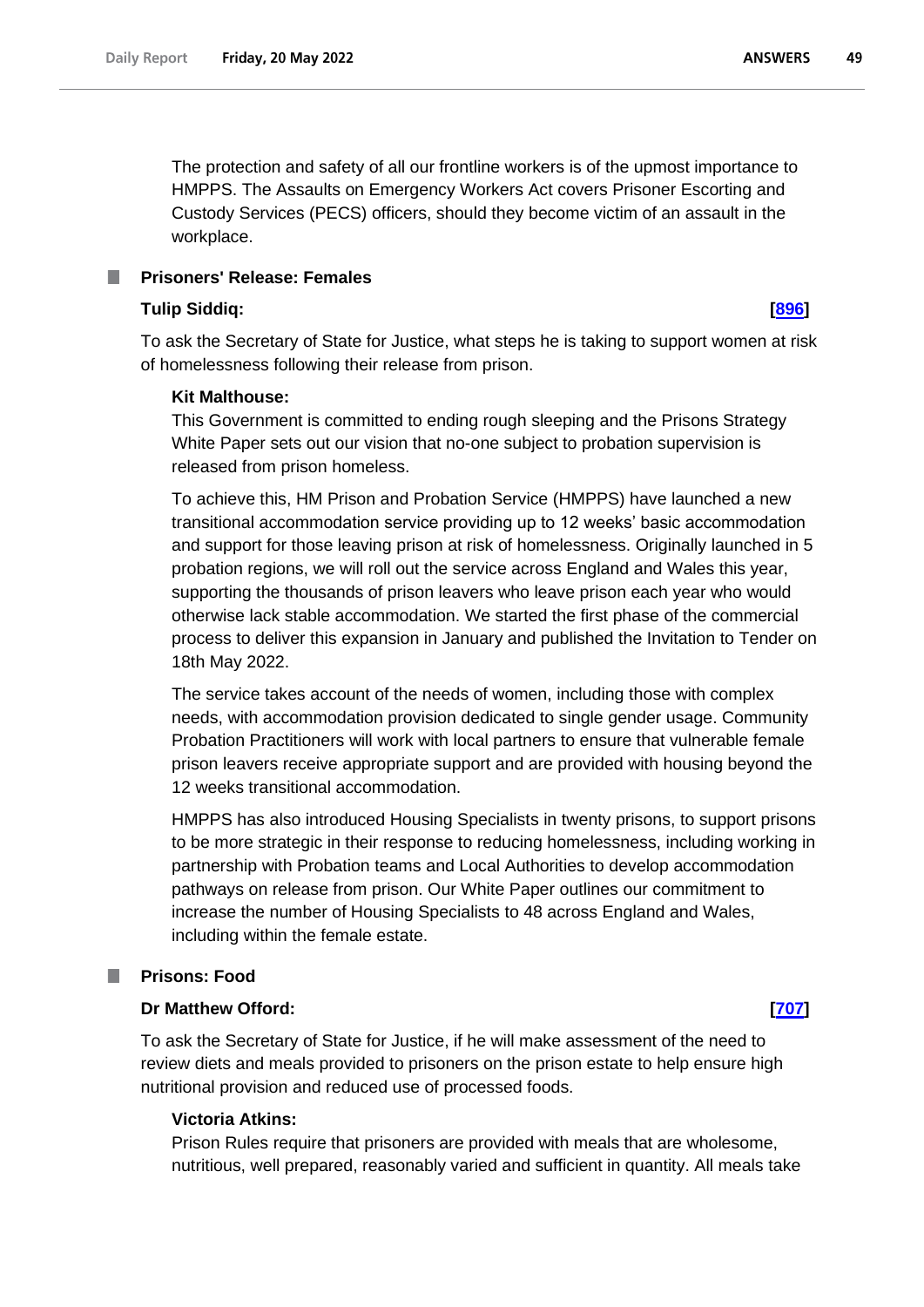religious, cultural and medical requirements into account and are informed by Government guidance on eating a healthy diet.

We are working in partnership to review menus across the public sector estate, with 2,600 recipes being improved, removing unhealthy choices while ensuring religious, cultural and nutritional requirements continue to be met.

### <span id="page-49-0"></span>**Reoffenders**

### **Ellie Reeves: [\[1295\]](http://www.parliament.uk/business/publications/written-questions-answers-statements/written-question/Commons/2022-05-12/1295)**

To ask the Secretary of State for Justice, what the national re-offending rates of prison leavers were by those that have re-offended after (a) two, (b) five, and (c) nine years of release in the period since 2010.

### **Kit Malthouse:**

The answer can only be provided at disproportionate cost as it would require data matching across separate systems.

## <span id="page-49-1"></span>**Television Licences: Older People**

#### **Justin Madders: [\[809\]](http://www.parliament.uk/business/publications/written-questions-answers-statements/written-question/Commons/2022-05-11/809)**

To ask the Secretary of State for Justice, how many fines have been issued to people over 75 for non-payment of TV licences for the calendar year of 2021.

### **James Cartlidge:**

In the calendar year of 2021, there have been 0 fines issued to people over 75 for the non-payment of TV licences.

#### <span id="page-49-2"></span>**PRIME MINISTER**

#### <span id="page-49-3"></span>ш **Cultural Heritage: West Midlands**

#### **Stuart Anderson: [\[2649\]](http://www.parliament.uk/business/publications/written-questions-answers-statements/written-question/Commons/2022-05-16/2649)**

To ask the Prime Minister, what plans he has to celebrate Black Country Day on 14 July 2022.

## **Boris Johnson:**

As a former resident of Bilston, I am proud of the enormous contribution that the Black Country has made and continues to make to the UK. I encourage everyone to join in as we celebrate the region's industrial heritage, history and culture on Black Country Day.

## <span id="page-49-4"></span>**Prime Minister: World Economic Forum**

#### **Jon Trickett: [\[2363\]](http://www.parliament.uk/business/publications/written-questions-answers-statements/written-question/Commons/2022-05-16/2363)**

To ask the Prime Minister, whether he has participated in any events organised by the World Economic Forum in the last year.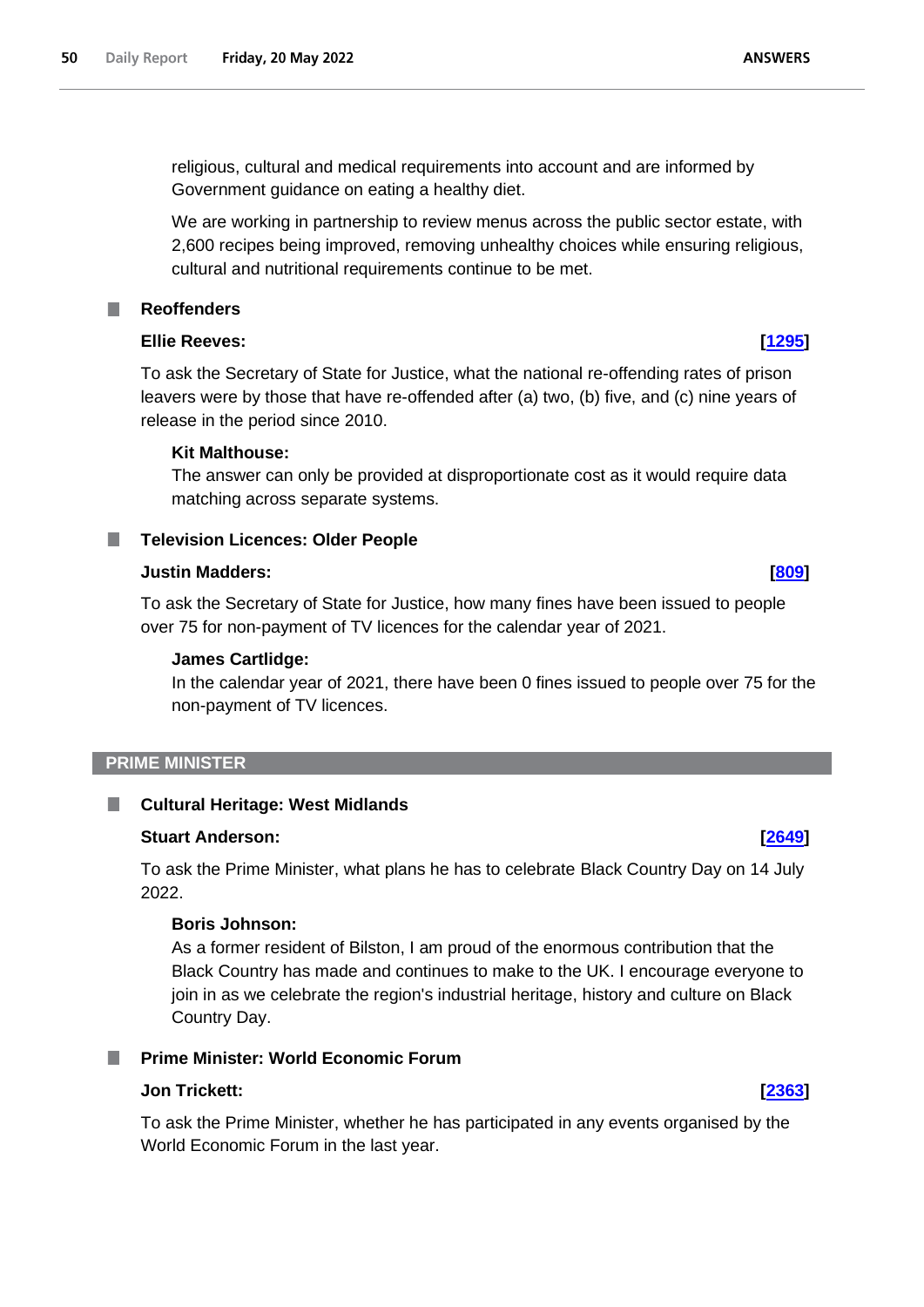**Boris Johnson:**

No.

## <span id="page-50-0"></span>**Russia: Ukraine**

## **Jim Shannon: [\[2312\]](http://www.parliament.uk/business/publications/written-questions-answers-statements/written-question/Commons/2022-05-16/2312)**

To ask the Prime Minister, what recent discussions he has had with his (a) French and (b) German counterpart on how to further assist Ukraine.

#### **Boris Johnson:**

In the run up to and during this conflict, I have spoken regularly with President Emmanuel Macron and Chancellor Olaf Scholz, reaffirming in each conversation the united condemnation of Putin's barbaric actions and the importance of our nations continuing to work closely together. I have also discussed support for Ukraine on a call with G7 and European Leaders on 8 May ahead of the G7 Leaders' Summit in Germany next month.

#### <span id="page-50-1"></span>**TRANSPORT**

#### <span id="page-50-2"></span>**Electric Vehicles: Infrastructure**

#### **Alexander Stafford: [\[3794\]](http://www.parliament.uk/business/publications/written-questions-answers-statements/written-question/Commons/2022-05-17/3794)**

To ask the Secretary of State for Transport, what support his Department is providing to local authorities on delivering the UK electric vehicle infrastructure strategy.

#### **Trudy Harrison:**

Our UK electric vehicle charging infrastructure strategy sets out our vision and commitments to make EV charging cheaper and more convenient than refuelling at a petrol station. It also defines the role and responsibilities of local authorities in the delivery of charging infrastructure, and provides a vision for national rollout. Of the £2.5 billion of Government funding committed to the EV transition since 2020, over £1.6 billion will be used to support charging infrastructure.

To ensure that the transition to electric vehicles takes place in every part of the country, we are pledging at least £500m to support local chargepoint provision. As part of this, the Local EV Infrastructure (LEVI) fund will provide approximately £400m of capital and £50m of resource funding to support English local authorities to work with industry and transform the availability of charging for drivers without off-street parking. We have launched a £10m pilot as a springboard for the development of the full fund.

We have launched a local government knowledge hub on gov.uk to make information and guidance on local EV chargepoint planning and delivery easy to access. The LA Hub carries an extensive list of guidance from government and external bodies related to EV infrastructure rollout. The website also acts as a central portal to highlight new and upcoming policies and support from central government. We will also continue to fund Energy Saving Trust to run the Local Government Support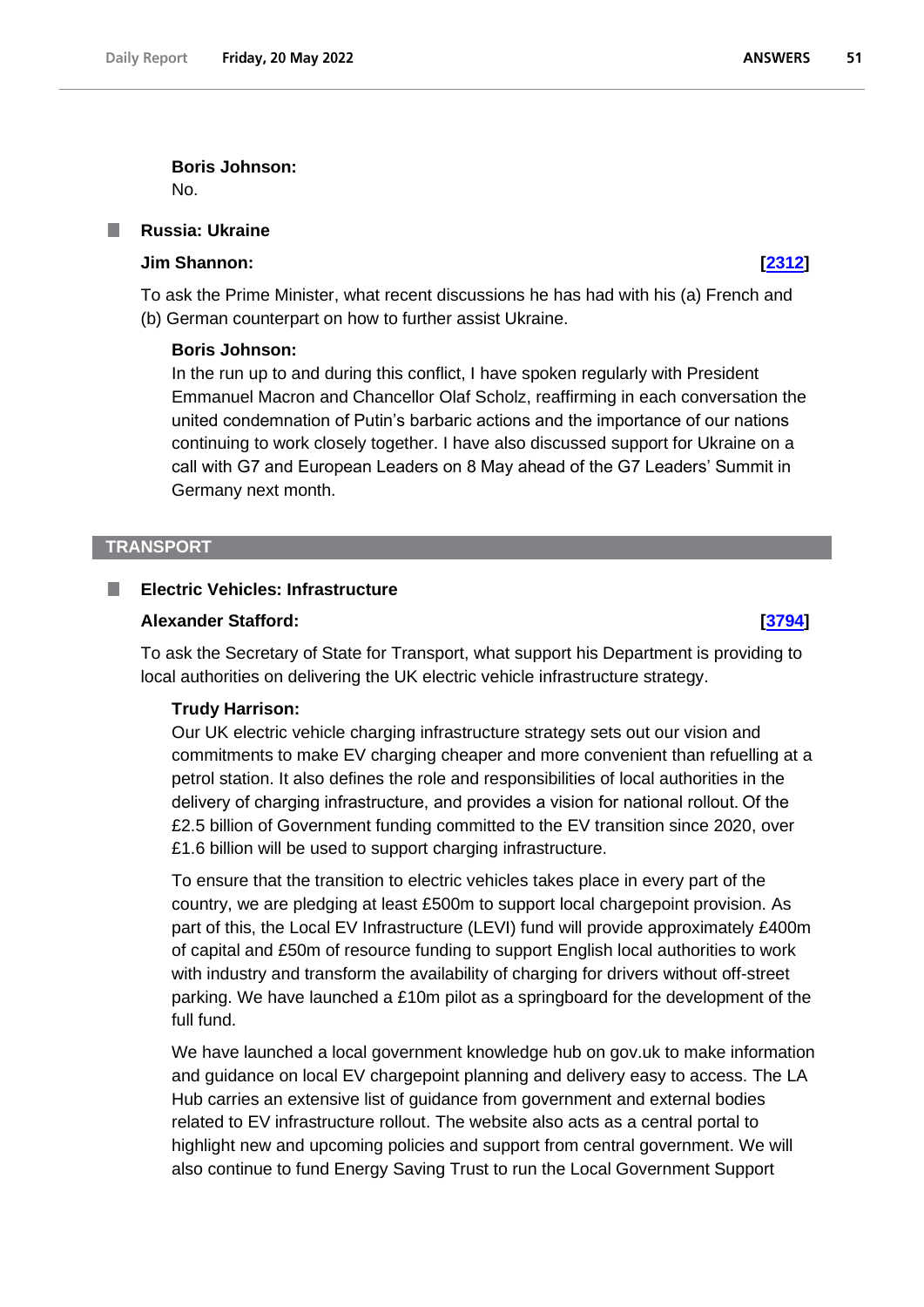Programme providing free, impartial advice to local authorities in England to help them develop local policies and strategies to support EV uptake.

More widely, as committed in the Transport Decarbonisation Plan, we have now published a range of decarbonisation 'toolkits', to support local authorities with their plans and policies to reduce carbon emissions from transport. This includes guidance on car clubs and fleet electrification.

### <span id="page-51-0"></span>**Great British Railways**

#### **Rachael Maskell: [\[1218\]](http://www.parliament.uk/business/publications/written-questions-answers-statements/written-question/Commons/2022-05-12/1218)**

To ask the Secretary of State for Transport, what assessment he has made of how Great British Railways can advance rail freight transition from road freight.

#### **Wendy Morton:**

The Government considers that Great British Railways (GBR) will play a significant role in advancing rail freight transition from road freight through providing a new offer for rail freight. In particular, the Government committed to introducing a rail freight growth target in both the Williams-Shapps Plan for Rail, May 2021, and the Transport Decarbonisation Plan, July 2021, which GBR will have an important role in delivering. Alongside that, GBR will work closely with industry to support rail freight, including through a Strategic Freight Unit which will be dedicated to improving performance and efficiency across the network for freight customers. GBR will also play an important role in ensuring rail freight is embedded in a new 30-year strategy, with a duty on GBR to promote and grow rail freight to help drive rail freight growth recognising the sector's significant economic and environmental benefits.

Government will continue to explore the potential to increase freight capacity on the rail network to help deliver environmental benefits by reducing carbon emissions across the freight sector, as well as contribution to alleviating congestion on Britain's roads.

#### <span id="page-51-1"></span>**Motorcycles: Driving Instruction**

### **Sir Mike Penning: [\[1122\]](http://www.parliament.uk/business/publications/written-questions-answers-statements/written-question/Commons/2022-05-12/1122)**

To ask the Secretary of State for Transport, whether there has been a statistically significant improvement in motorcycle casualty rates and numbers on UK public highways since the introduction of the swerve test conducted at 50 km/h in April 2009.

### **Trudy Harrison:**

Statistics on motorcycle casualties and casualty rates published by the Department show that the number and rate of motorcycle casualties in Great Britain have decreased compared to 2009.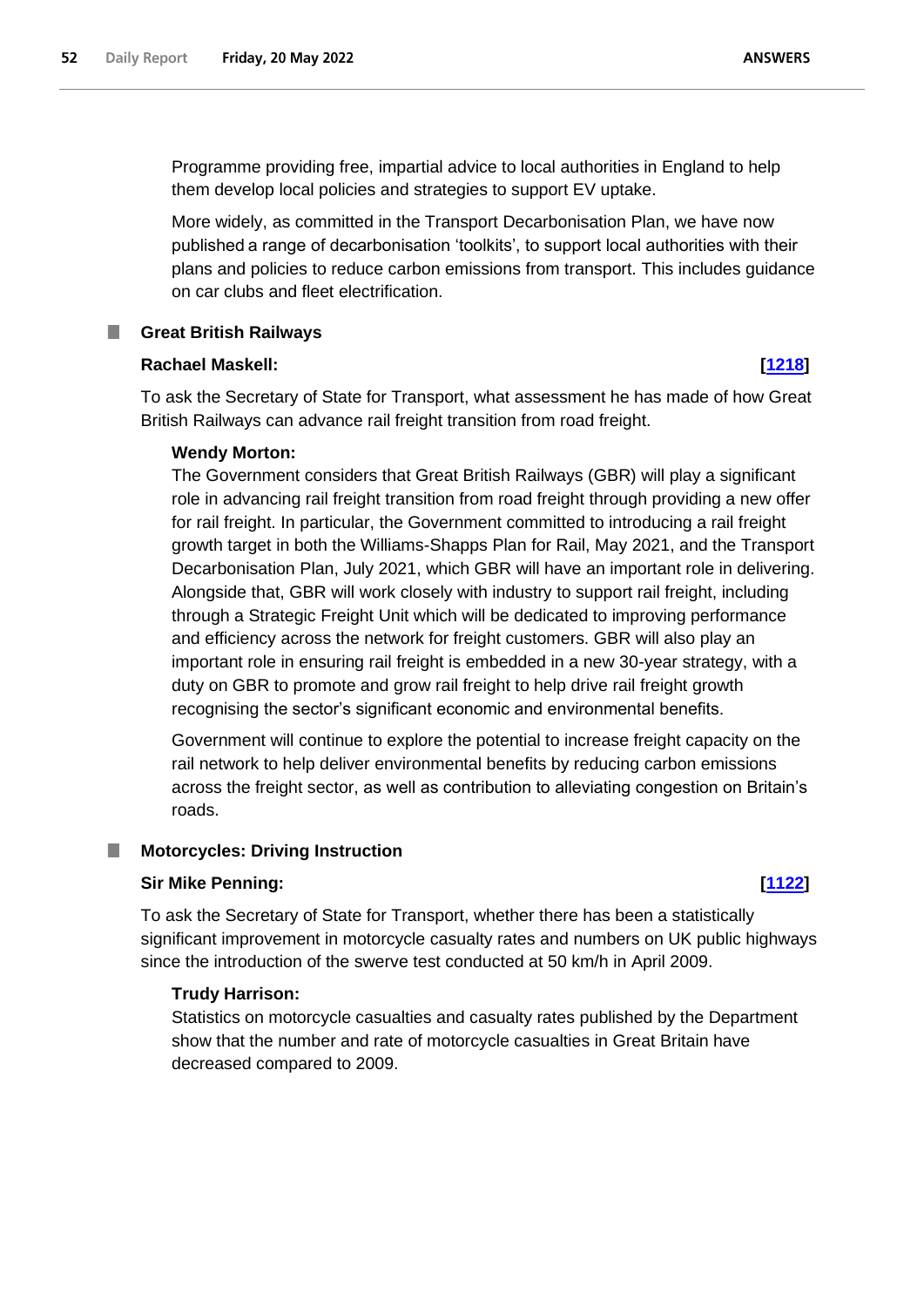#### <span id="page-52-0"></span>**P&O Ferries: Inspections**

#### **Daniel Kawczynski: [\[2435\]](http://www.parliament.uk/business/publications/written-questions-answers-statements/written-question/Commons/2022-05-16/2435)**

To ask the Secretary of State for Transport, what steps his Department is taking to support ferries as a strategic link with (a) the UK's trading partners as part of the Global Britain policy and (b) Northern Ireland to support the Union; whether the Government instructed the Maritime and Coastguard Agency (MCA) to increase and intensify inspections of P&O Ferries' ships after the termination of 800 employees by that company and at what cost to the public purse; whether the MCA applied appropriate UK standards with respect to inspections of P&O Ferries' ships that were detained, specifically the European Causeway and the Pride of Kent; what effect MCA inspections had on ferry availability to the public and the transport industry; and what effect MCA inspections had on waiting times for those ferries.

#### **Robert Courts:**

Maritime 2050 sets out the government and industry's joint vision for the future of the UK's maritime sector. In delivering this vision, we will support the sector to fulfil its role in helping the UK to build back better and to level up across regions. The ferry industry has a key part to play in this.

The safety of the travelling public is our top priority. Owing to the unprecedented actions of P&O Ferries and considering the significant number of UK travelling public who use these services, the Secretary of State instructed the Maritime and Coastguard Agency (MCA) to carry out Port State Control inspections on the affected ferries, particularly owing to the large numbers of new crew that would be on board.

Three of the ships inspected, out of the seven looked at so far, were detained. The costs involved in respect of the detained vessels is recovered from the operator (at £147/hour). Port State Control inspections which do not result in the vessel being detained are not cost recoverable. All the affected vessels have been subject to Port State Control inspections as per the requirements of Paris Memorandum of Understanding to which the UK is signatory. This provides the processes and procedures that should be followed to ensure compliance with all international requirements concerning safety and seafarers working and living conditions.

The MCA's role, as the Port State in this case, is to ensure that the vessels are meeting the necessary requirements in relation to safety and seafarers working and living conditions. P&O Ferries notified the MCA when their vessels were ready for inspection. Three of those vessels did not meet the requirements and were stopped from operating owing to safety concerns and this must take precedence over the availability of ferries. Following MCA inspections, P&O Ferries were responsible for deciding when their vessels would commence service.

#### <span id="page-52-1"></span>**Railways: Industrial Disputes**

#### **Grahame Morris: [\[1166\]](http://www.parliament.uk/business/publications/written-questions-answers-statements/written-question/Commons/2022-05-12/1166)**

To ask the Secretary of State for Transport, whether the contracts for (a) Chiltern Railways, (b) Cross Country Trains, (c) Greater Anglia, (d) East Midlands Railway, (e)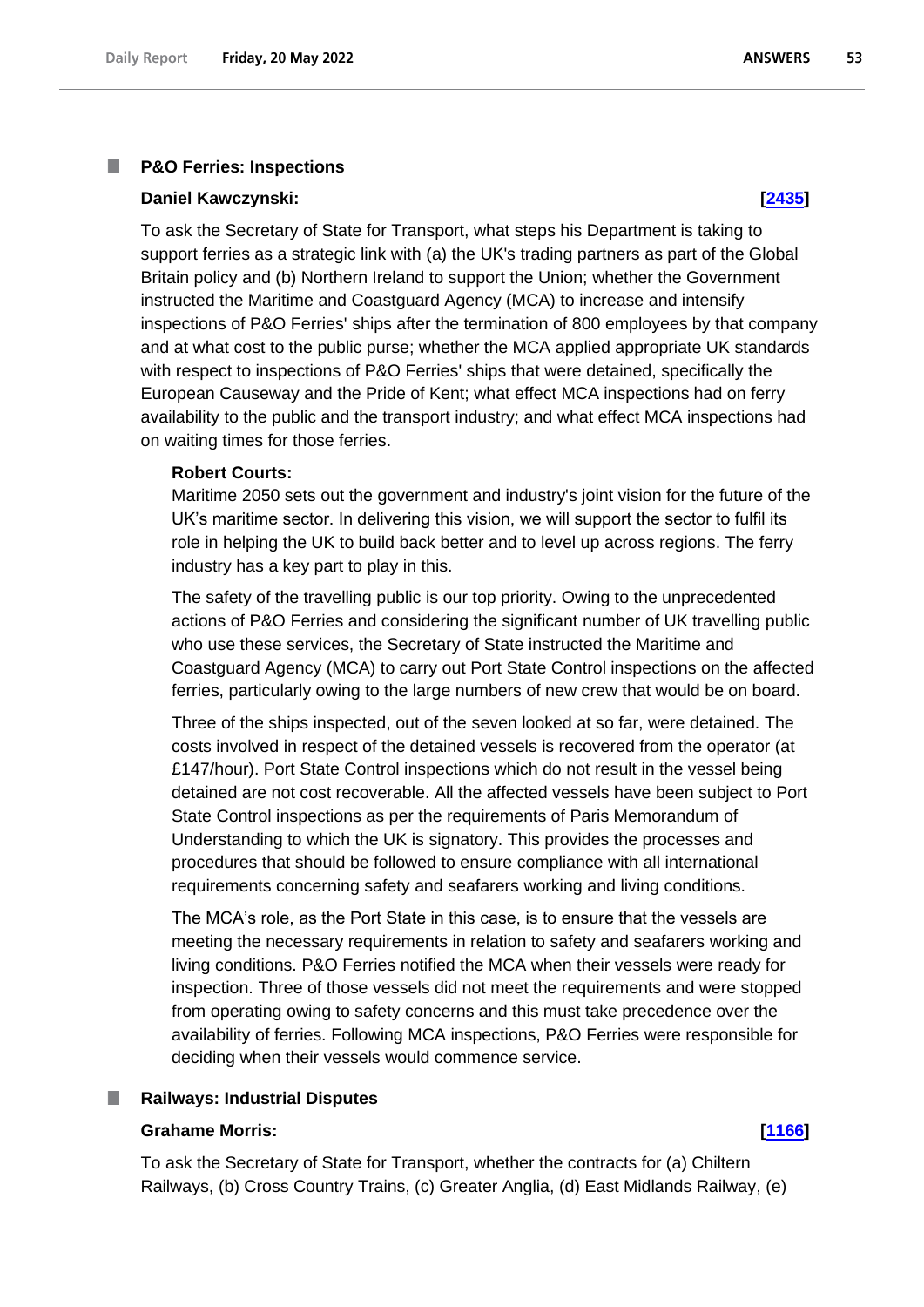c2c, (f) Great Western Railway, (g) South Western Railway, (h) GTR, (i) Transpennine Express, (j) Avanti West Coast and (k) West Midlands Trains permit the operators to receive indemnification from his Department in respect of revenue losses incurred as a result of industrial action.

## **Wendy Morton:**

The 11 train operating companies referred to are under a mixture of National Rail Contracts and Emergency Recovery Measures Agreements to deliver passenger services. Where the train operating company complies with its contractual obligations, including on industrial action, revenue risks are borne by Her Majesty's Government.

## <span id="page-53-0"></span>**Spain: Driving Licences**

#### **John McNally: [\[822\]](http://www.parliament.uk/business/publications/written-questions-answers-statements/written-question/Commons/2022-05-11/822)**

To ask the Secretary of State for Transport, what steps his Department has taken to arrange UK driving licenses as being acceptable within the Spanish transport system.

### **Trudy Harrison:**

UK driving licences are recognised by Spain for temporary visits. The Department for Transport has been working to secure arrangements so that where a UK licence holder is resident in Spain, they may exchange their licence for a Spanish one without having to take a driving test but unfortunately an agreement has not yet been reached.

The Secretary of State for Transport held a call with Spain's Minister for the Interior on Friday 29 April to agree a way forward to include rapidly accelerating talks on driving licence exchange which are on-going.

#### <span id="page-53-1"></span>**TREASURY**

#### <span id="page-53-2"></span>ш **Energy: Housing**

#### **Siobhan Baillie: [\[1004\]](http://www.parliament.uk/business/publications/written-questions-answers-statements/written-question/Commons/2022-05-11/1004)**

To ask the Chancellor of the Exchequer, whether he has published a full list of products and services that qualify for the VAT reduction to energy saving materials, announced in the Spring Statement.

#### **Lucy Frazer:**

A full list of energy-saving materials that, when installed in residential accommodation, qualify for the VAT reduction announced at Spring Statement 2022 has been published in section 2.10 of Energy-Saving Materials and Heating Equipment (VAT Notice 708/6), which is available on GOV.UK.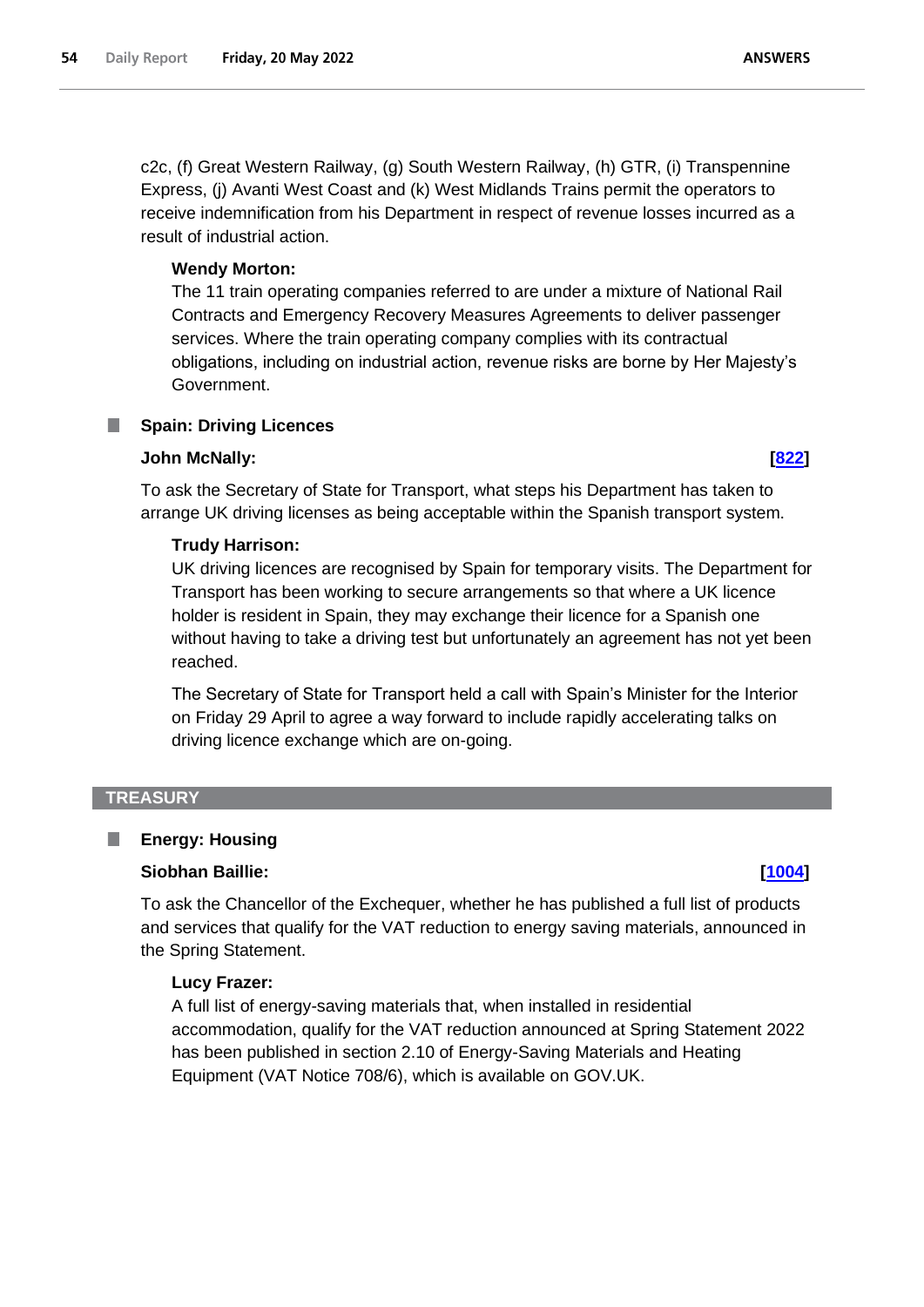#### <span id="page-54-0"></span>T. **Married People: Tax Allowances**

#### **Mr Jonathan Lord: [\[1504\]](http://www.parliament.uk/business/publications/written-questions-answers-statements/written-question/Commons/2022-05-13/1504)**

To ask the Chancellor of the Exchequer, what recent estimate he has made of the number of married couples eligible to receive the Marriage Allowance.

#### **Mr Jonathan Lord: [\[1505\]](http://www.parliament.uk/business/publications/written-questions-answers-statements/written-question/Commons/2022-05-13/1505)**

To ask the Chancellor of the Exchequer, how many couples claiming the Marriage Allowance are claiming retrospectively for (a) two years (b) three years and (c) four years.

#### **Lucy Frazer:**

The information requested is not readily available to HMRC and could only be obtained at a disproportionate cost.

HMRC estimated around 4.2 million non-taxpayer/basic-rate taxpayer married couples, and civil partnerships, are eligible to receive the Marriage Allowance.

<span id="page-54-1"></span>**Productivity: Health** .

#### **Rachael Maskell: [\[856\]](http://www.parliament.uk/business/publications/written-questions-answers-statements/written-question/Commons/2022-05-11/856)**

To ask the Chancellor of the Exchequer, what recent assessment he has made of the correlation between poor health and productivity.

### **Mr Simon Clarke:**

The Government closely monitors a wide range of health and labour market statistics and their potential impact on UK productivity.

#### <span id="page-54-2"></span>**Public Sector: Cost Effectiveness**

#### **Adam Afriyie: [\[683\]](http://www.parliament.uk/business/publications/written-questions-answers-statements/written-question/Commons/2022-05-11/683)**

To ask the Chancellor of the Exchequer, what steps the Government is taking to help ensure public sector bodies are minimising wasteful spending.

#### **Mr Simon Clarke:**

The Government is taking action to tackle waste and inefficiency across the public sector through a comprehensive efficiency agenda overseen by a Chancellor chaired Cabinet Committee on Efficiency and Value for Money. The Government has launched a new programme of Public Body Reviews. Reviews will examine the accountability, efficiency, efficacy and governance of bodies. Reviews will be asked to identify more than 5% recurring efficiencies in resource budgets and are expected to find at least £800m in savings.

#### <span id="page-54-3"></span>**Refugees: Ukraine** ш

## **Allan Dorans: [\[2302\]](http://www.parliament.uk/business/publications/written-questions-answers-statements/written-question/Commons/2022-05-16/2302)**

To ask the Chancellor of the Exchequer, what assessment he has made of the potential merits of equalising the payments being made to families in the UK assisting Ukrainians arriving under the Family Reunion Scheme with the payments being made to those accepting refugees under the Homes for Ukraine Scheme.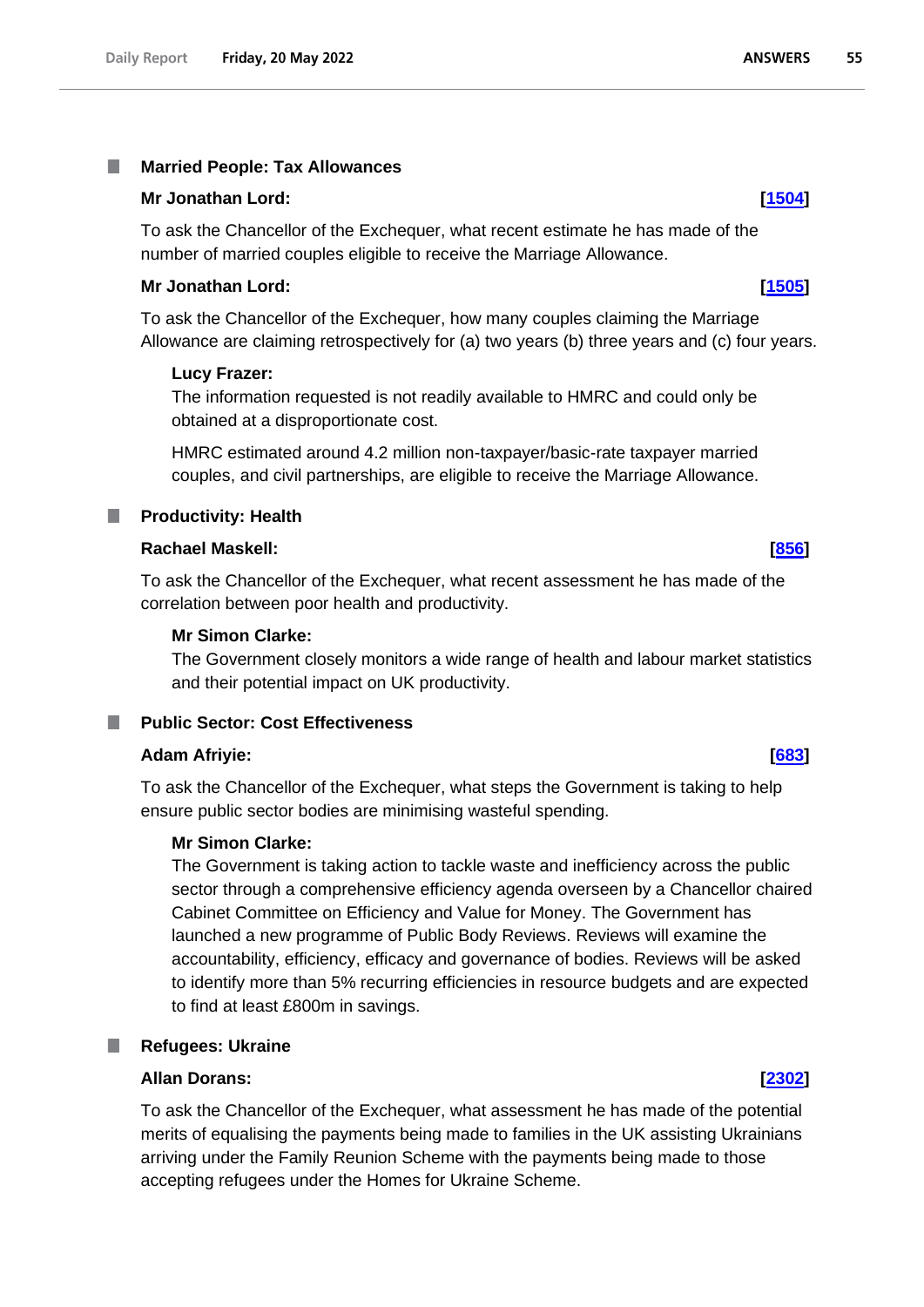### **Peter Aldous: [\[726\]](http://www.parliament.uk/business/publications/written-questions-answers-statements/written-question/Commons/2022-05-11/726)**

To ask the Chancellor of the Exchequer, whether he plans to amend the differences in funding under the Homes for Ukraine Scheme, for which local authorities receive £10,500 of integration funding per refugee, and the Ukraine Family Scheme, for which local authorities do not receive that funding.

## **Mr Simon Clarke:**

This government cares deeply about helping those fleeing the conflict in Ukraine. This is why we have announced two visa schemes which both support the integration of Ukrainian refugees by providing them with full access to social services and welfare in the UK for up to three years.

The Ukraine Family Scheme is similar to existing family visa routes, and provision of public services from this route will be managed in the usual way. The UK-based family member is expected to provide support and accommodation for those coming to join them, who in turn benefit from the wider integration advantages in joining an existing family network.

Homes for Ukraine on the other hand is a unique scheme that has been set up specifically to support those escaping the conflict in Ukraine who are not able to rely on family support. The government is providing additional funding to local authorities which includes resource to enable them to carry out sponsorship-specific functions such as safeguarding checks and property checks, administering payments, as well as providing support such as English language training to help their integration into communities.

## <span id="page-55-0"></span>**Social Security Benefits: Children**

## **Rachael Maskell: [\[854\]](http://www.parliament.uk/business/publications/written-questions-answers-statements/written-question/Commons/2022-05-11/854)**

To ask the Chancellor of the Exchequer, what recent assessment he has made of the potential merits of increasing child-related benefits.

#### **Lucy Frazer:**

The Government is committed to managing the public finances in a disciplined and responsible way by targeting support where it is most needed.

The Government reviews the level of child-related benefits, alongside other benefits, annually.

In April 2022, the Government increased Child Benefit and Guardian's Allowance in line with the Consumer Prices Index (3.1 per cent) for the third consecutive year. The Government also increased the child elements of Universal Credit by £7.50, to £290.00 and £244.58 per month respectively, and the maximum annual rate of the child element of child tax credit by £90, from £2845 to £2935.

The Government believes that the best way to support people out of poverty is to help them get into work. A child growing up in a home where all the adults work is less likely to be in poverty than a child growing up in a home where nobody works.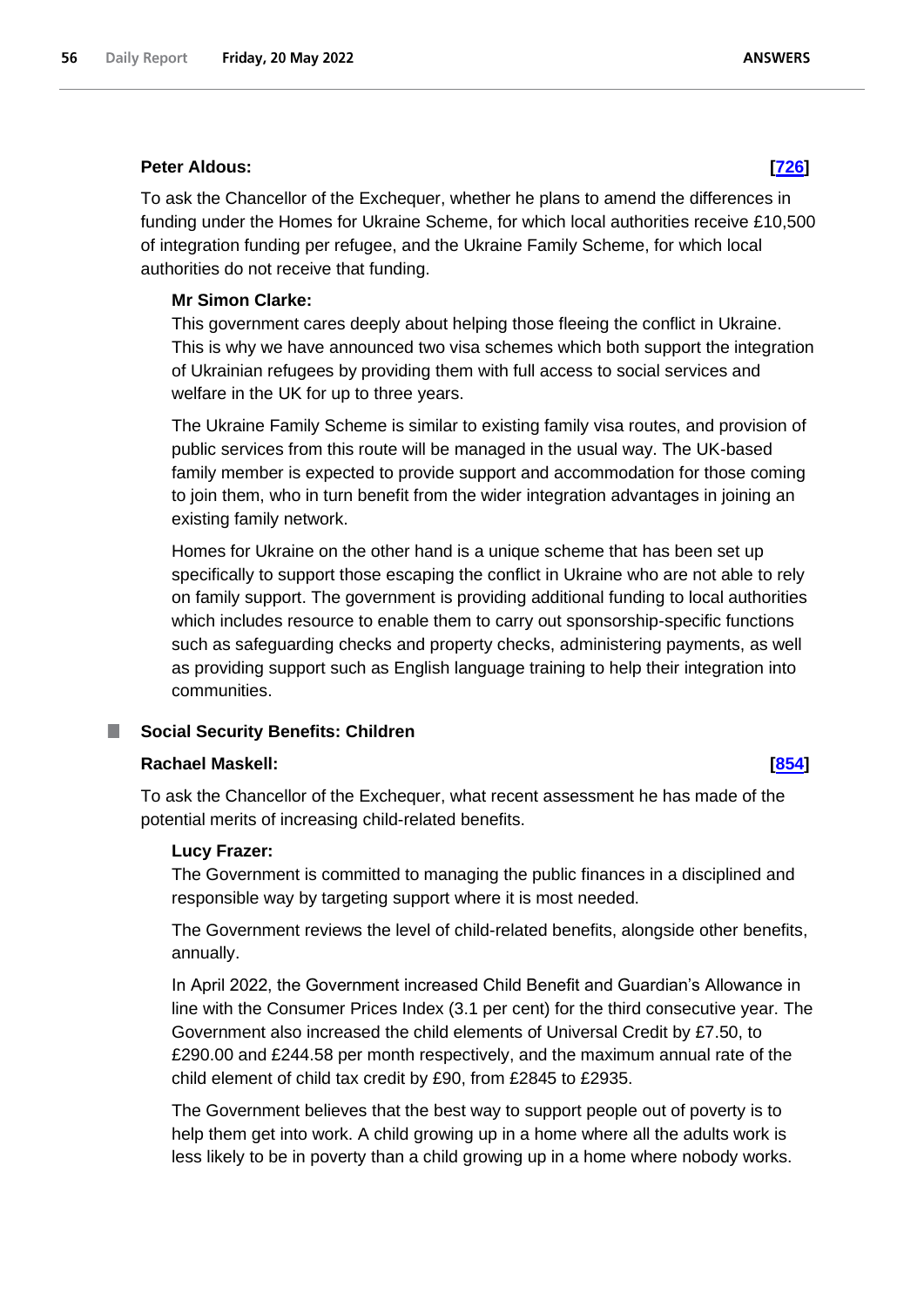That is why the Government is focused on supporting people into work through the multi-billion-pound Plan for Jobs.

### <span id="page-56-0"></span>**WORK AND PENSIONS**

#### <span id="page-56-1"></span>B **Household Support Fund**

#### **Sir Gavin Williamson: [\[749\]](http://www.parliament.uk/business/publications/written-questions-answers-statements/written-question/Commons/2022-05-11/749)**

To ask the Secretary of State for Work and Pensions, if she will issue guidance to local authorities to prioritise families who rely on non-price capped fuel for the Household Support Fund.

#### **David Rutley:**

The Household Support Fund extension is part of £22 billion we are providing in 2022-23 to help ease cost of living pressures. The additional £500 million we are providing from April to help households with the cost of essentials brings the total funding for this support to

£1 billion. In England, £421 million will be provided to extend the existing Household Support Fund from 1 April to 30 September inclusive and will continue to help people who are struggling to afford energy and water bills, food, and other essentials.

Local Authorities have been issued with the fund guidance and the accompanying grant determination for the extended funding. We know energy bills may be of particular concern to low income households and so the guidance encourages Local Authorities to focus on supporting households with the cost of energy, and to focus all support on those in most need. Within the parameters set by the guidance, it is for Local Authorities, using their local ties and knowledge, to design local schemes that best meet the needs of local people.

#### <span id="page-56-2"></span>**Social Security Benefits: Deductions**

### **Beth Winter: [\[1363\]](http://www.parliament.uk/business/publications/written-questions-answers-statements/written-question/Commons/2022-05-12/1363)**

To ask the Secretary of State for Work and Pensions, what steps her Department has taken to ensure that individuals who face deductions from social security payments can afford them.

#### **Beth Winter: [\[1365\]](http://www.parliament.uk/business/publications/written-questions-answers-statements/written-question/Commons/2022-05-12/1365)**

To ask the Secretary of State for Work and Pensions, what assessment her Department has made of the potential merits of introducing a maximum duration for payment of debt through deductions to social security before the debt is written off.

#### **David Rutley:**

The Secretary of State has an obligation to protect public funds and to ensure that, wherever possible, benefit overpayments are recovered. However, we recognise the importance of safeguarding the welfare of claimants who have incurred benefit debt and our over-arching policy is that all repayment plans should be affordable and sustainable.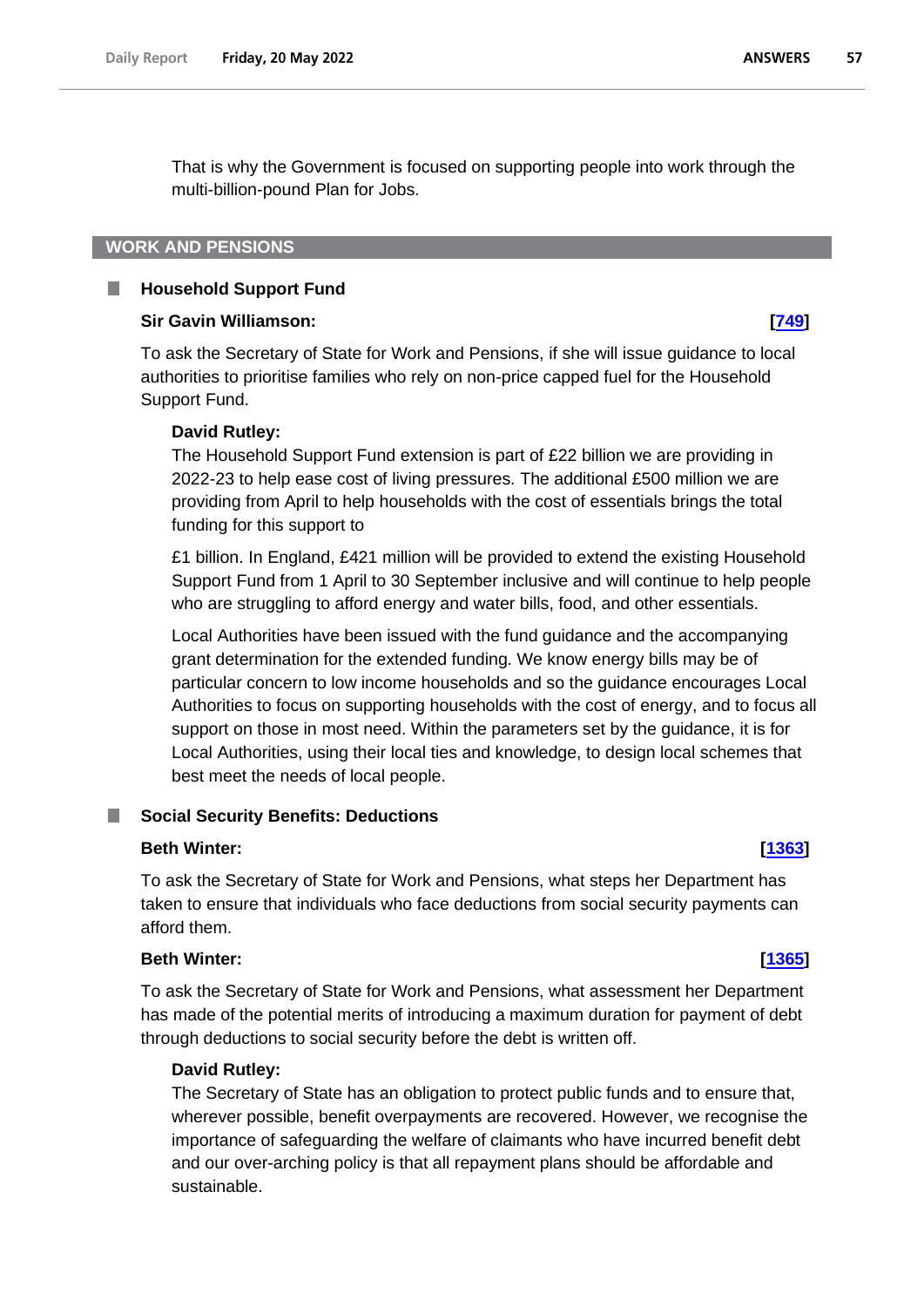Regulations protect claimants from excessive deductions, which could lead to financial difficulty and our deductions follow a strict priority order, which ensure claimants avoid the consequences of not paying third party debts whilst also ensuring social obligations are met. Universal Credit is subject to a deduction cap of 25% of the standard allowance. We encourage anyone unable to afford the proposed rate of repayment to contact Debt Management so that we can consider temporarily lowering the rate.

We remain committed to Her Majesty's Treasury's Beathing Space policy, which provides those with problem debt the right to legal protections from creditor action for a period of 60 days to enable them to receive debt advice and enter into an appropriate debt solution.

Other than recovery by Civil Action in the courts, there are no time limits for recovery of a benefit debt. While the policy is to consider abandoning some debts based on the cost effectiveness of pursuing recovery, the legal right to recover does not expire in England and Wales, and DWP retains the right to recover the debt where it is cost effective to do so.

### <span id="page-57-0"></span>**Universal Credit: York**

### **Rachael Maskell: [\[868\]](http://www.parliament.uk/business/publications/written-questions-answers-statements/written-question/Commons/2022-05-11/868)**

To ask the Secretary of State for Work and Pensions, what her planned timetable is for people in York to be transferred from legacy benefits to universal credit.

#### **David Rutley:**

The Department is currently focussed on the discovery phase of managed migration starting with 250 claimants in Bolton and Medway. We are committed to ensuring the final phase of Universal Credit is rolled out safely and is responsibly delivered in York and all remaining locations across Great Britain by the end of 2024.

#### <span id="page-57-1"></span>**Welfare Tax Credits: Cynon Valley**

#### **Beth Winter: [\[1362\]](http://www.parliament.uk/business/publications/written-questions-answers-statements/written-question/Commons/2022-05-12/1362)**

To ask the Secretary of State for Work and Pensions, how many recipients of legacy benefits in Cynon Valley constituency are holders of historical tax credit overpayments.

#### **David Rutley:**

The information requested is not readily available and to provide it would incur disproportionate cost.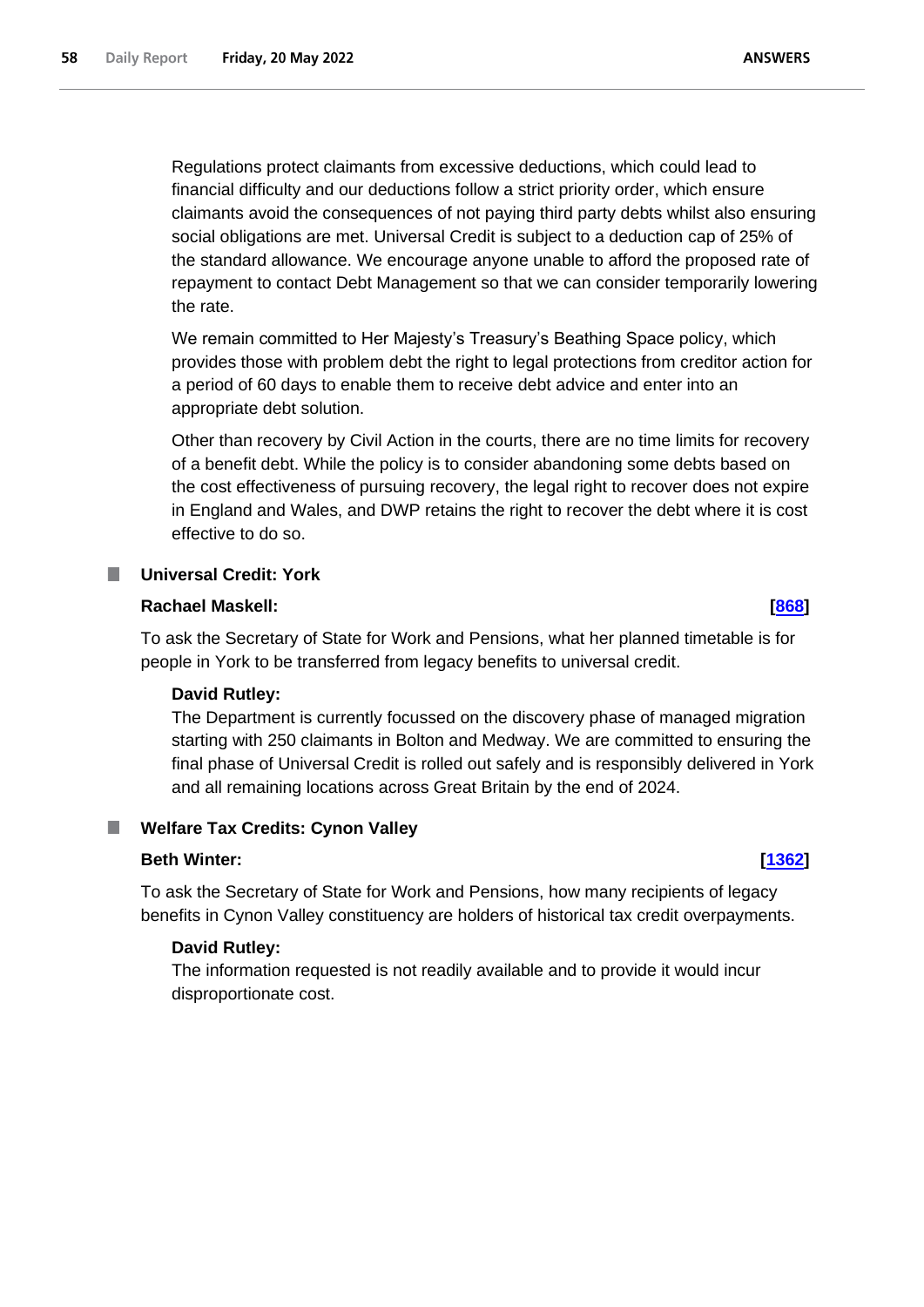# <span id="page-58-0"></span>**MINISTERIAL CORRECTIONS**

## <span id="page-58-1"></span>**ENVIRONMENT, FOOD AND RURAL AFFAIRS**

#### <span id="page-58-2"></span>**Food: UK Trade with EU** П

## **Daniel Zeichner: [\[276\]](http://www.parliament.uk/business/publications/written-questions-answers-statements/written-question/Commons/2022-05-10/276)**

To ask the Secretary of State for Environment, Food and Rural Affairs, what recent estimate he has made of the Government's expenditure on preparations for implementing proposed sanitary and phytosanitary checks on food imports from the EU as of 10 May 2022.

## **An error has been identified in the written answer given on 16 May 2022. The correct answer should have been:**

## **Victoria Prentis:**

Over the last two years Defra has worked with stakeholders and delivery partners to develop the capability to deliver new SPS border controls on goods arriving in England from the EU. The figures below cover IT delivery, staffing costs and infrastructure.

| PQ 275/276              | <b>IMPLEMENTATION PREPARATIONS</b> |         |                                                         |                                                                          |
|-------------------------|------------------------------------|---------|---------------------------------------------------------|--------------------------------------------------------------------------|
| Activity                | 21/22                              | 22/23   | Total                                                   |                                                                          |
| <b>Digital Delivery</b> | £10.77m                            | £0.00m  | £10.77m                                                 | <b>Includes</b><br><b>IPAFFS</b><br>and<br>proportion<br>θŧ<br>overheads |
| <b>Imports Policy</b>   | £11.17m                            | £0.15m  | £11.32m                                                 | <b>Includes</b><br><b>Plants and</b><br>Animals                          |
| <b>PHA Fund</b>         | £17.56m                            | £2.50m  | £20.06m                                                 |                                                                          |
| £39.50m                 | £2.65m                             | £42.15m | Includes funds for<br>PHA staff to end of<br>April 2022 |                                                                          |
| PQ 277/783              | <b>BCP Spend to date</b>           |         |                                                         |                                                                          |
| Activity                | 21/22                              | 22/23   | Total                                                   |                                                                          |
| Infrastructure          | £30.98m                            | £0.37m  | £31.35m                                                 | <b>Includes</b><br>Sevington                                             |